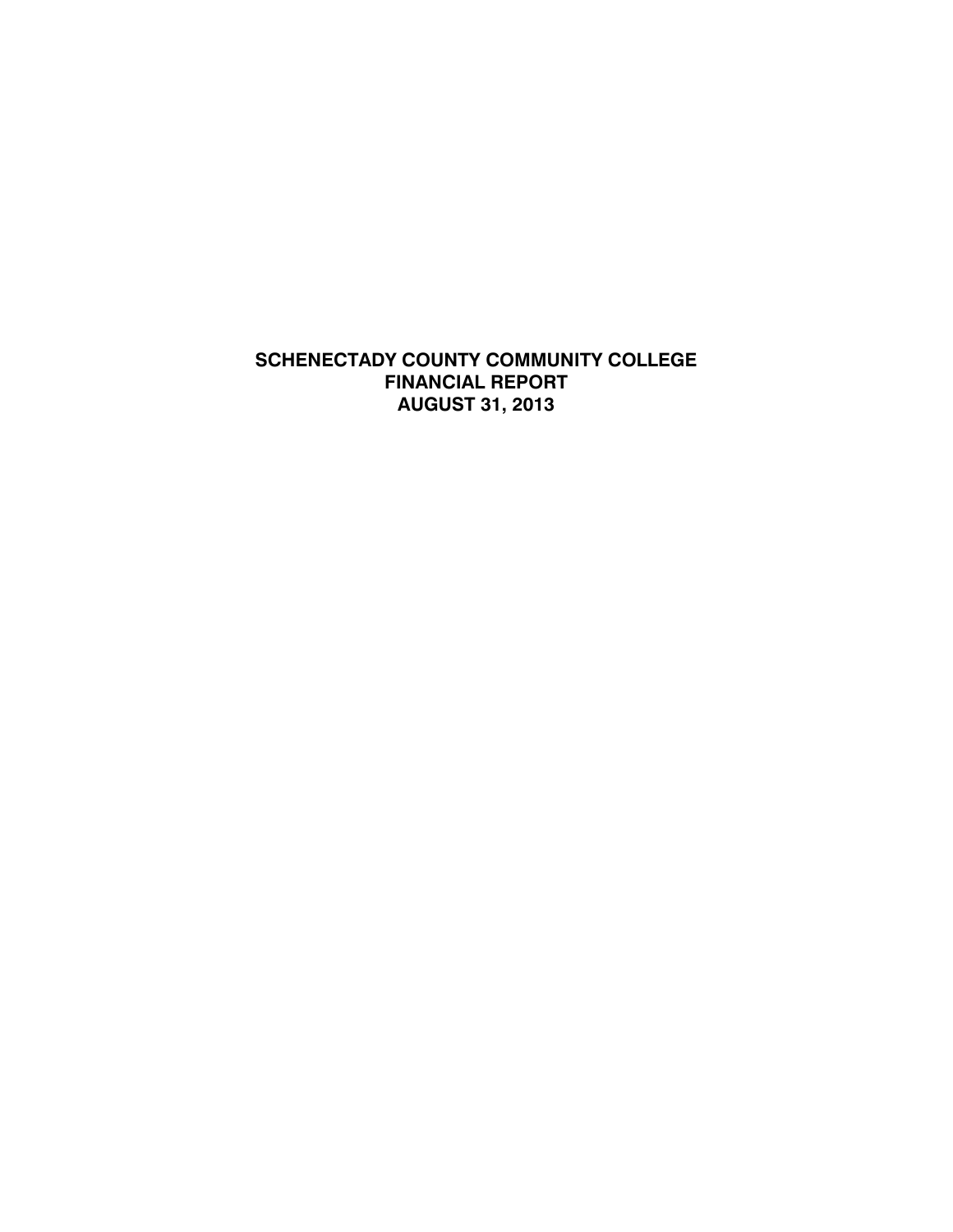# **SCHENECTADY COUNTY COMMUNITY COLLEGE**

# **TABLE OF CONTENTS**

|                                                                                                                                                                                       | <b>PAGE</b>          |
|---------------------------------------------------------------------------------------------------------------------------------------------------------------------------------------|----------------------|
| INDEPENDENT AUDITORS' REPORT                                                                                                                                                          | $1-3$                |
| <b>SECTION A - MANAGEMENT'S DISCUSSION AND ANALYSIS</b>                                                                                                                               |                      |
| <b>MANAGEMENT'S DISCUSSION AND ANALYSIS</b>                                                                                                                                           | A1-A7                |
| <b>SECTION B - BASIC FINANCIAL STATEMENTS</b>                                                                                                                                         |                      |
| STATEMENTS OF NET POSITION                                                                                                                                                            | B1 - B2              |
| STATEMENTS OF REVENUES, EXPENSES, AND CHANGE IN NET POSITION                                                                                                                          | B3 - B4              |
| STATEMENTS OF CASH FLOWS                                                                                                                                                              | B5 - B6              |
| NOTES TO FINANCIAL STATEMENTS                                                                                                                                                         | B7 - B <sub>22</sub> |
| <b>SECTION C - REQUIRED SUPPLEMENTAL INFORMATION</b>                                                                                                                                  |                      |
| SCHEDULE OF FUNDING PROGRESS FOR THE RETIREE HEALTH PLAN                                                                                                                              | C <sub>1</sub>       |
| <b>SECTION D - SUPPLEMENTAL SCHEDULES</b>                                                                                                                                             |                      |
| RECONCILIATION OF REVENUES, EXPENSES AND FUND BALANCES AS<br>REFLECTED IN THE ANNUAL REPORT TO THE AUDITED FINANCIAL STATEMENTS                                                       | $D1 - D2$            |
| SCHEDULE OF STATE OPERATING AID                                                                                                                                                       | D3                   |
| SCHEDULE OF STATE-AIDABLE FTE TUITION RECONCILIATION                                                                                                                                  | D4                   |
| <b>SECTION E - COMPLIANCE AND SINGLE AUDIT REPORTS</b>                                                                                                                                |                      |
| SCHEDULE OF EXPENDITURES OF FEDERAL AWARDS                                                                                                                                            | E1                   |
| NOTES TO SCHEDULE OF EXPENDITURES OF FEDERAL AWARDS                                                                                                                                   | E <sub>2</sub>       |
| INDEPENDENT AUDITOR'S REPORT ON INTERNAL CONTROL OVER FINANCIAL<br>REPORTING AND ON COMPLIANCE AND OTHER MATTERS BASED ON AN<br>AUDIT OF FINANCIAL STATEMENTS PERFORMED IN ACCORDANCE |                      |
| WITH GOVERNMENT AUDITING STANDARDS                                                                                                                                                    | E3 - E4              |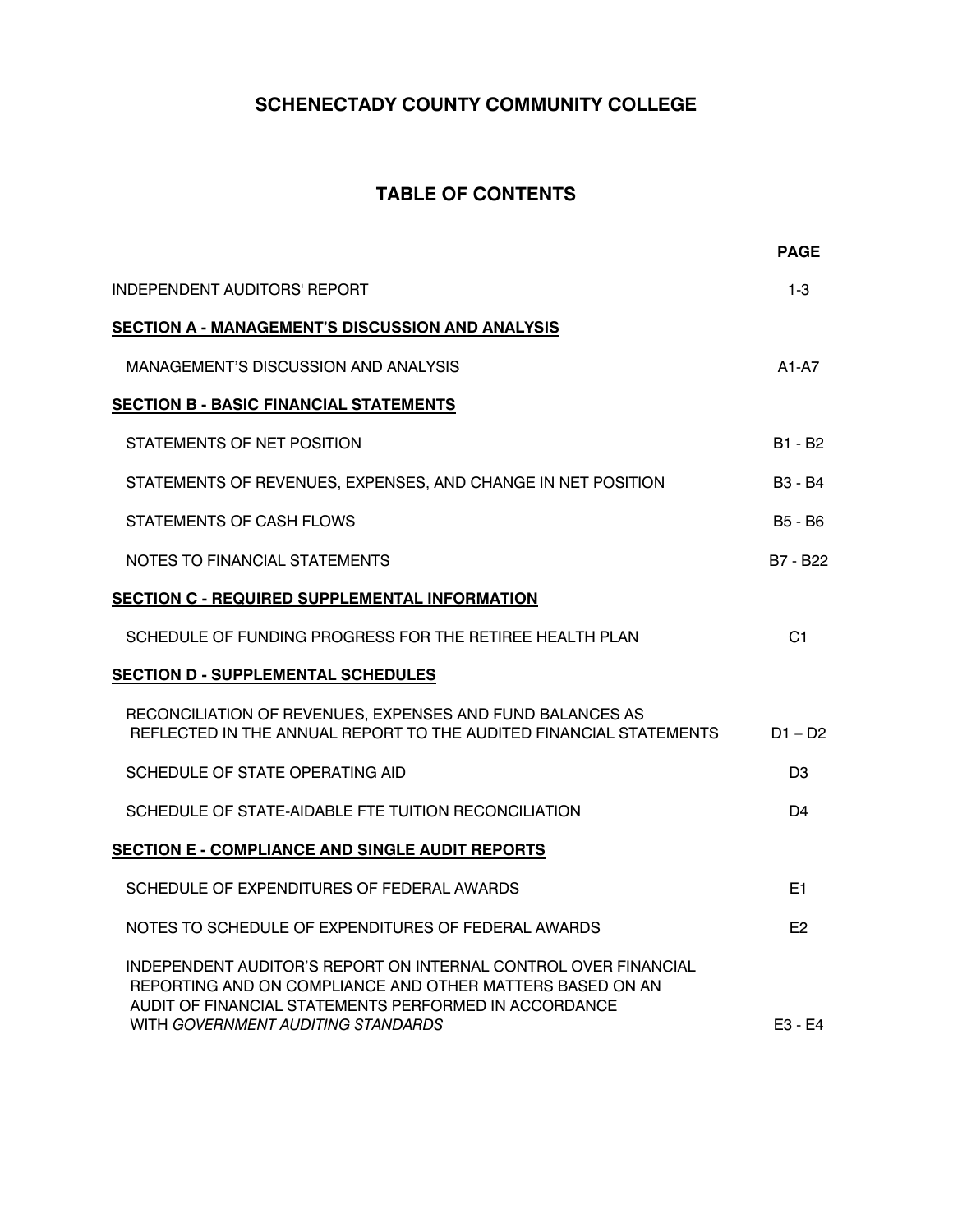# **SCHENECTADY COUNTY COMMUNITY COLLEGE**

# **TABLE OF CONTENTS**

|                                                                                                                                                                                                                             | <b>PAGE</b> |
|-----------------------------------------------------------------------------------------------------------------------------------------------------------------------------------------------------------------------------|-------------|
| <b>SECTION E - COMPLIANCE AND SINGLE AUDIT REPORTS</b>                                                                                                                                                                      |             |
| INDEPENDENT AUDITOR'S REPORT ON COMPLIANCE FOR EACH MAJOR<br>FEDERAL PROGRAM; REPORT ON INTERNAL CONTROL OVER COMPLIANCE;<br>AND REPORT ON THE SCHEDULE OF EXPENDITURES OF FEDERAL AWARDS<br>REQUIRED BY OMB CIRCULAR A-133 | F5 - F6     |
| SCHEDULE OF FINDINGS AND QUESTIONED COSTS                                                                                                                                                                                   | $E7 - E13$  |
| SUMMARY SCHEDULE OF PRIOR AUDIT FINDINGS                                                                                                                                                                                    | E14         |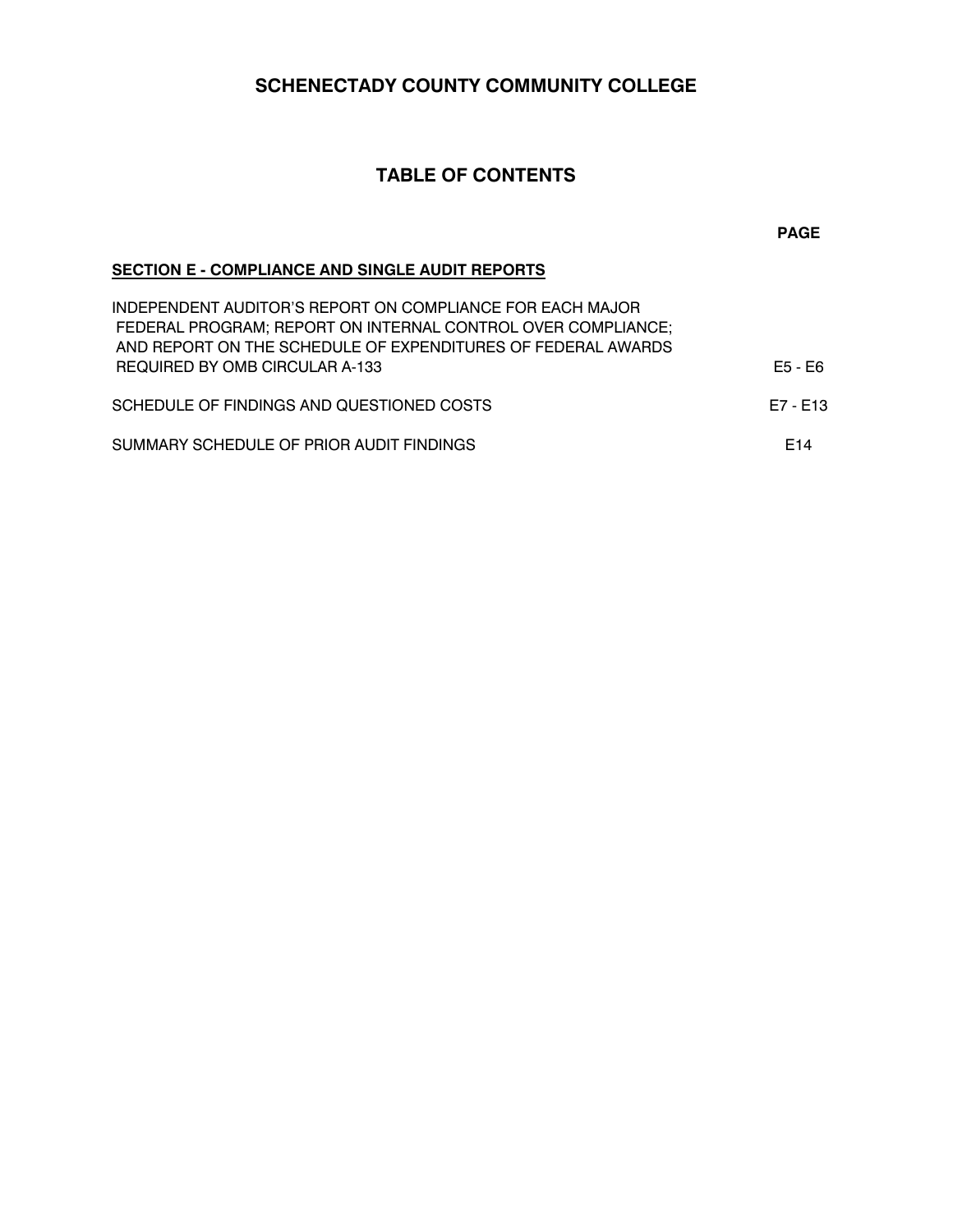

# **INDEPENDENT AUDITOR'S REPORT**

Kevin J. McCoy, CPA Thomas W. Donovan, CPA Frank S. Venezia, CPA James E. Amell, CPA Carol A Hausamann, CPA Daniel J. Litz, CPA Karl F. Newton, CPA Kevin P. O'Leary, CPA Timothy A Reynolds, CPA

Martin D. Hull, CPA

Thomas J. Ross, CPA Heather D. Patten, CPA Board of Directors Schenectady County Community College

#### **Report on the Financial Statements**

We have audited the accompanying statements of net position, statements of revenues, expenses and change in net position, and the statement of cash flows of the Schenectady County Community College, a component unit of Schenectady County, as of and for the year ended August 31, 2013, and the related notes to the financial statements, which collectively comprise the Schenectady County Community College's basic financial statements as listed in the table of contents.

#### *Management's Responsibility for the Financial Statements*

Management is responsible for the preparation and fair presentation of these financial statements in accordance with accounting principles generally accepted in the United States of America; this includes the design, implementation, and maintenance of internal control relevant to the preparation and fair presentation of financial statements that are free from material misstatement, whether due to fraud or error.

## *Auditor's Responsibility*

Our responsibility is to express an opinion on these financial statements based on our audits. We conducted our audit in accordance with auditing standards generally accepted in the United States of America and the standards applicable to financial audits contained in *Government Auditing Standards* issued by the Comptroller General of the United States. Those standards require that we plan and perform the audit to obtain reasonable assurance about whether the financial statements are free from material misstatement.

An audit involves performing procedures to obtain audit evidence about the amounts and disclosures in the financial statements. The procedures selected depend on the auditor's judgment, including the assessment of the risks of material misstatement of the financial statements, whether due to fraud or error. In making those risk assessments, the auditor considers internal control relevant to the entity's preparation and fair presentation of the financial statements in order to design audit procedures that are appropriate in the circumstances, but not for the purpose of expressing an opinion on the effectiveness of the entity's internal control. Accordingly, we express no such opinion. An audit also includes evaluating the appropriateness of accounting policies used and the reasonableness of significant accounting estimates made by management, as well as evaluating the overall presentation of the financial statements.

www.marvincpa.com

*An Independent Member of the BDO Seidman Alliance*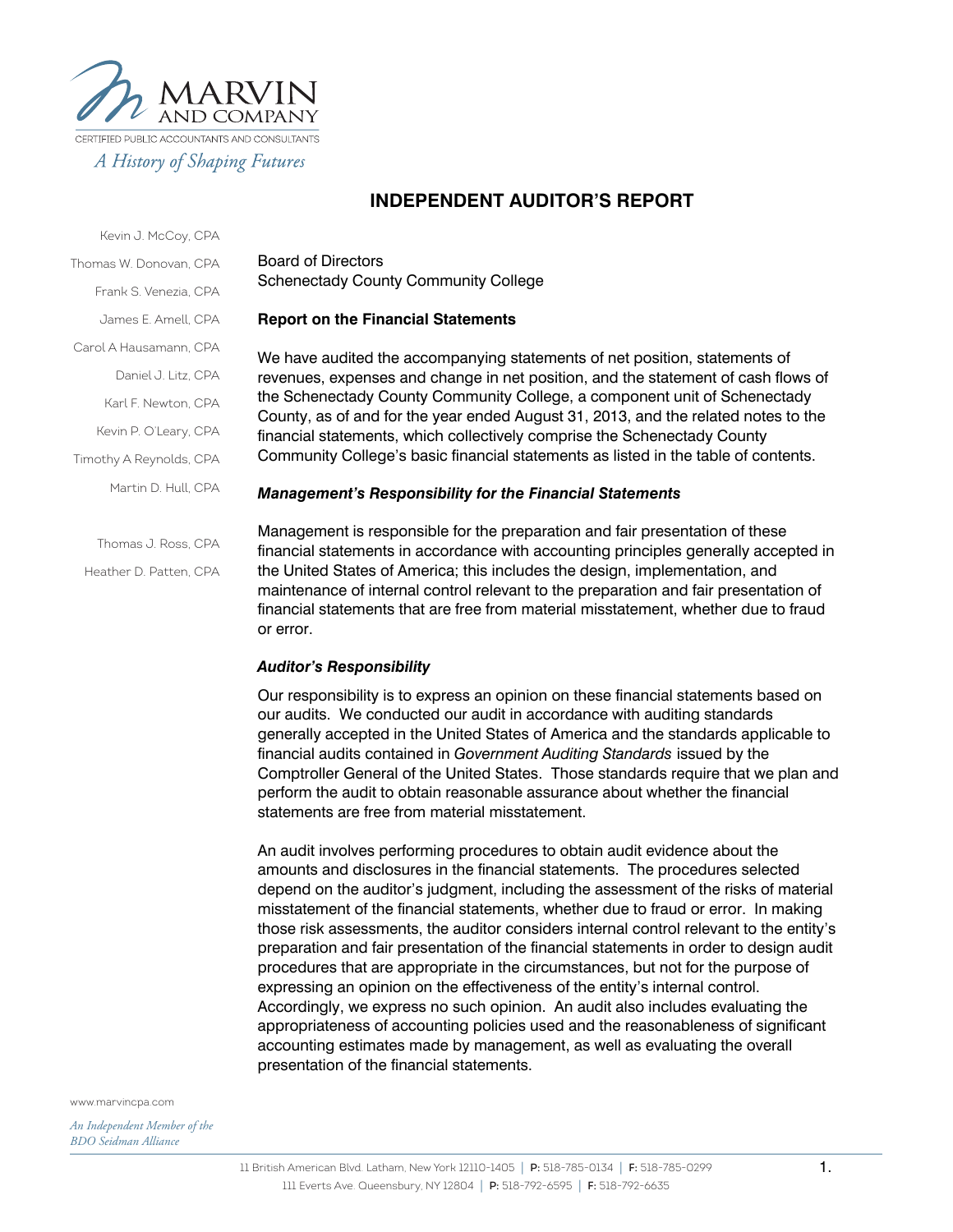We believe that the audit evidence we have obtained is sufficient and appropriate to provide a basis for our audit opinions.

## *Opinion*

In our opinion, the financial statements referred to above present fairly, in all material respects, the financial position of Schenectady County Community College, as of August 31, 2013, and the respective changes in net position and cash flows thereof for the year then ended in accordance with accounting principles generally accepted in the United States of America.

### *Change in Accounting Principle*

As described in Note 13 to the financial statements, the Schenectady County Community College implemented a change in the way they account for capital projects funded through state and county appropriations. Our opinion is not modified with respect to that matter.

### *Correction of Error*

As described in Note 14 to the financial statements, certain state appropriations for capital projects and their related depreciation expense had not been reflected in the financial statements. Our opinion is not modified with respect to that matter.

### *Other Matters*

### *Required Supplementary Information*

Accounting principles generally accepted in the United States of America require that the management discussion and analysis information on pages A1 through A7 and the schedule of funding progress for the retiree health plan on page C1 be presented to supplement the basic financial statements. Such information, although not a part of the basic financial statements, is required by the Governmental Accounting Standards Board who considers it to be an essential part of financial reporting for placing the basic financial statements in an appropriate operational, economic, or historical context. We have applied certain limited procedures to the required supplementary information in accordance with auditing standards generally accepted in the United States of America, which consisted of inquiries of management about the methods of preparing the information and comparing the information for consistency with management's responses to our inquiries, the basic financial statements, and other knowledge we obtained during our audit of the basic financial statements. We do not express an opinion or provide any assurance on the information because the limited procedures do not provide us with sufficient evidence to express an opinion or provide any assurance.

#### *Other Information*

Our audit was conducted for the purpose of forming opinions on the financial statements that collectively comprise the Schenectady County Community College's basic financial statements. The supplemental schedules on pages D1 through D5 and schedule of expenditures of federal awards on page E1 are presented for purposes of additional analysis and are not a required part of the basic financial statements. The supplemental schedules on pages D1 through D5 and schedule of expenditures of federal awards on page E1 are the responsibility of management and were derived from and relate directly to the underlying accounting and other records used to prepare the basic financial statements. Such information has been subjected to the auditing procedures applied in the audit of the basic financial statements and certain additional procedures, including comparing and reconciling such information directly to the underlying accounting and other records used to prepare the basic financial statements or to the basic financial statements themselves, and other additional procedures in accordance with auditing standards generally accepted in the United States of America. In our opinion, the supplemental schedules on pages D1 through D5 and schedule of expenditures of federal awards on page E1 is fairly stated, in all material respects, in relation to the basic financial statements as a whole.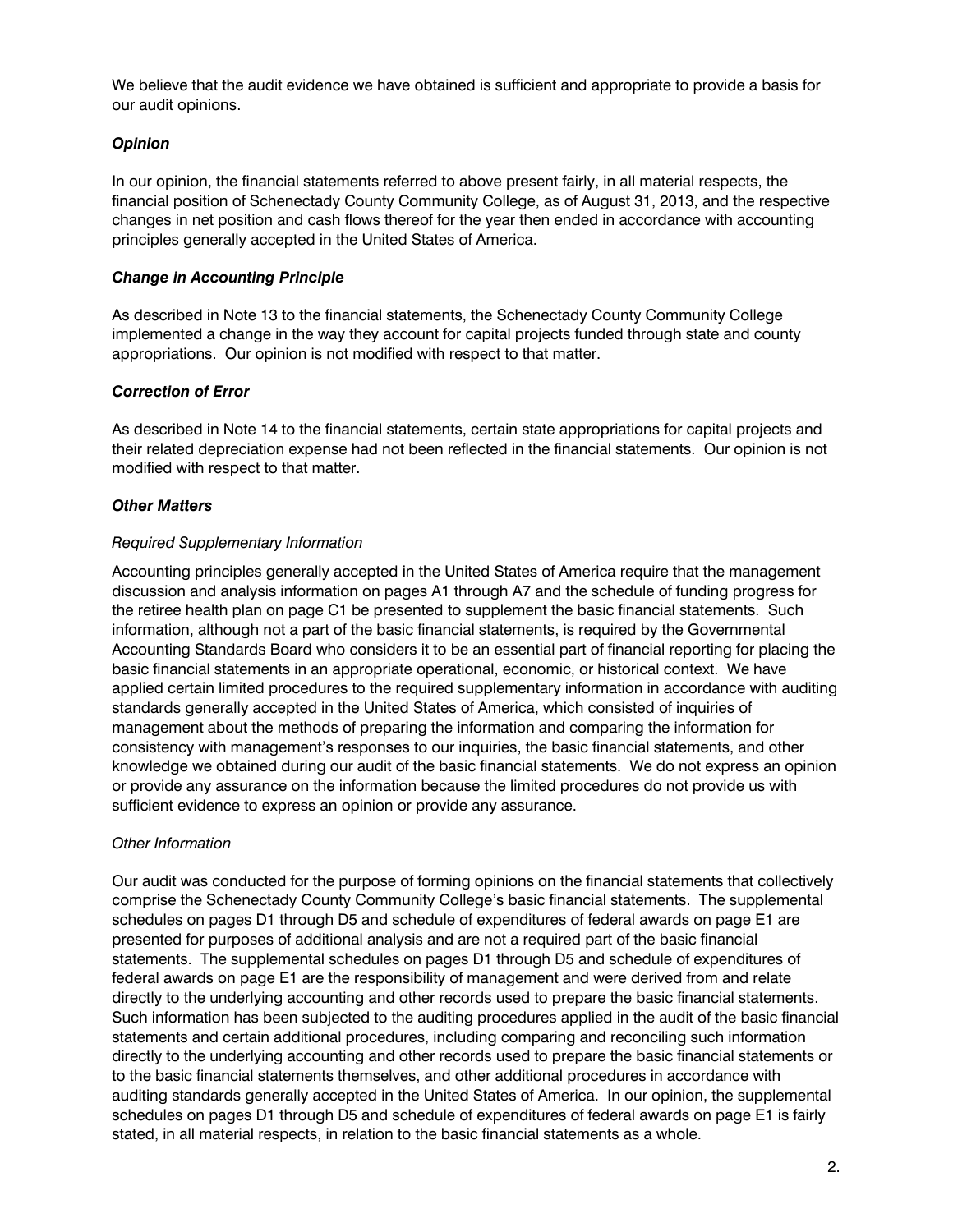## Other Reporting Required by Government Auditing Standards

In accordance with Government Auditing Standards, we have also issued our report dated February 19, 2014 on our consideration of the Schenectady County Community College's internal control over financial reporting and on our tests of its compliance with certain provisions of laws, regulations, contracts, and grant agreements and other matters. The purpose of that report is to describe the scope of our testing of internal control over financial reporting and compliance and the results of that testing, and not to provide an opinion on internal control over financial reporting or on compliance. That report is an integral part of an audit performed in accordance with Government Auditing Standards in considering Schenectady County Community College's internal control over financial reporting and compliance.

Marwin and Compsany, P.C.

Latham, NY February 19, 2014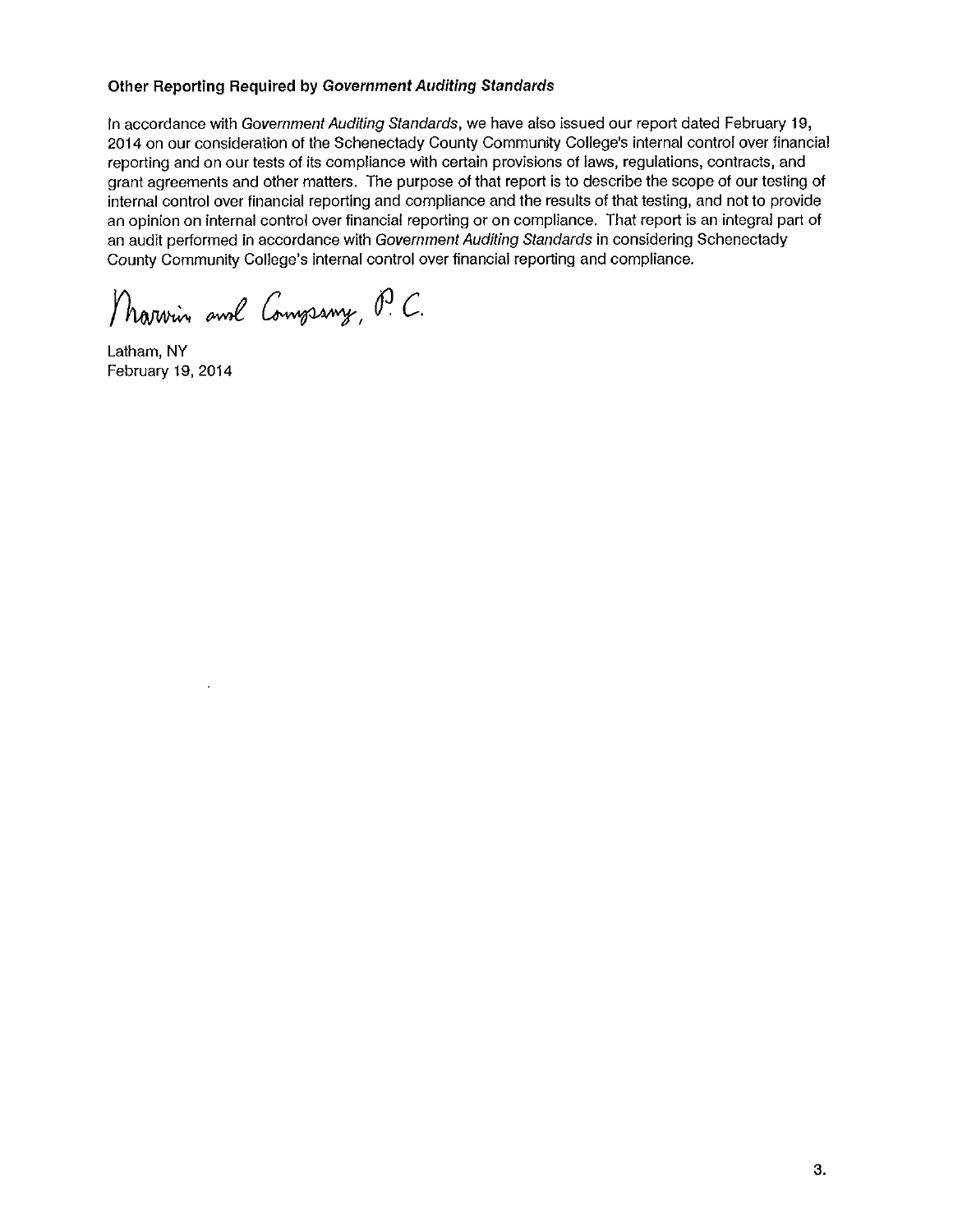# **Management's Discussion and Analysis**

The following discussion and analysis provides an overview of the financial position and activities of Schenectady County Community College for the year ended August 31, 2013. The Management Discussion and Analysis should be read in conjunction with the audited statements and related footnotes which follow in the financial report.

For financial reporting purposes, Schenectady County Community College's reporting entity consists of all sectors of the college including the Faculty Student Association. The SCCC Foundation is reported as a separate column in the statements as a component unit of the College.

Financial statements for the year ended August 31, 2013 were prepared using all applicable guidelines including Governmental Accounting Stands Board (GASB) statements 34, 35, 38, and 45.

## **Financial Highlights**

The College's financial position reflects an ongoing challenge in addressing the cost of postretirement benefits for health care. The financial position at August 31, 2013, with total assets of \$44.6 million and total liabilities of \$24.7 million, is total net position of \$19.9 million. This is approximately a \$17,000 decrease from August 31, 2012, restated for accounting changes balance.

Because of an accounting change recommended by the State University of New York, outstanding debts for capital projects are no longer counted as a liability of the College. Debt for the College's capital projects is issued by Schenectady County and by the Dormitory Authority of the State of New York (DASNY) and debt service is paid directly by Schenectady County and the State of New York. This change also affects revenues and expenditures associated with debt service. (See Note 13, Accounting Changes, page B21 for a detailed explanation.)

The net position as of August 31, 2013 is summarized in the following categories (in thousands):

| Invested in capital assets         | \$28,147  |
|------------------------------------|-----------|
| Restricted                         |           |
| <b>Faculty Student Association</b> | 2,085     |
| Loan Fund                          | 89        |
| <b>Unrestricted Net Position</b>   | (10, 395) |
| <b>Total Net Position</b>          | \$19,927  |

Net position of \$10.4 million consist of \$16.7 million in health benefit liabilities for retired College employees, both present and future, less the current unrestricted fund balance of \$6.3 million. GASB 45 requires that unfunded retiree health benefits be recorded as a as a liability. Unrestricted fund balance rose by \$0.5 million in fiscal year 2013 from \$5.8 million in fiscal year 2012.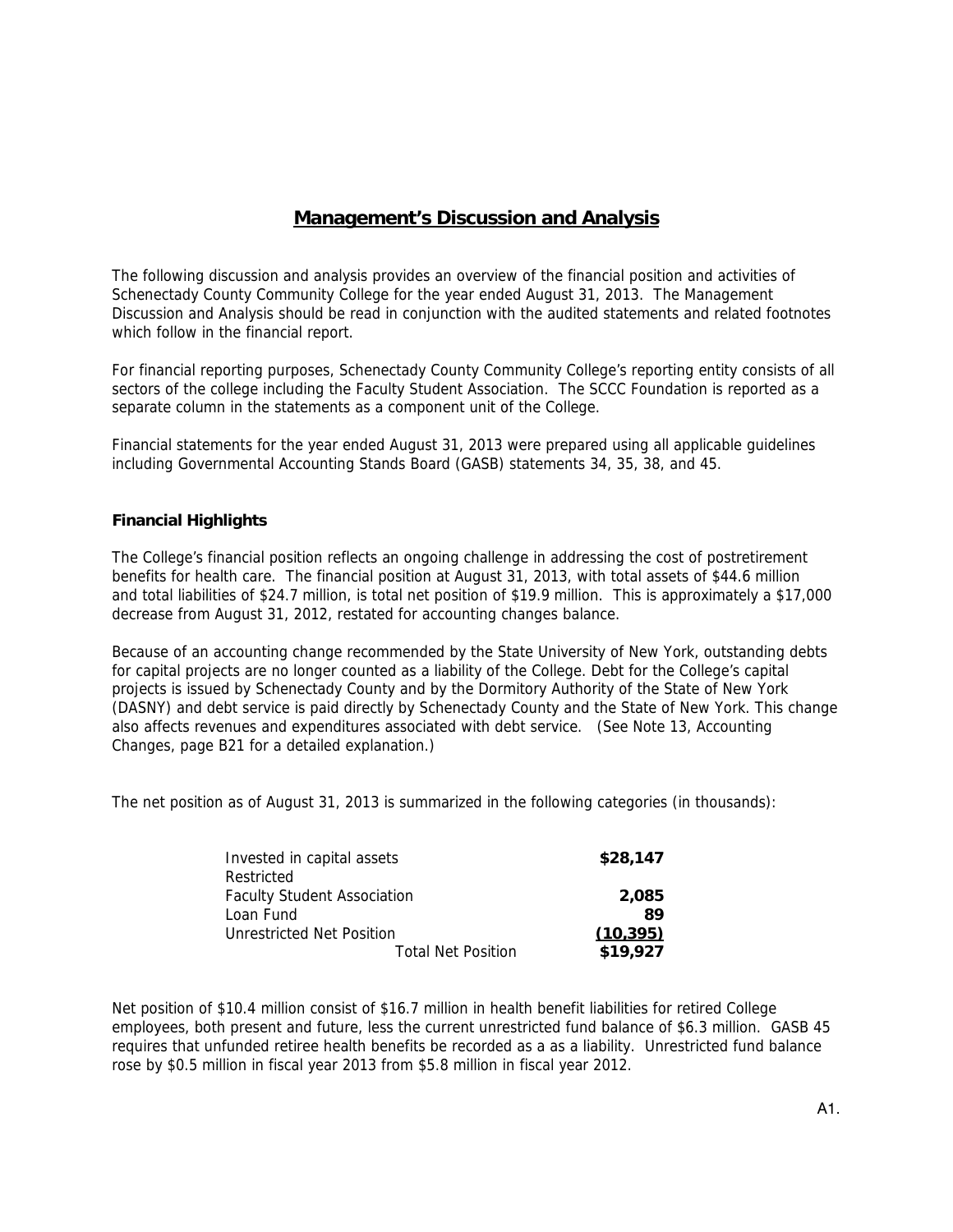Revenues, expenses, and the change in net position for the year ended August 31, 2013 are summarized as follows (in thousands):

| Operating revenues<br>Non-operating revenues                                                                           | \$25,341<br><u>13,228</u>   |
|------------------------------------------------------------------------------------------------------------------------|-----------------------------|
| Total revenues                                                                                                         | <u>38.569</u>               |
| Operating expenses<br>Non-operating expenses<br>Amortization of postretirement benefit UAL<br>Total operating expenses | \$36,858<br>1,728<br>38.586 |
| Net position, beginning of year<br>Increase (decrease) in net position<br>Net position, end of year                    | \$19,944<br>(17)            |

#### **Overview of the Financial Statements**

The financial statements of Schenectady County Community College have been prepared in accordance with accounting principles generally accepted in the U.S. as prescribed by the GASB. The object of these standards is to enhance the understandability and usefulness of the external financial reports issued by public colleges and universities. Additionally, the financial statements focus on the College as a whole, rather than on individual entities, funds, or activities.

The financial statements presentation consists of: a statement of net position; a statement of revenues, expenses, and changes in net position; a statement of cash flows; and accompanying notes. These statements provide information on the financial position of the College and the financial activity and results of its operations during the year. A description of these statements follows:

The Statement of Net Position presents information on all of the College's assets and liabilities, with the difference between the two reported as net position.

The Statement of Revenues, Expenses, and Changes in Net Position presents information showing the change in the College's net position during the most recent fiscal year. All changes in net position are reported as soon as the underlying event giving rise to change occurs, regardless of the timing of related cash flows. Thus, revenues and expenses reported in this statement include items that will result in cash received or dispersed in future fiscal periods (i.e. the receipt of amounts due from students for tuition and fees, or the payment accrued for compensated absences).

The Statement of Cash Flows provides information on the major sources and uses of cash during the year. The cash flow statement portrays net cash provided or used from operating, investing, capital, and non-capital financing activities.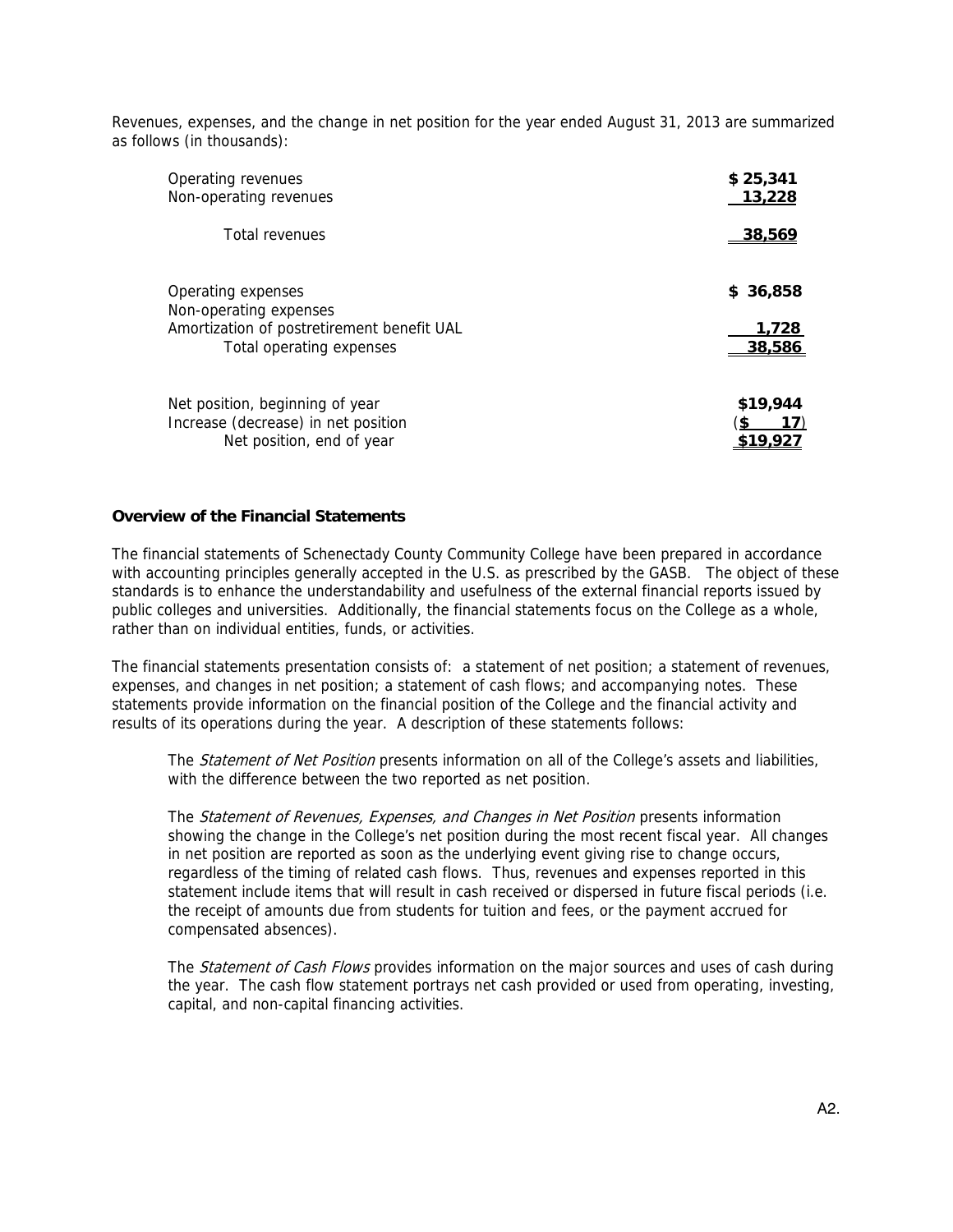### **Statement of Net Position**

The Statement of Net Position presents the financial position of the College at the end of its fiscal year. As of August 31, 2013, the College's total assets were \$44,663,478, total liabilities were \$24,735,985, and net assets were \$19,927,493. Included in the assets are capital assets including land valued at \$713,209; buildings, improvements and equipment valued at \$61,866,808, less accumulated depreciation of \$34,309,229 for a net capital asset book value of \$27,557,579. This latter amount includes the capital assets of Faculty Student Association, with a depreciated value of \$123,116.

In general, current assets are those assets that are available to satisfy current obligations and current liabilities are those liabilities that will be paid within one year. Cash and equivalents totaled \$14,737,839 as of 8/31/13, and was \$1,640,135 or 13% more than on 8/31/12. Receivables from governments, students, and other were \$965,163 as of 8/31/13, which was \$1,129,406 or 46% lower than at the end of the previous fiscal year.

Included in the current liabilities for the primary institution were, accounts payable of \$750,578 that decreased by \$132,674, and deferred revenues of \$3,066,758 that decreased by \$162,217. The accounts payable decrease is a result of purchase orders being completed and paid by the end of the fiscal year.

The College recognizes a liability for compensated absences which increased by \$171,738 for the year ended August 31, 2013, from \$1,376,546 in 2012 to \$1,548,284 (see Note 1 D). This liability recognizes vacation time earned by employees but not used during the current or prior period, for which the employee can receive compensation in a future period. In addition, the College recognizes a liability for sick leave for employees who, at the balance sheet date, currently are eligible to receive payments for unused sick leave as well as employees who are expected to become eligible in the future to receive such payments.

Also included in the SCCC financial report as a component unit is the SCCC Foundation, Inc. with total assets of \$5,034,060, total liabilities of \$173,869, and a net position value of \$4,860,191.

## **Capital Assets**

As required in GASB 34, fixed assets and related depreciation are reported in the College's 2013 financial statements. A majority of the fixed assets are owned by the County of Schenectady in trust for the use of the College in carrying out its institutional purpose. The College has entered into financing agreements with the Dormitory Authority of the State of New York (DASNY) to finance part of its educational facilities. The DASNY bonds for these facilities will be repaid from the appropriations received from the State of New York. The County has issued bonds to pay for their share of the capital expenses. These bonds will be paid from County appropriations. The College has no obligation to repay either of these debt obligations.

Depreciation expense on capital assets recorded in the College financial statements, excluding the blended component unit, for the year ended August 31, 2013 was \$1,930,304. A summary of capital assets, excluding the property of the Faculty Student Association, by major classification, and related accumulated depreciation compared to the prior year is as follows (in thousands):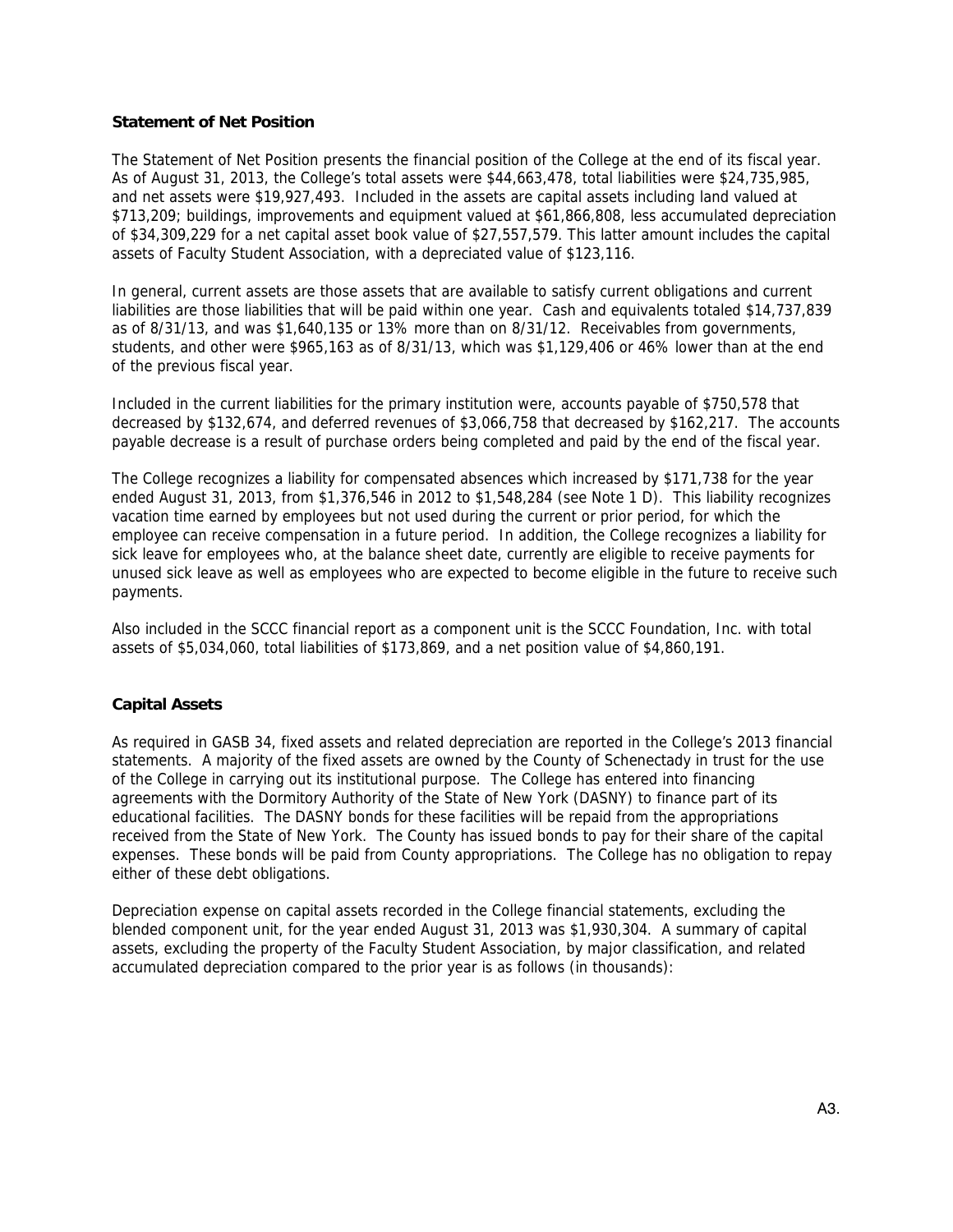|                                                 | <b>Balance 8/31/13</b>        |      | <b>Balance 8/31/12</b><br>(Restated) |
|-------------------------------------------------|-------------------------------|------|--------------------------------------|
| <b>Capital Assets</b><br>Land                   | \$<br>713,209                 | \$   | 713,209                              |
| Buildings & Leasehold Improvement<br>Equipment  | 53,937,795<br>7,524,736       |      | 51.854.595<br>6,676,837              |
| <b>Total Capital Assets</b>                     | 61,462,531                    | \$   | 58,531,432                           |
| <b>Less Accumulated Depreciation:</b>           |                               |      |                                      |
| Buildings & Leasehold Improvements<br>Equipment | \$<br>29,553,669<br>4,474,397 | - \$ | 28,163,009<br>3,945,248              |
| <b>Total Accumulated Depreciation</b>           | 34,028,066                    | \$   | 32,108,257                           |
| <b>Capital Assets, Net</b>                      | 27,424,465                    |      | 26,423,175                           |

## **Debt**

The College is not authorized to issue debt. Rather, the County and the State (through the Dormitory Authority) issue bonds for the acquisition, construction, and improvement of real property to be used by the College.

### **Statement of Revenues, Expenses, and Changes in Net Assets**

#### **2012-13 Revenues**

The chart that follows provides a graphical breakdown of total current revenues of \$38.6 million for the College for the year ending August 31, 2013. These revenues include both operating revenue and nonoperating revenue. These revenues also include the revenues of the Faculty Student Association that operates the College Store that sells books, supplies, clothing, and other items.

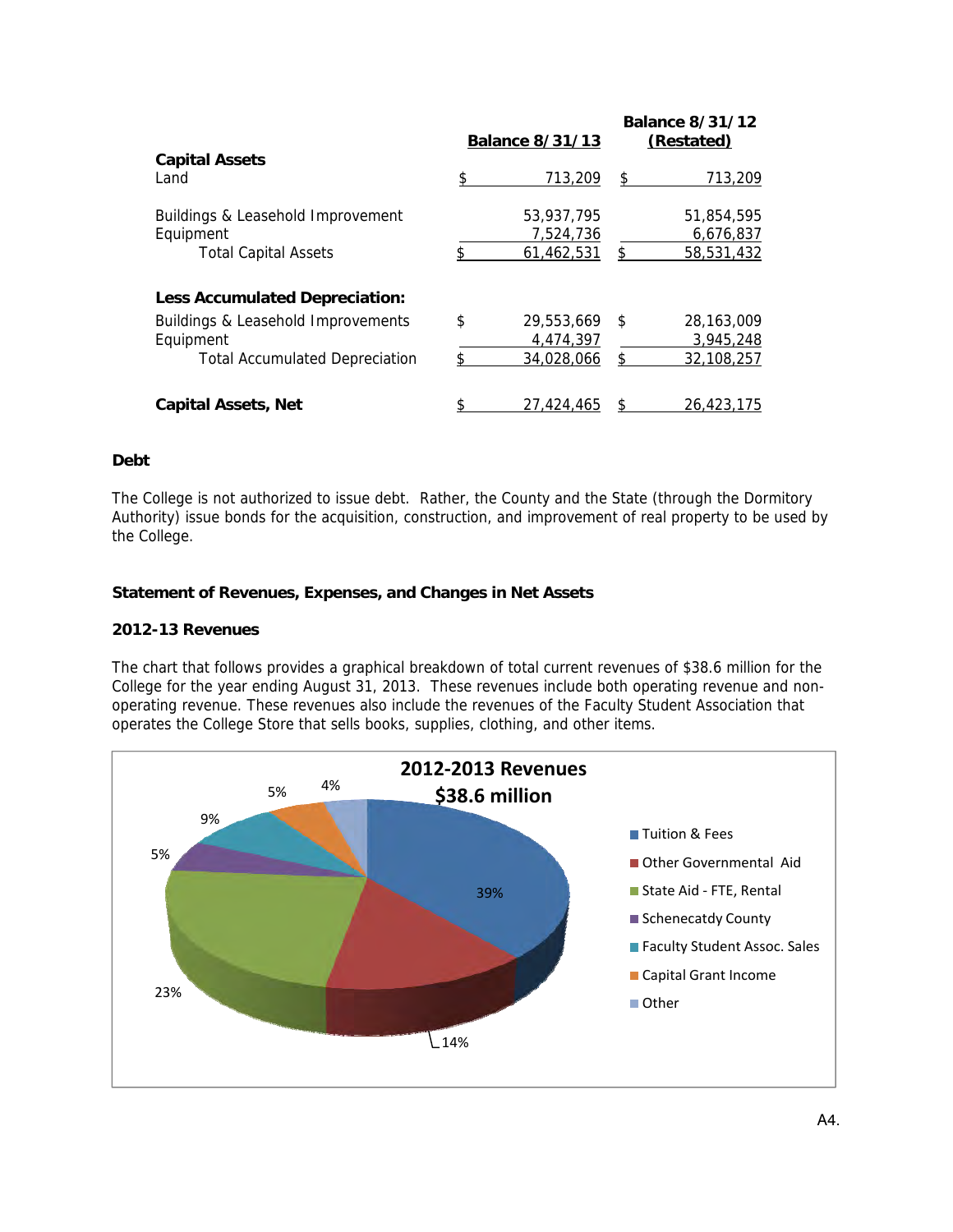Tuition and fees at \$14.9 million made up 39% of total revenues in 2012-2013. Of this amount, \$10.6 million was paid through federal and state grants and loans to eligible students. Full-time tuition was \$1,692 per semester while part-time tuition was \$141 per credit hour. Tuition remained at the same level in 2012-13 as in 2011-12, while some laboratory fees were increased to reflect actual costs. Detail for tuition is shown in a table on page D4.

State aid at \$9.0 million was 23% of revenues. This amount includes \$8.6 million in aid that is based on prior year full-time equivalent enrollment (FTE), \$347,562 for approved rental costs and \$16,102 for High Needs funding. The amount of State aid increased from \$2,122 per FTE in 2011-12 to \$2,272 per FTE in 2012-13. The calculation for FTE aid in 2012-13 is shown on page D3.

Schenectady County's contribution towards the College's operating costs was \$2.1 million or 5% of 2012- 13 revenues. Capital grant income of \$2.1 million or 5% of revenues is values of College capital construction projects funded by Schenectady County and New York State. For 2012-13, this primarily consisted of renovations of the College's heating and cooling systems.

Other governmental aid includes federal and New York State grants for specialized job training, new academic programs, student services, and student aid for non-College services such as room and board. Other governmental aid was \$5.6 million or 14% of revenues in 2012-13.

Sales of books and other materials at the College Store run by the Faculty Student Association were \$3.3 million or 8.7% of revenues. All other revenue totaled \$1.6 million or 4% of revenues from a wide range of sources.

### **2012-13 Expenses**

The chart that follows provides a graphical breakdown of the year's total expenses of \$38.6 million for the College, including the 2012-13 addition cost of post-employment benefits of \$1.7 million. The cost of instruction at \$14.9 million accounted for 39% of total expenses, followed by facility maintenance costs of \$4.4 million or 12% of total spending. Student services which include counseling and cost of administering financial aid, was \$4.4 million or 12% of expenses. Administration and institutional services were \$4.2 million or 11% of spending. The costs of the Faculty Student Association, primarily the cost goods sold, totaled \$3.3 million which was 9% of expenses.

GASB 45 is a major requirement that each public entity account for and report other post-retirement benefits (OPRB) in its accounting statements. Through actuarial analysis, state and local governments must identify the true costs of the other post-retirement benefits earned by employees over their estimated years of actual service. In 2013 the additional unfunded cost to amortize retiree health benefits was \$1.7 million which was equal to 4% of spending.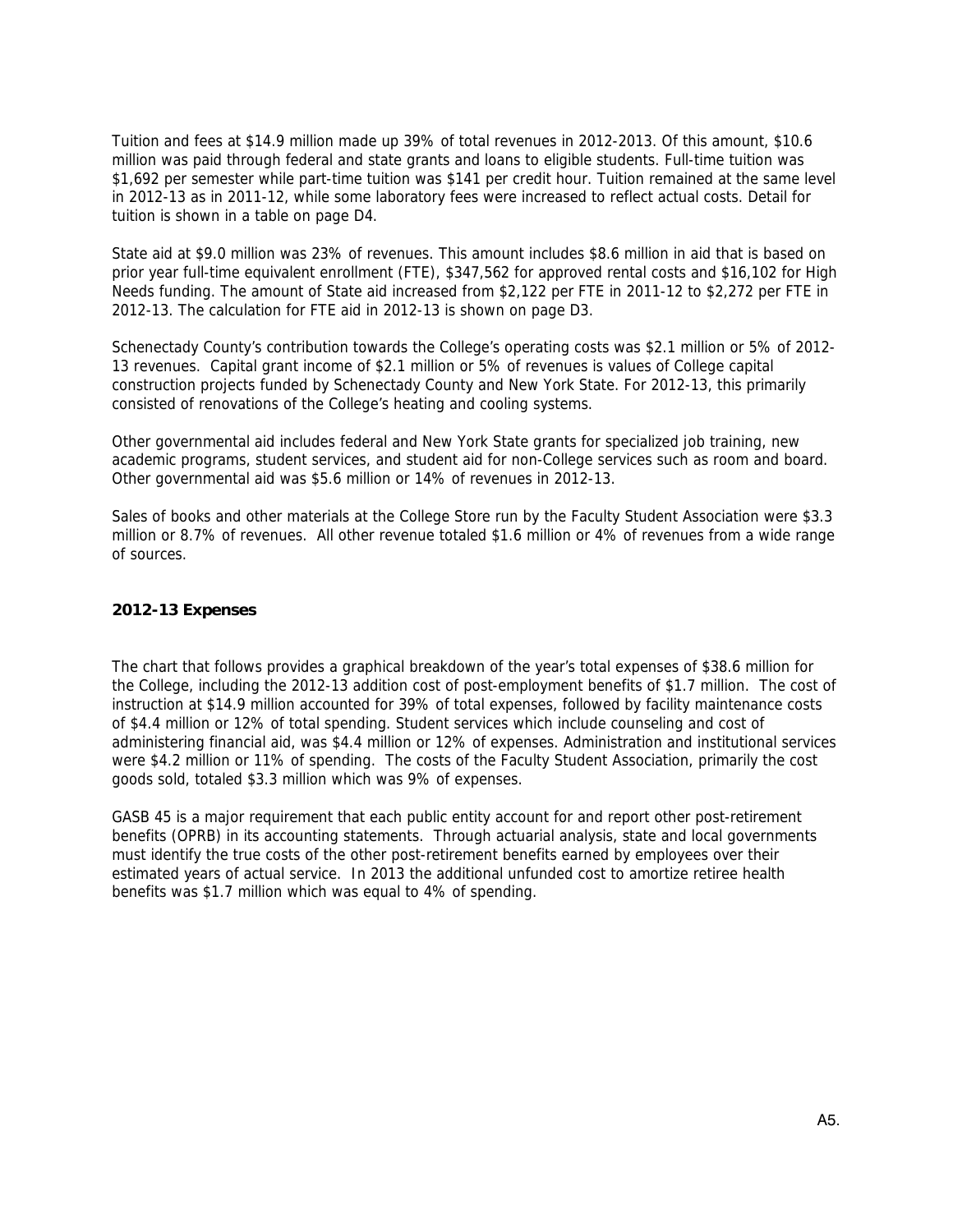

## **Economic Factors Bearing on the College's Future**

The greatest fiscal challenge facing the College is that it has prospered financially in recent years by growing enrollment. Fully 90% of the College's General Fund revenues are enrollment based. Spring 2014 will be the first time in many years the College's enrollment will be significantly lower than the previous year. It remains to be seen whether this is a temporary event or the start of a trend.

Still, the College is continuing to make investments to increase or maintain enrollment into the future. In January 2014, the College opened a new extension site in the Albany County Office Building in downtown Albany. Albany County does not have its own community college and we expect that the Albany site could be a source of growth long into the future.

The College has recently completed a ten-year facilities master plan that uses enrollment increases in science programs, and over-utilized science laboratories to justify the need for a new science building. For now, a new Nanotechnology laboratory, funded with federal grant funds, will open in the fall of 2014.

The College also continues to develop new programs of study. Recent examples include the addition of Casino and Gaming Management and Supply Chain Management in 2013. A new Biotechnology program is also being developed and new lab space will be constructed.

The College is hoping to be an active participant in Governor's Cuomo's new initiatives. Start-Up New York gives tax benefits to companies that develop on or near New York State Colleges. The College also hopes to receive funding from the New York Rising grant program for projects to remediate flood risks from storms and the adjacent Mohawk River.

Emphasis on efforts to increase student retention continues. Even in years of significant enrollment growth, there has been a drop in enrollment in the spring when compared to the fall term as students struggle with academic demands.

Contract agreements with the College's three labor unions have expired and negotiations are on-going. The contract with Schenectady County's Civil Service Employee Association that represents support staff expired on December 31, 2012. The College's contracts with faculty and college administrators expired on August 31, 2013.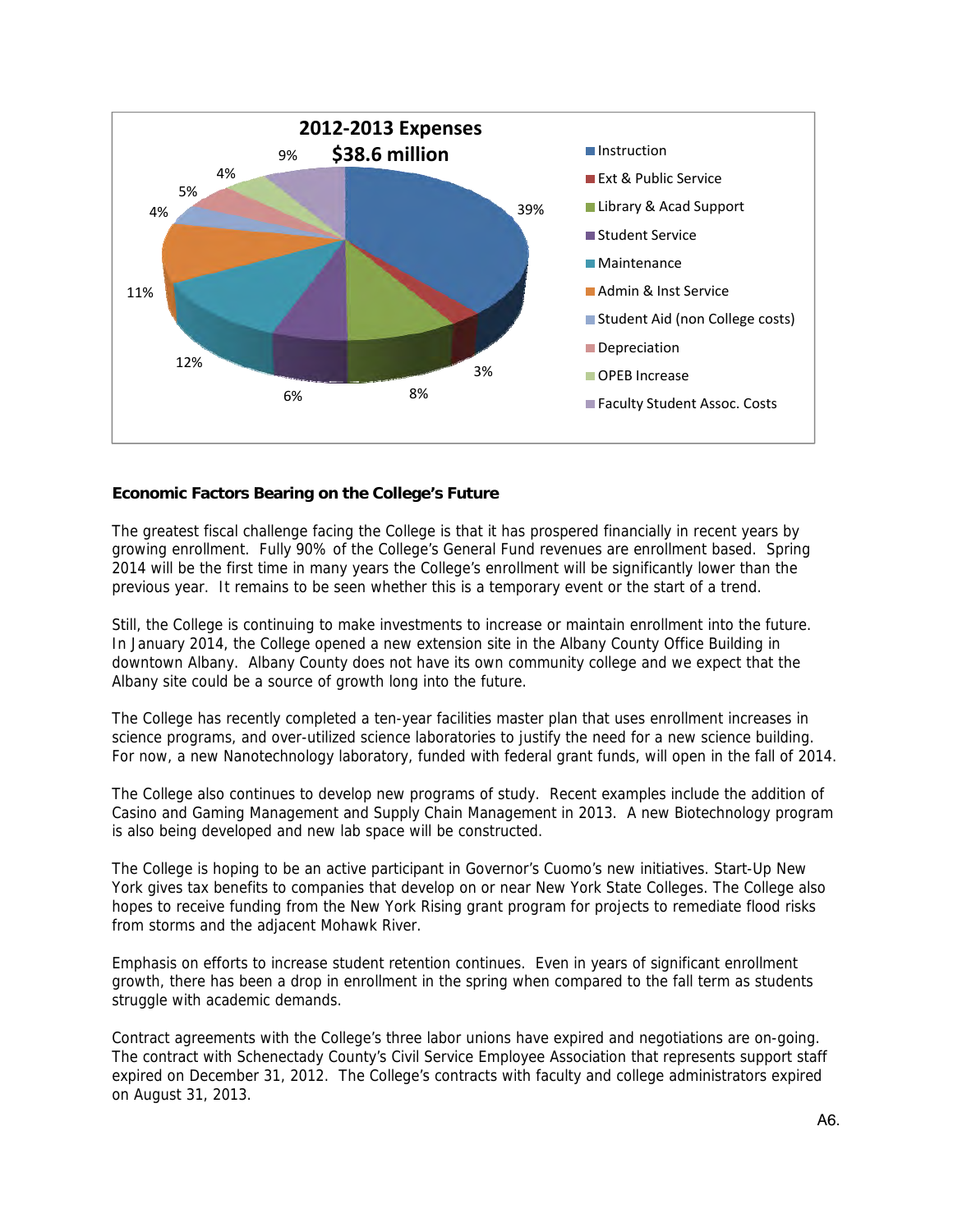### **Contacting College Management**

This financial report is designed to provide the College community, oversight agencies, and County taxpayers with a general overview of the College's finances and demonstrate the College's accountability for the money it receives.

If you have any questions about this report or need additional information, contact Charles J. Richardson, Vice President of Administration, 78 Washington Avenue, Schenectady, NY 12305 or by e-mail at richarcj@sunysccc.edu.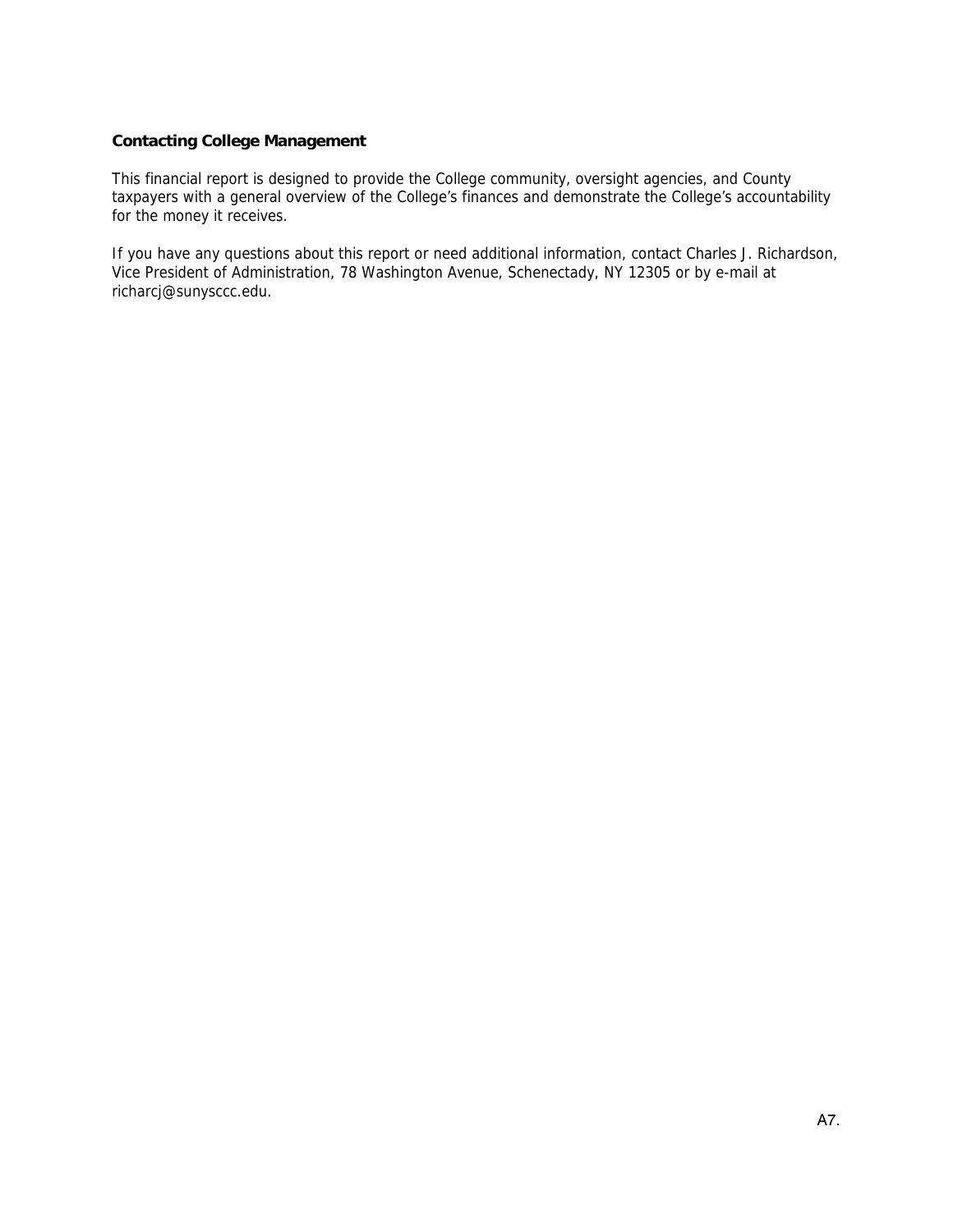## **SCHENECTADY COUNTY COMMUNITY COLLEGE STATEMENT OF NET POSITION AUGUST 31, 2013**

|                                                                   | <b>Primary</b><br>Institution |                | <b>Component Unit,</b><br><b>SCCC</b><br>Foundation, Inc. |           |  |
|-------------------------------------------------------------------|-------------------------------|----------------|-----------------------------------------------------------|-----------|--|
| <b>ASSETS</b>                                                     |                               |                |                                                           |           |  |
| <b>Current Assets</b>                                             |                               |                |                                                           |           |  |
| Cash and equivalents                                              | \$                            | 14,737,839     | \$                                                        | 409,867   |  |
| Receivables                                                       |                               |                |                                                           |           |  |
| Federal, state and local                                          |                               | 500,037        |                                                           |           |  |
| Tuition (net of \$2,739,070 allowance for uncollectible accounts) |                               | 168,207        |                                                           |           |  |
| Other                                                             |                               | 296,919        |                                                           | 120,332   |  |
| Prepaid expenses                                                  |                               | 199,678        |                                                           | 1,758     |  |
| Inventories                                                       |                               | 490,010        |                                                           |           |  |
| <b>Total Current Assets</b>                                       |                               | 16,392,690     |                                                           | 531,957   |  |
| <b>Noncurrent Assets</b>                                          |                               |                |                                                           |           |  |
| Investments                                                       |                               |                |                                                           | 4,487,103 |  |
| Receivables, net of current portion                               |                               |                |                                                           | 15,000    |  |
| Land                                                              |                               | 713,209        |                                                           |           |  |
| Capital assets, net of accumulated depreciation of \$34,309,229   |                               | 27,557,579     |                                                           |           |  |
| <b>Total Noncurrent Assets</b>                                    |                               | 28,270,788     |                                                           | 4,502,103 |  |
| <b>TOTAL ASSETS</b>                                               | \$                            | 44,663,478     | \$                                                        | 5,034,060 |  |
| <b>LIABILITIES AND NET POSITION</b>                               |                               |                |                                                           |           |  |
| <b>Current Liabilities</b>                                        |                               |                |                                                           |           |  |
| Accounts payable                                                  | \$                            | 750,578        | \$                                                        |           |  |
| Accrued expenses                                                  |                               | 2,386,705      |                                                           | 130,269   |  |
| Deferred revenue                                                  |                               | 3,066,758      |                                                           | 43,600    |  |
| Due to other governments                                          |                               | 31,750         |                                                           |           |  |
| <b>Other liabilities</b>                                          |                               | 236,253        |                                                           |           |  |
| <b>Total Current Liabilities</b>                                  |                               | 6,472,044      |                                                           | 173,869   |  |
| <b>Noncurrent Liabilities</b>                                     |                               |                |                                                           |           |  |
| Accrued expenses                                                  |                               | 18,263,941     |                                                           |           |  |
| <b>Total Noncurrent Liabilities</b>                               |                               | 18,263,941     |                                                           |           |  |
| <b>Total Liabilities</b>                                          |                               | 24,735,985     |                                                           | 173,869   |  |
| <b>Net Position</b>                                               |                               |                |                                                           |           |  |
| Invested in Capital Assets                                        |                               | 28,147,674     |                                                           |           |  |
| Restricted:                                                       |                               |                |                                                           |           |  |
| Scholarships                                                      |                               |                |                                                           | 1,739,274 |  |
| <b>Faculty Student Association</b>                                |                               | 2,085,465      |                                                           |           |  |
| Loan Fund                                                         |                               | 88,791         |                                                           |           |  |
| Unrestricted:                                                     |                               | (10, 394, 437) |                                                           | 3,120,917 |  |
| <b>Total Net Position</b>                                         |                               | 19,927,493     |                                                           | 4,860,191 |  |
| TOTAL LIABILITIES AND NET POSITION                                | \$                            | 44,663,478     | \$                                                        | 5,034,060 |  |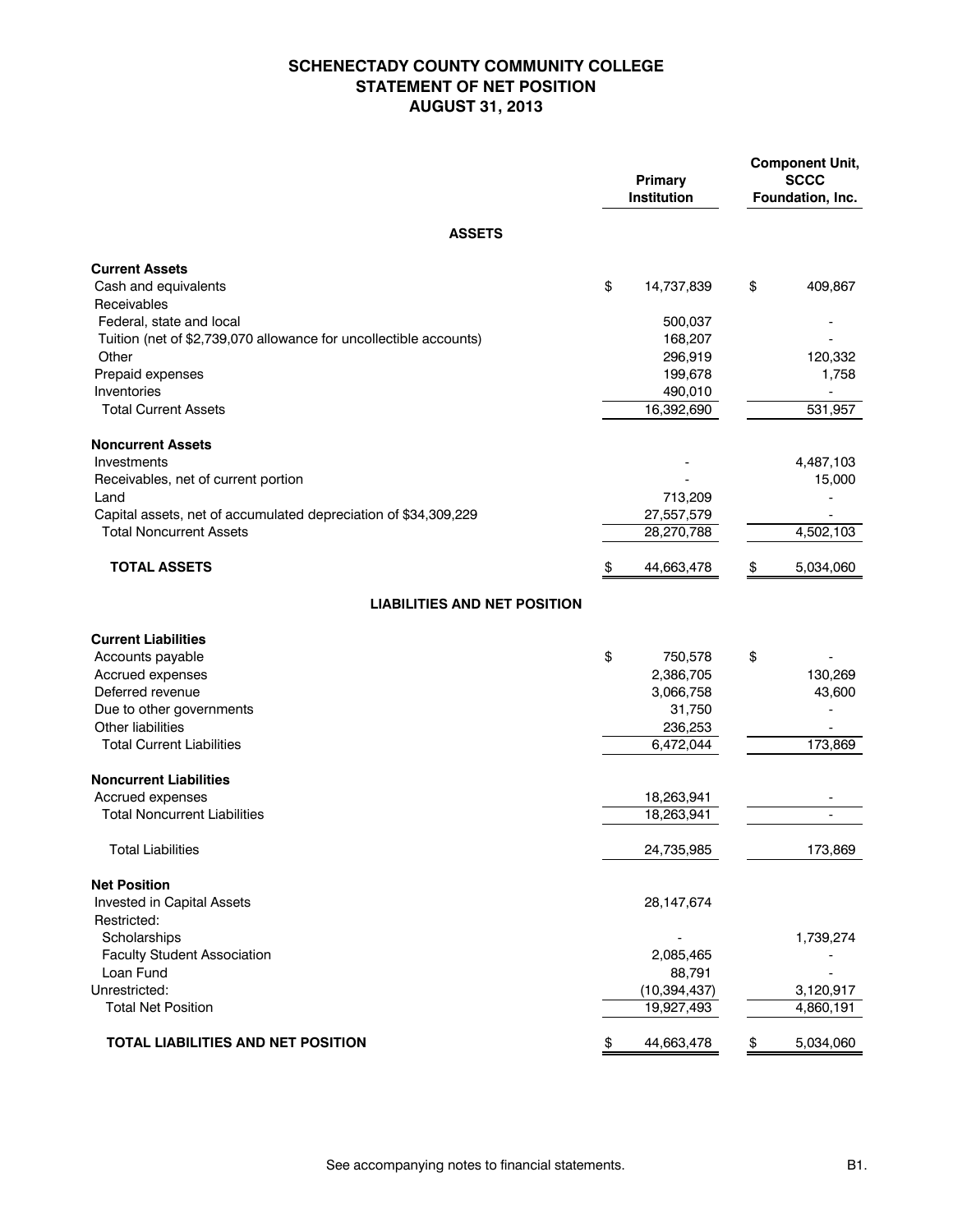## **SCHENECTADY COUNTY COMMUNITY COLLEGE STATEMENT OF NET POSITION AUGUST 31, 2012**

|                                                                   |               | <b>Primary Institution</b>                     |                  |                                                           |
|-------------------------------------------------------------------|---------------|------------------------------------------------|------------------|-----------------------------------------------------------|
|                                                                   |               | <b>As Previously</b><br>Reported<br>(Restated) | Proforma         | <b>Component Unit,</b><br><b>SCCC</b><br>Foundation, Inc. |
|                                                                   | <b>ASSETS</b> |                                                |                  |                                                           |
| <b>Current Assets</b>                                             |               |                                                |                  |                                                           |
| Cash and equivalents                                              | \$            | 13,097,704                                     | \$<br>13,097,704 | \$<br>1,087,325                                           |
| Receivables                                                       |               |                                                |                  |                                                           |
| Federal, state and local                                          |               | 1,224,929                                      | 1,224,929        |                                                           |
| Tuition (net of \$2,303,535 allowance for uncollectible accounts) |               | 662,288                                        | 662,288          |                                                           |
| Other                                                             |               | 207,352                                        | 207,352          | 180,468                                                   |
| Prepaid expenses                                                  |               | 301,554                                        | 301,554          |                                                           |
| Inventories                                                       |               | 446,023                                        | 446,023          |                                                           |
| <b>Total Current Assets</b>                                       |               | 15,939,850                                     | 15,939,850       | 1,267,793                                                 |
| <b>Noncurrent Assets</b>                                          |               |                                                |                  |                                                           |
| Investments                                                       |               |                                                |                  | 3,702,851                                                 |
| Receivables, net of current portion                               |               |                                                |                  | 47,315                                                    |
| Amounts available for capital costs                               |               |                                                |                  |                                                           |
| Deposits with trustee                                             |               | 44,779                                         |                  |                                                           |
| Land                                                              |               | 713,209                                        | 713,209          |                                                           |
| Capital assets, net of accumulated depreciation of \$32,373,056   |               | 26,496,297                                     | 26,496,297       |                                                           |
| <b>Total Noncurrent Assets</b>                                    |               | 27,254,285                                     | 27,209,506       | 3,750,166                                                 |
| <b>TOTAL ASSETS</b>                                               | \$            | 43,194,135                                     | \$<br>43,149,356 | \$<br>5,017,959                                           |
| <b>LIABILITIES AND NET POSITION</b>                               |               |                                                |                  |                                                           |
| <b>Current Liabilities</b>                                        |               |                                                |                  |                                                           |
| Accounts payable                                                  | \$            | 883,252                                        | \$<br>883,252    | \$                                                        |
| Accrued expenses                                                  |               | 2,035,129                                      | 2,035,129        | 189,055                                                   |
| Deferred revenue                                                  |               | 3,228,975                                      | 3,228,975        | 25,036                                                    |
| Due to other governments                                          |               | 3,645                                          | 3,645            |                                                           |
| Current portion of bonds payable                                  |               | 1,713,987                                      |                  |                                                           |
| Other liabilities                                                 |               | 198,563                                        | 198,563          |                                                           |
| <b>Total Current Liabilities</b>                                  |               | 8,063,551                                      | 6,349,564        | $\overline{21}4,091$                                      |
| <b>Noncurrent Liabilities</b>                                     |               |                                                |                  |                                                           |
| Accrued expenses                                                  |               | 16,855,133                                     | 16,855,133       |                                                           |
| Deferred revenue, net of current portion                          |               |                                                |                  | 30,000                                                    |
| Bonds payable, net of current portion                             |               | 20,976,694                                     |                  |                                                           |
| <b>Total Noncurrent Liabilities</b>                               |               | 37,831,827                                     | 16,855,133       | 30,000                                                    |
| <b>Total Liabilities</b>                                          |               | 45,895,378                                     | 23,204,697       | 244,091                                                   |
| <b>Net Position</b>                                               |               |                                                |                  |                                                           |
| Invested in capital assets, net of related debt                   |               | 4,579,569                                      | 27,225,509       |                                                           |
| Restricted:                                                       |               |                                                |                  |                                                           |
| Scholarships                                                      |               |                                                |                  | 1,754,302                                                 |
| <b>Faculty Student Association</b>                                |               | 1,836,783                                      | 1,836,783        |                                                           |
| Loan Fund                                                         |               | 89,123                                         | 89,123           |                                                           |
| Unrestricted                                                      |               | (9,206,718)                                    | (9,206,756)      | 3,019,566                                                 |
| <b>Total Net Position</b>                                         |               | (2,701,243)                                    | 19,944,659       | 4,773,868                                                 |
| <b>TOTAL LIABILITIES AND NET POSITION</b>                         |               | 43,194,135                                     | \$<br>43,149,356 | \$<br>5,017,959                                           |
|                                                                   |               |                                                |                  |                                                           |

See accompanying notes to financial statements. The matter of the second part of the B2.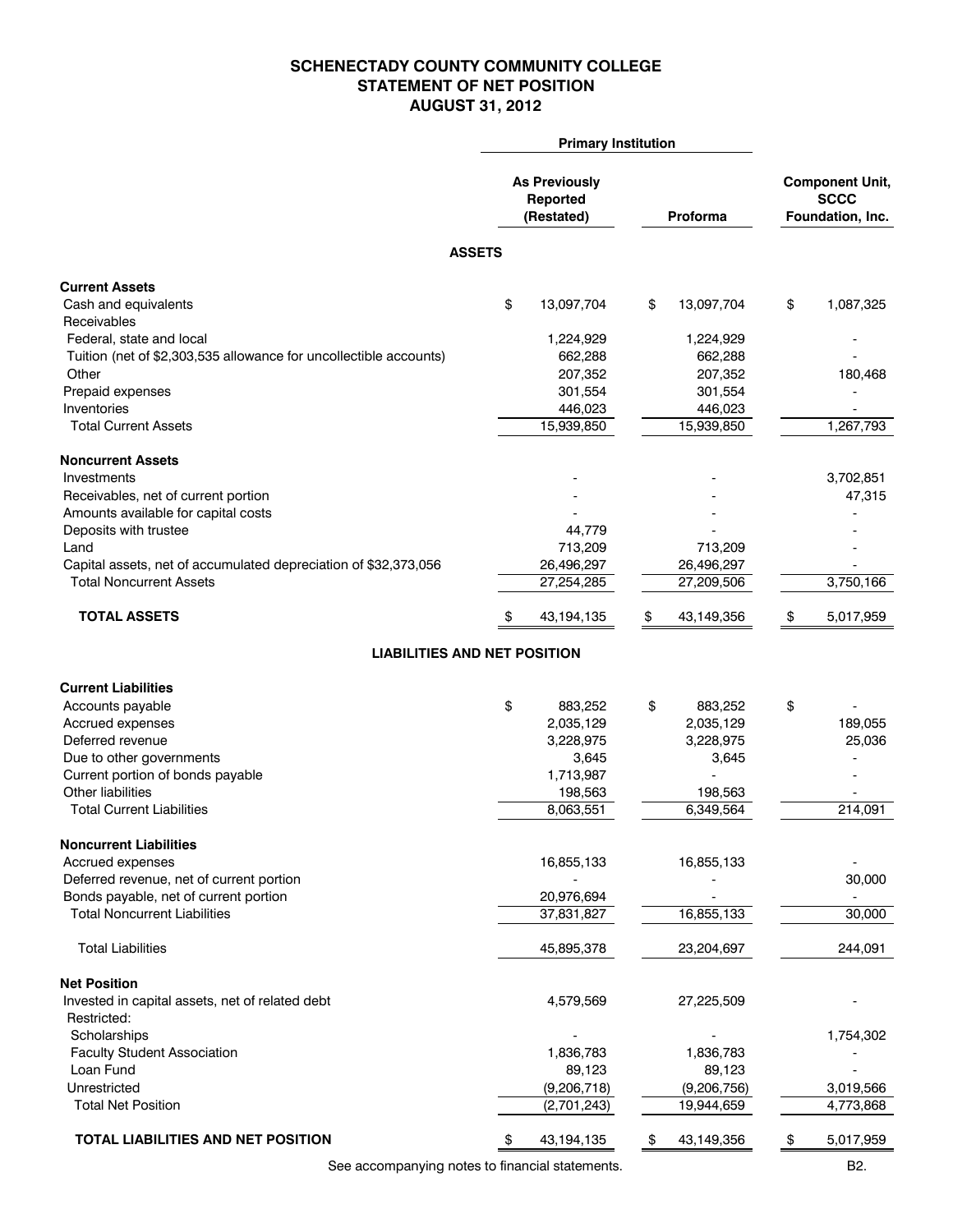## **SCHENECTADY COUNTY COMMUNITY COLLEGE STATEMENT OF REVENUES, EXPENSES, AND CHANGES IN NET POSITION FOR THE YEAR ENDED AUGUST 31, 2013**

|                                                                                |    | <b>Primary</b><br>Institution | <b>Component Unit,</b><br><b>SCCC</b><br>Foundation, Inc. |           |  |
|--------------------------------------------------------------------------------|----|-------------------------------|-----------------------------------------------------------|-----------|--|
| <b>Operating Revenue</b>                                                       |    |                               |                                                           |           |  |
| Student tuition and fees net of scholarship allowance of \$10,575,509          | \$ | 4,334,263                     | \$                                                        |           |  |
| Government aid and grants                                                      |    | 16,037,866                    |                                                           |           |  |
| Charges to other counties                                                      |    | 87                            |                                                           |           |  |
| Investment income                                                              |    |                               |                                                           | 220,996   |  |
| Interest income                                                                |    |                               |                                                           | 91,619    |  |
| Contributions                                                                  |    |                               |                                                           | 870,232   |  |
| Other revenues                                                                 |    | 1,427,195                     |                                                           | 1,820     |  |
| Auxiliary enterprises:                                                         |    |                               |                                                           |           |  |
| Sales                                                                          |    | 3,347,068                     |                                                           |           |  |
| Other                                                                          |    | 194,383                       |                                                           |           |  |
| <b>Total Operating Revenue</b>                                                 |    | 25,340,862                    |                                                           | 1,184,667 |  |
| <b>Operating Expenses</b>                                                      |    |                               |                                                           |           |  |
| Instruction                                                                    |    | 14,995,052                    |                                                           |           |  |
| Extension and public service                                                   |    | 971,262                       |                                                           |           |  |
| Library                                                                        |    | 810,434                       |                                                           |           |  |
| <b>Student services</b>                                                        |    | 2,215,094                     |                                                           |           |  |
| Maintenance and operation of plant                                             |    | 4,440,478                     |                                                           |           |  |
| General administration                                                         |    | 2,156,089                     |                                                           |           |  |
| General institutional services                                                 |    | 2,080,683                     |                                                           |           |  |
| Student aid                                                                    |    | 1,505,592                     |                                                           |           |  |
| Academic Support                                                               |    | 2,460,462                     |                                                           |           |  |
| Foundation                                                                     |    |                               |                                                           | 1,098,344 |  |
| Auxiliary enterprises:                                                         |    |                               |                                                           |           |  |
| Cost of sales                                                                  |    |                               |                                                           |           |  |
| Other                                                                          |    | 2,398,017                     |                                                           |           |  |
|                                                                                |    | 878,390                       |                                                           |           |  |
| <b>Benefits</b>                                                                |    |                               |                                                           |           |  |
| Depreciation expense - Auxillary                                               |    | 16,362                        |                                                           |           |  |
| Depreciation expense                                                           |    | 1,930,302                     |                                                           |           |  |
| <b>Total Expenses</b>                                                          |    | 36,858,217                    |                                                           | 1,098,344 |  |
| Operating Income (Loss)                                                        |    | (11, 517, 355)                |                                                           | 86,323    |  |
| <b>Non-Operating Revenues (Expenses)</b>                                       |    |                               |                                                           |           |  |
| State aid                                                                      |    | 9,042,474                     |                                                           |           |  |
| Sponsoring county contribution                                                 |    | 2,098,694                     |                                                           |           |  |
| Capital Grant Income                                                           |    | 2,083,202                     |                                                           |           |  |
| Interest income                                                                |    | 4,118                         |                                                           |           |  |
| Other expense                                                                  |    |                               |                                                           |           |  |
| Amortization of postemployment benefit UAL per GASB 45                         |    | (1,728,299)                   |                                                           |           |  |
| Non-Operating Revenues (Expenses)                                              |    | 11,500,189                    |                                                           |           |  |
| <b>Change in Net Position</b>                                                  |    | (17, 166)                     |                                                           | 86,323    |  |
| Net Position, Beginning of Year as Previosuly Reported                         |    | (2,701,243)                   |                                                           | 4,773,868 |  |
| Cummulative effect of Accounting Change                                        |    | 22,645,902                    |                                                           |           |  |
| Net Position, Beginning of Year After effect of Change in Accounitng Principle |    | 19,944,659                    |                                                           | 4,773,868 |  |
| Net Position, End of Year                                                      | \$ | 19,927,493                    | \$                                                        | 4,860,191 |  |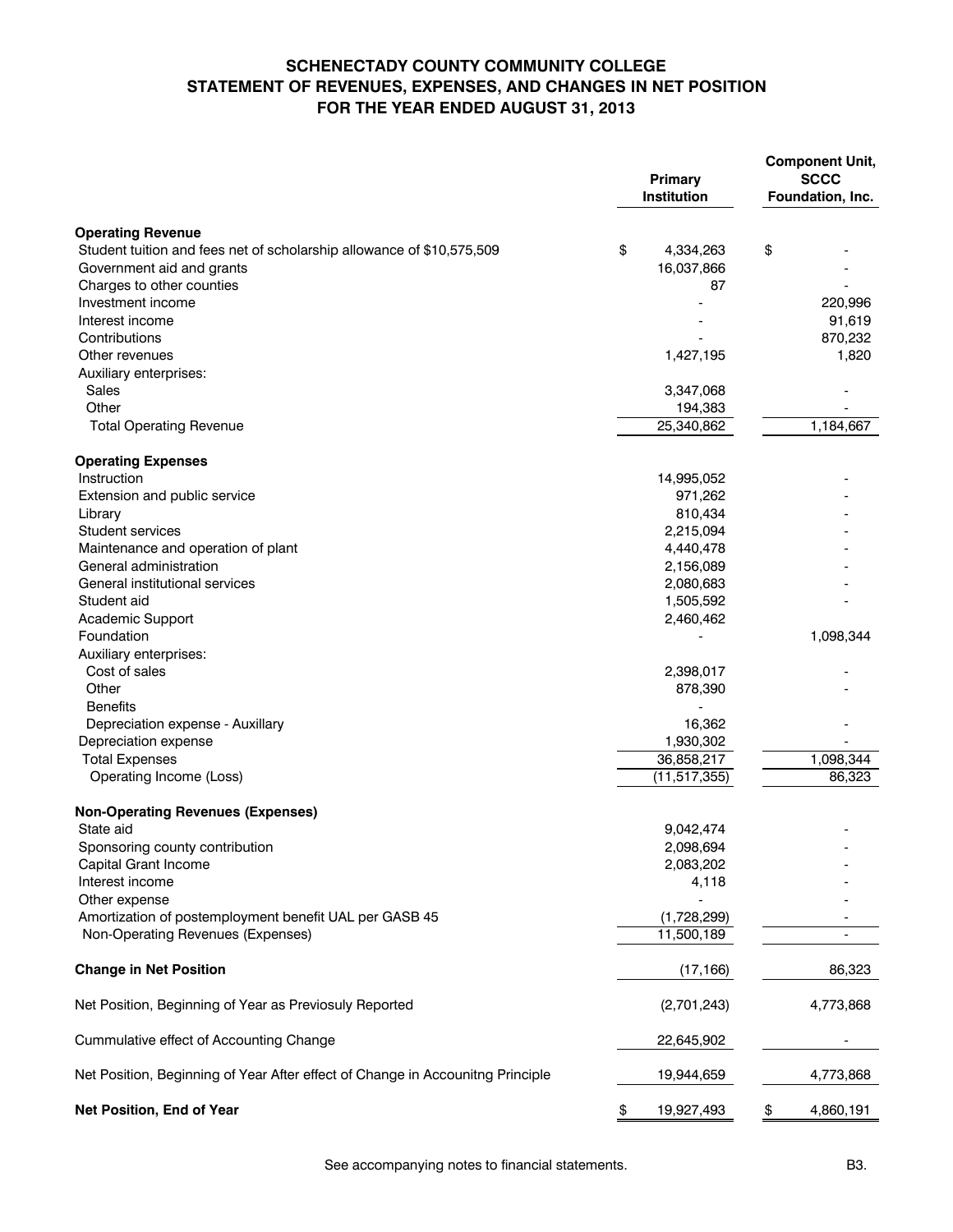## **SCHENECTADY COUNTY COMMUNITY COLLEGE STATEMENT OF REVENUES, EXPENSES, AND CHANGES IN NET POSITION FOR THE YEAR ENDED AUGUST 31, 2012**

|                                                                       | <b>Primary Institution</b> |                          |                         |
|-----------------------------------------------------------------------|----------------------------|--------------------------|-------------------------|
|                                                                       | <b>As Previously</b>       |                          | <b>Component Unit,</b>  |
|                                                                       | Reported                   |                          | <b>SCCC Foundation,</b> |
|                                                                       | (Restated)                 | Proforma                 | Inc.                    |
| <b>Operating Revenue</b>                                              |                            |                          |                         |
| Student tuition and fees net of scholarship allowance of \$10,889,143 | \$<br>4,144,233            | \$<br>4,144,233          | \$                      |
| Government aid and grants                                             | 16,057,497                 | 16,057,497               |                         |
| Charges to other counties                                             |                            |                          |                         |
| Investment income                                                     |                            |                          | 151,956                 |
| Interest income                                                       |                            |                          | 98,811                  |
| Contributions                                                         | 150,000                    | 150,000                  | 960,539                 |
| Other revenues                                                        | 1,598,207                  | 1,598,207                | 1,963                   |
| Auxiliary enterprises:                                                |                            |                          |                         |
| Sales                                                                 |                            |                          |                         |
|                                                                       | 3,442,803                  | 3,442,803                |                         |
| Other                                                                 | 167,538                    | 167,538                  |                         |
| <b>Total Operating Revenue</b>                                        | 25,560,278                 | 25,560,278               | 1,213,269               |
| <b>Operating Expenses</b>                                             |                            |                          |                         |
| Instruction                                                           | 14,609,951                 | 14,609,951               |                         |
| Extension and public service                                          | 883,838                    | 883,838                  |                         |
| Library                                                               | 846,892                    | 846,892                  |                         |
| Student services                                                      | 2,190,129                  | 2,190,129                |                         |
| Maintenance and operation of plant                                    | 3,914,208                  | 3,914,208                |                         |
| General administration                                                | 2,739,527                  | 2,739,527                |                         |
| General institutional services                                        | 2,269,904                  | 2,269,904                |                         |
| Student aid                                                           | 1,654,036                  | 1,654,036                |                         |
| Academic Support                                                      | 2,513,746                  | 2,513,746                |                         |
| Foundation                                                            |                            |                          | 788,320                 |
| Auxiliary enterprises:                                                |                            |                          |                         |
| Cost of sales                                                         | 2,485,396                  | 2,485,396                |                         |
| Other                                                                 | 1,054,207                  | 1,054,207                |                         |
|                                                                       |                            |                          |                         |
| Depreciation expense                                                  | 32,672                     | 32,672                   |                         |
| Depreciation expense                                                  | 1,744,615                  | 1,744,615                |                         |
| <b>Total Expenses</b>                                                 | 36,939,121                 | 36,939,121               | 788,320                 |
| Operating Income (Loss)                                               | (11, 378, 843)             | (11, 378, 843)           | 424,949                 |
| <b>Non-Operating Revenues (Expenses)</b>                              |                            |                          |                         |
| State aid                                                             | 8,227,292                  | 8,227,292                |                         |
| Sponsoring county contribution                                        | 2,098,694                  | 2,098,694                |                         |
| <b>Capital Grant Income</b>                                           |                            | 5,653,040                |                         |
| Interest income                                                       | 11,711                     | 11,711                   |                         |
| Investment income                                                     | 836,314                    | $\overline{\phantom{a}}$ |                         |
| Debt service paid by other governments                                | 1,219,376                  |                          |                         |
| Interest expense                                                      | (1,074,705)                |                          |                         |
| Other expense                                                         | (926)                      | (926)                    |                         |
| Amortization of postemployment benefit UAL under GASB 45              | (1,622,357)                | (1,622,357)              |                         |
| Non-Operating Revenues (Expenses)                                     | 9,695,399                  | 14,367,454               |                         |
| <b>Change in Net Position</b>                                         | (1,683,444)                | 2,988,611                | 424,949                 |
| Net Position, Beginning of Year as previously reported                | (1,205,156)                | 16,956,048               | 4,348,919               |
| Prior Period Adjustment                                               | 187,357                    |                          |                         |
| Net Position, Beginning of year as Restated                           | (1,017,799)                | 16,956,048               |                         |
| Net Position, End of Year                                             | \$<br>(2,701,243)          | \$<br>19,944,659         | \$<br>4,773,868         |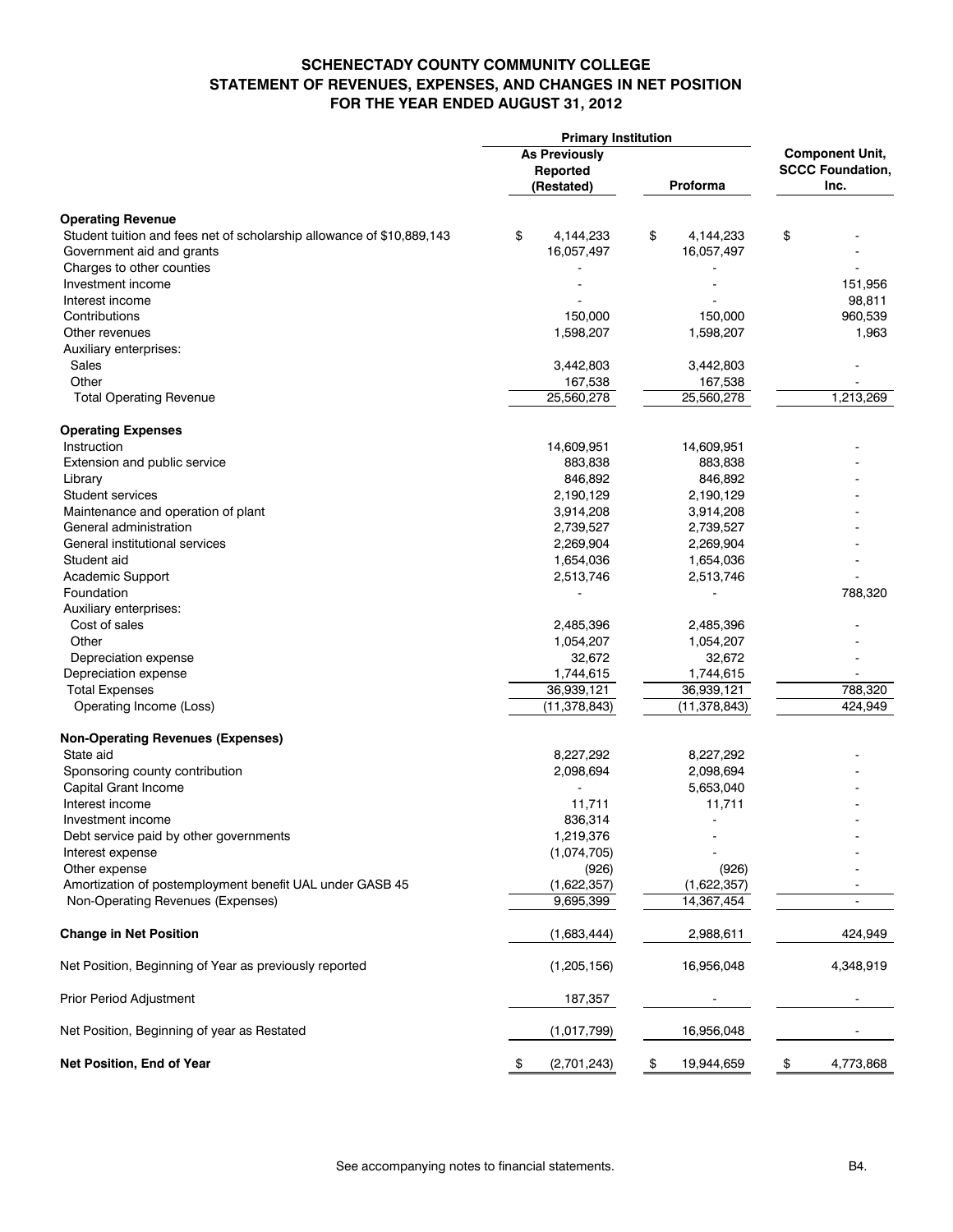## **SCHENECTADY COUNTY COMMUNITY COLLEGE STATEMENT OF CASH FLOWS FOR THE YEAR ENDED AUGUST 31, 2013**

|                                                                                                                                                                                            |                         | <b>Primary</b><br><b>Institution</b> |    |            |
|--------------------------------------------------------------------------------------------------------------------------------------------------------------------------------------------|-------------------------|--------------------------------------|----|------------|
| <b>Cash Flows From Operating Activities</b>                                                                                                                                                |                         |                                      |    |            |
| Cash received from tuition, fees and grants                                                                                                                                                | \$                      | 20,717,128                           | \$ |            |
| Cash received from sales                                                                                                                                                                   |                         | 3,347,068                            |    |            |
| Cash received for student aid                                                                                                                                                              |                         | 12,499,963                           |    |            |
| Contributions from donors                                                                                                                                                                  |                         |                                      |    | 766,818    |
| Cash paid to benefit recipients                                                                                                                                                            |                         |                                      |    | (743, 377) |
| Cash paid to suppliers and employees                                                                                                                                                       |                         | (33, 410, 969)                       |    | (229, 262) |
| Cash paid for student aid                                                                                                                                                                  |                         | (12,081,100)                         |    |            |
| Interest and dividends received                                                                                                                                                            |                         |                                      |    | 91,619     |
| Net Cash Used By Operating Activities                                                                                                                                                      |                         | (8,927,910)                          |    | (114, 202) |
| <b>Cash Flows From Noncapital Financing Activities</b>                                                                                                                                     |                         |                                      |    |            |
| State Aid                                                                                                                                                                                  |                         | 8,865,305                            |    |            |
| Sponsoring county contribution                                                                                                                                                             |                         | 2,623,367                            |    |            |
| Net Cash Provided by Noncapital Financing Activities                                                                                                                                       |                         | 11,488,672                           |    |            |
| <b>Cash Flows From Capital and Related Financing Activities</b>                                                                                                                            |                         |                                      |    |            |
| Cash paid for capital assets                                                                                                                                                               |                         | (924, 745)                           |    |            |
| Net Cash Used by Capital and Related Financing Activities                                                                                                                                  |                         | (924, 745)                           |    |            |
| <b>Cash Flows From Investing Activities</b>                                                                                                                                                |                         |                                      |    |            |
| Purchases of investments                                                                                                                                                                   |                         |                                      |    | (741, 904) |
| Sales of investments                                                                                                                                                                       |                         |                                      |    | 178,648    |
| Interest income                                                                                                                                                                            |                         | 4,118                                |    |            |
| Net Cash Provided (Used) by Investing Activities                                                                                                                                           |                         | 4,118                                |    | (563, 256) |
| Net Increase (Decrease) in Cash and Equivalents                                                                                                                                            |                         | 1,640,135                            |    | (677, 458) |
| Cash and Equivalents, Beginning of Year                                                                                                                                                    |                         | 13,097,704                           |    | 1,087,325  |
| <b>Cash and Equivalents, End of Year</b>                                                                                                                                                   | \$                      | 14,737,839                           | \$ | 409,867    |
| Reconciliation of Net Operating Income (Loss) to Net Cash<br><b>Provided (Used) By Operating Activities</b><br>Operating income (loss)<br>Adjustments to reconcile operating income (loss) | \$                      | (11, 517, 355)                       | \$ | 86,323     |
| to net cash provided (used) by operating activities<br>Depreciation                                                                                                                        |                         | 1,946,664                            |    |            |
| Non Cash Contribution                                                                                                                                                                      |                         |                                      |    |            |
| Unrealized and realized gains on investments                                                                                                                                               |                         |                                      |    | (220, 996) |
| (Increase) decrease in assets:                                                                                                                                                             |                         |                                      |    |            |
| Receivables                                                                                                                                                                                |                         | 781,900                              |    | 92,451     |
| Inventories                                                                                                                                                                                |                         | (43, 987)                            |    |            |
| Prepaid expenses                                                                                                                                                                           |                         | 101,876                              |    | (1,758)    |
| Increase (decrease) in liabilities:                                                                                                                                                        |                         |                                      |    |            |
| Accounts payable                                                                                                                                                                           |                         | (132, 672)                           |    |            |
| Accrued expenses                                                                                                                                                                           |                         | 32,085                               |    | (58, 786)  |
| Deferred revenue/due to other governments                                                                                                                                                  |                         | (134, 110)                           |    | (11, 436)  |
| <b>Other liabilities</b>                                                                                                                                                                   |                         | 37,689                               |    |            |
| Net Cash Used By Operating Activities                                                                                                                                                      | $\overline{\mathbf{e}}$ | (8,927,910)                          | \$ | (114, 202) |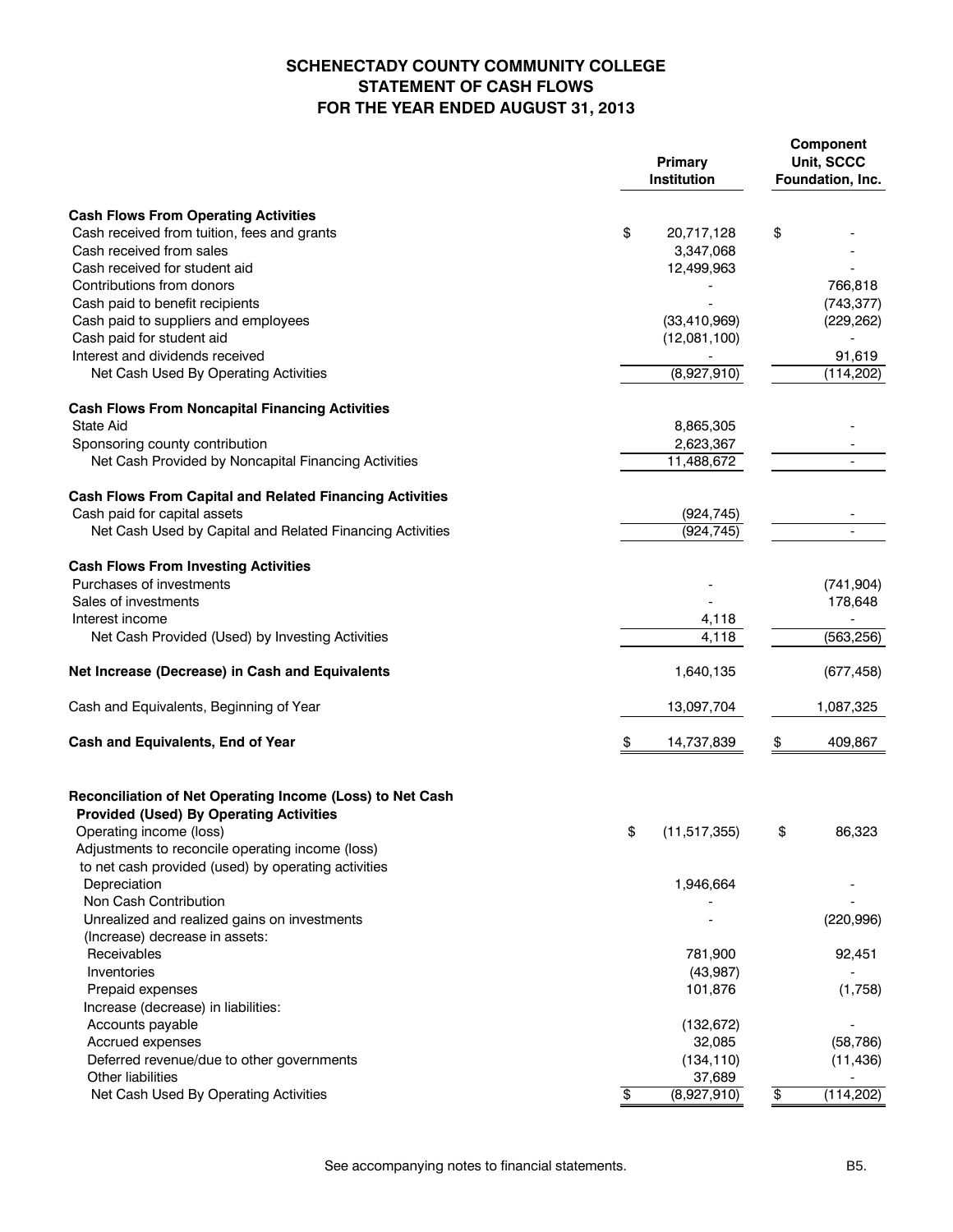## **SCHENECTADY COUNTY COMMUNITY COLLEGE STATEMENT OF CASH FLOWS FOR THE YEAR ENDED AUGUST 31, 2012**

|                                                                                                             |                         | <b>Primary</b><br>Institution<br>(Restated) | <b>Component Unit,</b><br><b>SCCC</b><br>Foundation, Inc. |            |  |
|-------------------------------------------------------------------------------------------------------------|-------------------------|---------------------------------------------|-----------------------------------------------------------|------------|--|
| <b>Cash Flows From Operating Activities</b>                                                                 |                         |                                             |                                                           |            |  |
| Cash received from tuition, fees and grants                                                                 | \$                      | 19,469,466                                  | \$                                                        |            |  |
| Cash received from sales and commissions                                                                    |                         | 3,442,803                                   |                                                           |            |  |
| Cash received for student aid                                                                               |                         | 12,818,635                                  |                                                           |            |  |
| Contributions from donors                                                                                   |                         |                                             |                                                           | 650,648    |  |
| Cash paid to benefit recipients                                                                             |                         |                                             |                                                           | (287, 759) |  |
| Cash paid to suppliers and employees                                                                        |                         | (32,985,122)                                |                                                           | (230, 833) |  |
| Cash paid for student aid                                                                                   |                         | (12, 543, 179)                              |                                                           |            |  |
| Interest and dividends received                                                                             |                         |                                             |                                                           | 98,811     |  |
| Net Cash Provided (Used) By Operating Activities                                                            |                         | (9,797,397)                                 |                                                           | 230,867    |  |
| <b>Cash Flows From Noncapital Financing Activities</b>                                                      |                         |                                             |                                                           |            |  |
| <b>State Aid</b>                                                                                            |                         | 8,227,292                                   |                                                           |            |  |
| Sponsoring county contribution                                                                              |                         | 2,361,030                                   |                                                           |            |  |
| Net Cash Provided by Noncapital Financing Activities                                                        |                         | 10,588,322                                  |                                                           |            |  |
| <b>Cash Flows From Capital and Related Financing Activities</b>                                             |                         |                                             |                                                           |            |  |
| Cash paid for capital assets                                                                                |                         | (1,080,589)                                 |                                                           |            |  |
| Net Cash (Used) by Capital and Related Financing Activities                                                 |                         | (1,080,589)                                 |                                                           |            |  |
| <b>Cash Flows From Investing Activities</b>                                                                 |                         |                                             |                                                           |            |  |
| Purchases of investments                                                                                    |                         |                                             |                                                           | (619, 484) |  |
| Sales of investments                                                                                        |                         |                                             |                                                           | 546,384    |  |
| Interest income                                                                                             |                         | 11,711                                      |                                                           |            |  |
| Net Cash Provided (Used) by Investing Activities                                                            |                         | 11,711                                      |                                                           | (73, 100)  |  |
| Net Increase (Decrease) in Cash and Equivalents                                                             |                         | (277, 953)                                  |                                                           | 157,767    |  |
| Cash and Equivalents, Beginning of Year                                                                     |                         | 13,375,657                                  |                                                           | 929,558    |  |
| Cash and Equivalents, End of Year                                                                           | \$                      | 13,097,704                                  | \$                                                        | 1,087,325  |  |
| Reconciliation of Net Operating Income (Loss) to Net Cash<br><b>Provided (Used) By Operating Activities</b> |                         |                                             |                                                           |            |  |
| Operating income (loss)                                                                                     | \$                      | (11, 378, 843)                              | \$                                                        | 424,949    |  |
| Adjustments to reconcile operating income (loss)                                                            |                         |                                             |                                                           |            |  |
| to net cash provided (used) by operating activities                                                         |                         |                                             |                                                           |            |  |
| Depreciation                                                                                                |                         | 1,777,287                                   |                                                           |            |  |
| Non Cash Contribution                                                                                       |                         | (150,000)                                   |                                                           |            |  |
| Unrealized and realized losses on investments                                                               |                         |                                             |                                                           | (151, 956) |  |
| (Increase) decrease in assets:                                                                              |                         |                                             |                                                           |            |  |
| Receivables                                                                                                 |                         | (42, 559)                                   |                                                           | (125, 669) |  |
| Inventories                                                                                                 |                         | 95,938                                      |                                                           |            |  |
| Prepaid expenses                                                                                            |                         | (53, 955)                                   |                                                           |            |  |
| Increase (decrease) in liabilities:                                                                         |                         |                                             |                                                           |            |  |
| Accounts payable                                                                                            |                         | 278,061                                     |                                                           |            |  |
| Accrued expenses                                                                                            |                         | (386, 395)                                  |                                                           | 88,507     |  |
| Deferred revenue                                                                                            |                         | 23,636                                      |                                                           | (4,964)    |  |
| <b>Other liabilities</b>                                                                                    |                         | 39,433                                      |                                                           |            |  |
| Net Cash Provided (Used) By Operating Activities                                                            | $\overline{\mathbf{e}}$ | (9,797,397)                                 | $\overline{\$}$                                           | 230,867    |  |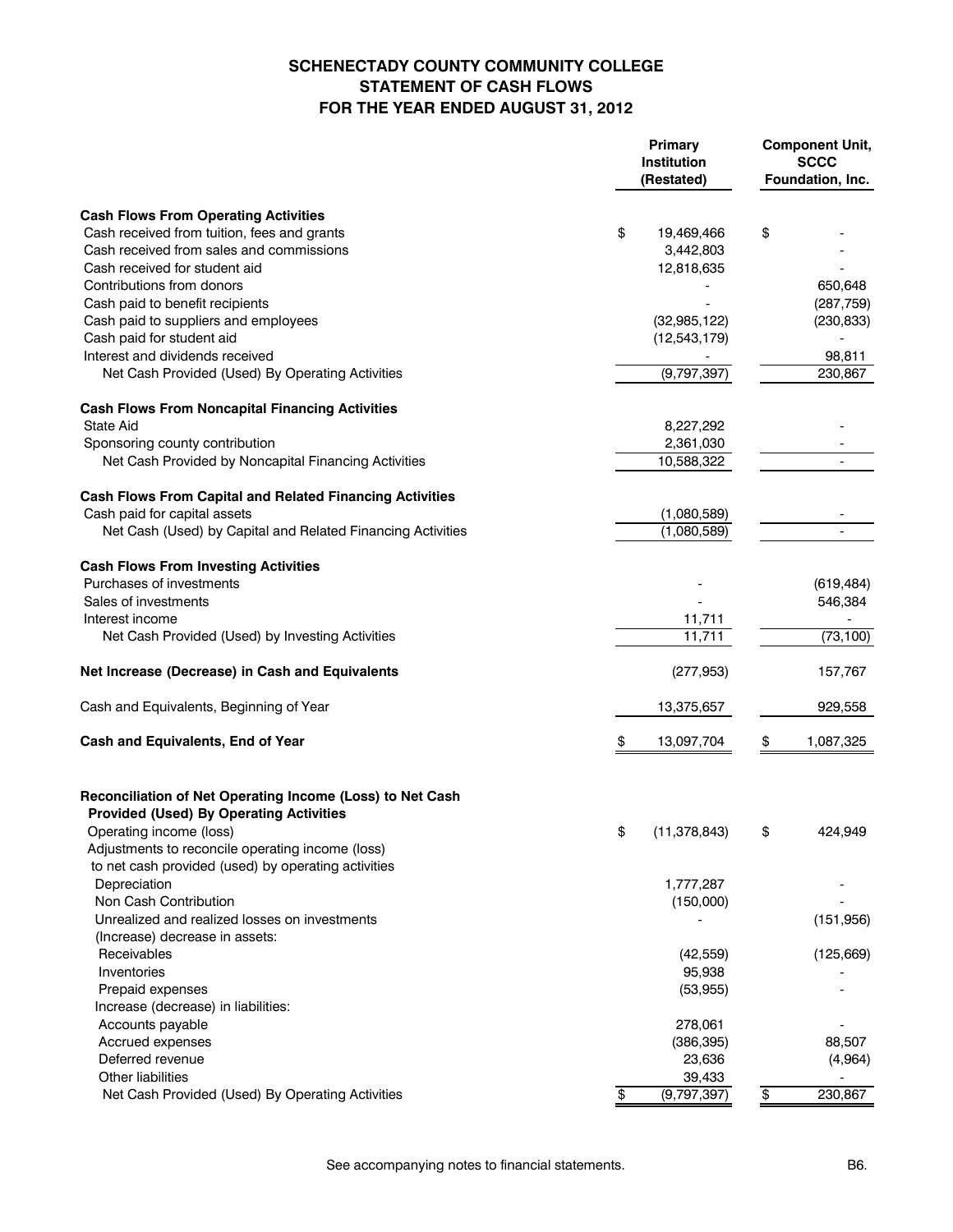## **1. SUMMARY OF SIGNIFICANT ACCOUNTING POLICIES**

## *A. Financial Reporting Entity*

Schenectady County Community College (the College) was established in 1969 and is administered by a Board of Trustees consisting of ten voting members; five are appointed by the Schenectady County Legislature, four by the Governor and one by the Student Body. The College is sponsored by Schenectady County (the County) and is part of the overall County educational system. The budget is subject to the approval of the Schenectady County Legislature. The County provides one-half of capital costs and a substantial portion of the net operating costs of the College. Title to real property of the College rests with the County. The County issues bonds and notes for capital costs which are classified as County debt. The College's financial statements are shown as a discretely presented component unit in the financial statements of Schenectady County.

Section 6304.6 of the New York State Education Law prescribes the manner in which community colleges are financed. Specifically, paragraph 6 authorizes the College Board of Trustees to receive and collect State financial aid, the County's share of operating costs, tuition, fees and all other sources of revenue and to pay all proper bills and accounts of the College.

As required by U.S. generally accepted accounting principles, the financial statements of the reporting entity include those of the Schenectady County Community College (the primary government) and its component units. The component units discussed below are included in the College's reporting entity because of the significance of their operational or financial relationships with the College.

Operational or financial responsibility is determined on the basis of financial interdependency, selection of governing authority, designation of management, ability to significantly influence operations and accountability for fiscal matters.

## *Component Unit:*

In conforming with U.S. generally accepted accounting principles, the financial statements of component units have been included in the financial reporting entity as either discretely presented or blended component units.

The Schenectady County Community College Foundation, Inc. (the Foundation) is a separate legal organization and is managed by twenty-two Board of Directors consisting of twenty-one Directors elected by College Trustees and the President of the College serving as ex-officio director. The Foundation was organized to oversee and administer endowment funds for the College. Revenue, including scholarship grants, is recognized when earned and expenses, including scholarship awards, are recognized when incurred. The Foundation's financial information, including endowment and quasi-endowment funds and funds that expire through the passage of time, is discretely presented in the College's financial statements.

The Foundation is exempt from Federal income tax under Section 501(c)(3) of the Internal Revenue Code. In addition, the Internal Revenue Service has determined that the Foundation is not a private foundation as defined in Section 509(a)(1) and Section 170(b)(1)(A)(vi) of the Code.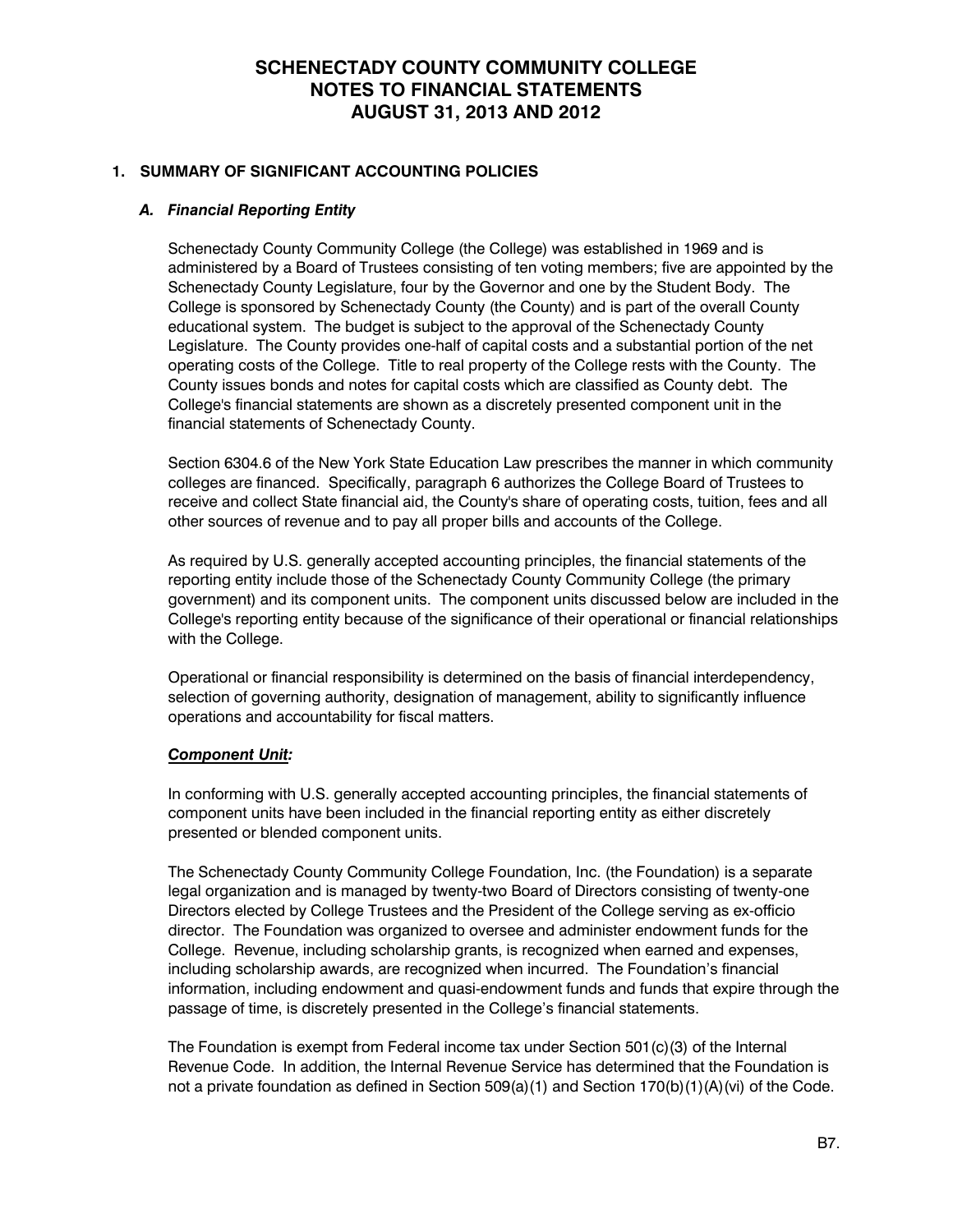## **1. SUMMARY OF SIGNIFICANT ACCOUNTING POLICIES**

### *A. Financial Reporting Entity*

### *Blended Component Unit:*

The Faculty Student Association (FSA) is a separate legal organization. The Board of Directors is composed of four faculty members, elected by the College faculty, four college students appointed by the Student Senate, the President, Vice President and Treasurer of the College Student Government Association, and four College administrators who serve by virtue of their position. The FSA provides services such as operation of the College Store and Food Service to benefit the College. The activity of the FSA has been included in the financial statements of the college as of and for the years ended May 31, 2013 and May 31, 2012. The separate audited financial statements can be requested from FSA.

### *B. Basis of Accounting/Measurement Focus*

Basis of accounting refers to the timing of which revenues and expenditures/expenses and the related assets and liabilities are recognized in the accounts and reported in the financial statements. Basis of accounting relates to the timing of the measurements made, regardless of the measurement focus. Measurement focus is the determination of what should be measured.

The College maintains its books and records and prepares its financial statements on the accrual basis.

(i) Revenues - Major sources of revenue are accrued and recorded in the period earned. Deferred revenues are used to recognize tuition paid in advance. Material adjustments to State aid for prior years are credited or charged directly to fund balance. If "expenditure" is the primary factor for determining reimbursement under the terms of a grant, revenue is recognized when the expenditure is incurred.

Pell Grants are reported as current restricted funds; the revenues are included as Government Aid and Grants and the expenditures as Student Aid. Grants made through the New York State Tuition Assistance Program (TAP) are treated similarly. During the years ended August 31, 2013 and 2012, respectively there was \$9,422,159 and \$9,789,263 distributed to the College for Pell grants and \$2,576,350 and \$2,590,600 for TAP.

- (ii) Expenditures are accrued and recorded in the period incurred, including retirement costs. Funds used to purchase fixed assets are accounted for as capital assets and depreciated over their useful lives.
- (v) Encumbrances are reservations of net position for outstanding purchase commitments. Expenditures for such commitments are recorded in the period in which the liability is incurred. Appropriations authorized for the current year are increased by the amount of encumbrances carried forward from the prior year and lapse at the conclusion of the year. The reserve for encumbrances was \$335,100 and \$584,696 as of August 31, 2013 and 2012 respectively.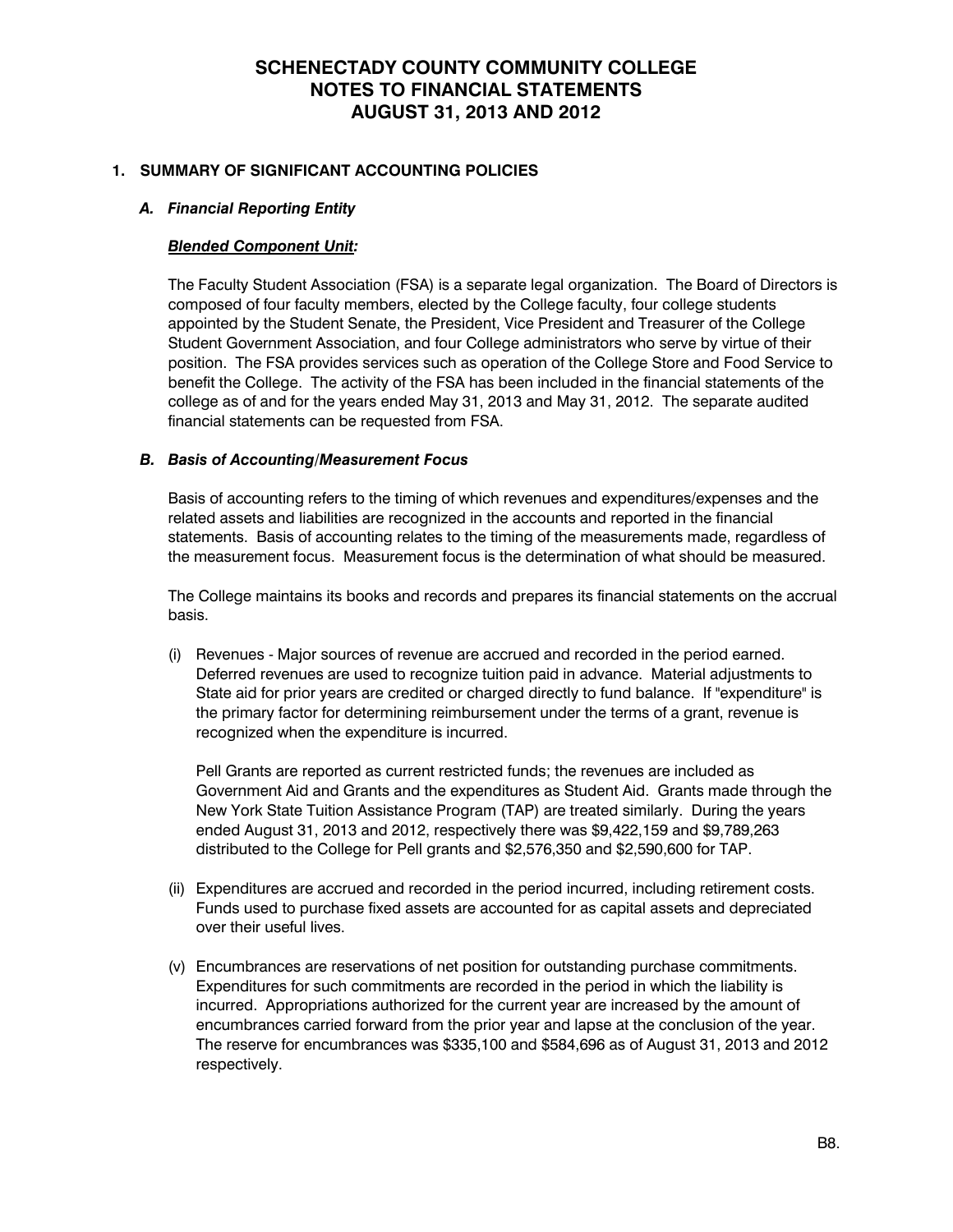### **1. SUMMARY OF SIGNIFICANT ACCOUNTING POLICIES**

#### *B. Basis of Accounting/Measurement Focus*

- (iv) In June 1999, the Governmental Accounting Standards Board (GASB) approved Statement No. 34, Basic Financial Statements and Management's Discussion and Analysis for State and Local Governments followed by Statement No. 35, Basic Financial Statements and Management's Discussion and Analysis for Public Colleges and Universities. The College implemented the provisions of these statements during the year ended August 31, 2002 as a special purpose government engaged only in a business type activity. The financial statements are based on all applicable GASB pronouncements.
- (v) When an expense is incurred for purposes for which both restricted and unrestricted resources are available, the College first applies restricted resources until such resources are exhausted.
- (vi) The College uses the economic resources measurement focus. Revenues, expenses, gains, losses, assets and liabilities resulting from exchange like transactions are recognized when the exchange takes place. For non-exchange transactions, including government grants, the College uses a one-year availability period.

#### *C. Budgetary Data*

Budget Policies - The budget policies are as follows:

- (i) The College Board of Trustees submits a tentative budget to the Schenectady County Legislature for the fiscal year commencing the following September 1. The tentative budget includes proposed expenditures and the proposed means of financing for all funds.
- (ii) After public hearings are conducted to obtain taxpayer comments, the Schenectady County Legislature adopts the budget.
- (iii) Budgets are proposed on the same basis of accounting except that capital assets acquired are recorded as expenses and depreciation is not recorded.

#### *D. Compensated Absences*

The College recognizes a liability for vacation leave and additional salary-related payments as the benefits are earned by the employees, based on the rendering of past service and the probability that the employees will be compensated for the benefits through paid time off or some other means. This includes vacation leave that was earned but not used during the current or prior period and for which employees can receive compensation in a future period. Amounts do not include leave expected to lapse and includes leave that new employees will eventually qualify for.

In addition, the College recognizes a liability for vesting sick leave and additional salary-related payments for employees who, at the balance sheet date, are eligible to receive termination payments as well as other employees who are expected to become eligible in the future to receive such payments.

The liability for compensated absences is calculated using rates in effect as the balance sheet date. The liability at August 31, 2013 and 2012 is \$1,548,284 and \$1,376,546.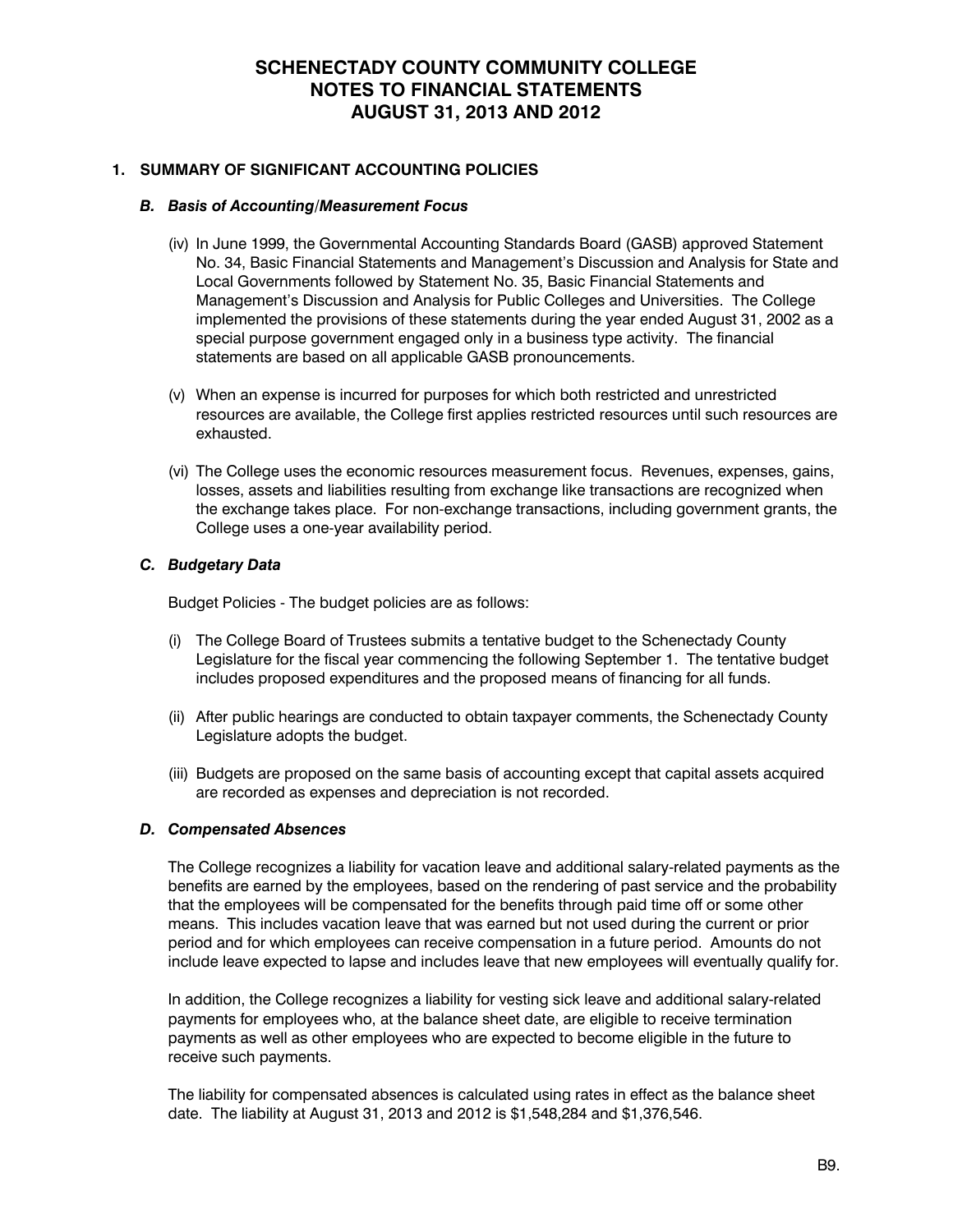### **1. SUMMARY OF SIGNIFICANT ACCOUNTING POLICIES**

#### *E. Inventories*

Inventories are comprised of College Bookstore items held for sale and are carried at the lower of cost (first-in, first-out basis) or market.

### *F. Self-Insured Workers' Compensation Plan*

The College is self-insured through the County for workers' compensation claims. The accompanying financial statements reflect a liability for estimated future payments on claims filed of \$9,769 and \$80,382 at August 31, 2013 and 2012, respectively. Workers' compensation expense related to the College was \$(5,972) and \$127,789 for the years ended August 31, 2013 and 2012.

The County Plan establishes workers' compensation claims liabilities for the College based on estimates of the ultimate cost of claims (including future claim adjustment expenses) that have been reported but not settled, and of claims that have been incurred but not reported. The length of time for which such costs must be estimated varies depending on the coverage involved. Because actual claims costs depend on such complex factors as inflation, changes in doctrines of legal liability, and damage awards, the process used in computing claims liabilities does not necessarily result in an exact amount. Claims liabilities are recomputed periodically using a variety of actuarial and statistical techniques to produce current estimates that reflect recent settlements, claims frequency, and other economic and social factors. A provision for inflation in the calculation of estimated future claims costs is implicit in the calculation because reliance is placed both on actual historical data that reflect past inflation and on other factors that are considered to be appropriate modifiers of past experience. Adjustments to claims liabilities are charged or credited to the liability in the periods in which they are made. It is at least reasonably possible this estimate could change in the near term.

As discussed above, the College establishes a liability for both reported and unreported insured events, which includes estimates of both future payments of losses and related claim adjustment expenses. The following represents changes in those aggregate liabilities for the College during the past and previous year:

|                                                                                                                                                                                                    |    | 2013      | 2012          |  |  |
|----------------------------------------------------------------------------------------------------------------------------------------------------------------------------------------------------|----|-----------|---------------|--|--|
| Unpaid Claims and Claim Adjustment Expenses at<br>Beginning of Year                                                                                                                                | \$ | 80,382    | \$<br>110,799 |  |  |
| Incurred claims and claim adjustment expenses:                                                                                                                                                     |    |           |               |  |  |
| Net provision for incurred claims expenses for events of<br>the current year and change in provision for incurred<br>events of prior years and payments made for claims<br>during the current year |    | (98, 416) | (30, 417)     |  |  |
| Recoveries                                                                                                                                                                                         |    | 27,803    |               |  |  |
| <b>Total Unpaid Claims and Claim Adjustment Expenses</b><br>at End of Year                                                                                                                         |    | 9,769     | 80.382        |  |  |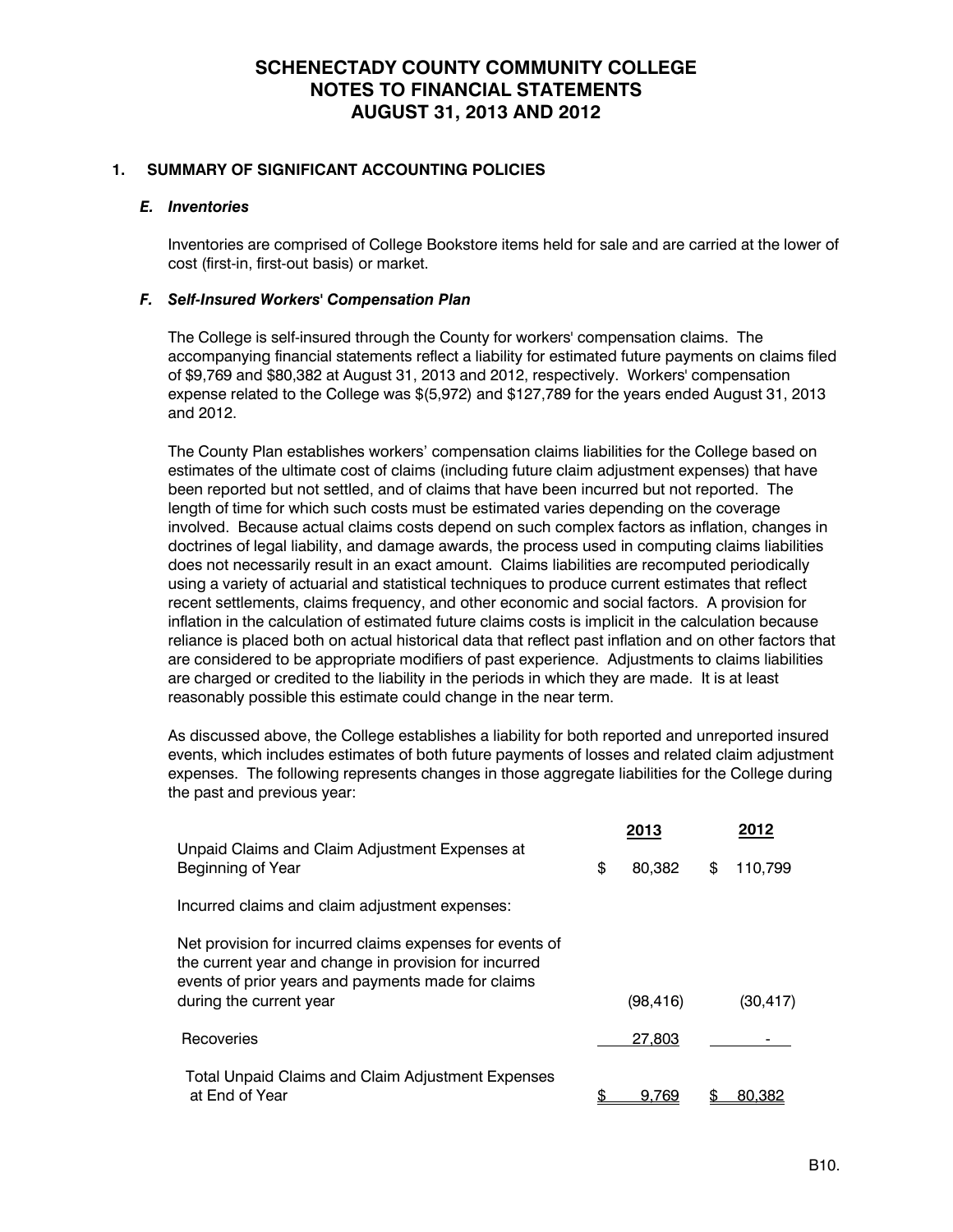## **1. SUMMARY OF SIGNIFICANT ACCOUNTING POLICIES**

#### *G. Investments*

Investments are carried at fair value.

### *H. Capital Assets, Net of Accumulated Depreciation*

Pursuant to New York State Education Law relative to community colleges, title to real property is held by the County in trust for the use of the College in carrying out its institutional purposes. The State University of New York requires the College to include the cost of certain land, buildings and improvements and equipment utilized by the College in its financial statements. Therefore, the amounts reflected in the College's financial statements entitled land and capital assets, net of accumulated depreciation, represents the book value of buildings, improvements and furniture and equipment funded by the County or New York State.

Property, plant and equipment are stated at cost less accumulated depreciation. Depreciation is provided for in amounts sufficient to relate the cost of depreciable assets to operations on a straight-line basis over the following estimated useful lives:

|                                   | Years    |
|-----------------------------------|----------|
| Buildings and improvements        | 5-40     |
| Furniture, fixtures and equipment | $3 - 15$ |
| <b>Vehicles</b>                   | 5        |

Debt utilized for the acquisition of capital assets is a legal obligation of the County or the Dormitory Authority of the State of New York (DASNY). No revenues or assets of the College have been pledged or will be available to pay the principal and interest. Principal and interest payments on the debt are payable from amounts appropriated each year by the State of New York pursuant to the State Education Law, and the County in the case of County-related debt.

When assets are acquired that will be paid for through County and State bond issuances they are recorded on the statement of net position as capital assets. As a result the College's policy is to recognize capital grant income for assets financed by County and State Debt. No related debt obligations have been reflected in the accompanying financial statements.

## *I. Operating/Nonoperating Revenues*

Operating revenues reported in the statements of revenues, expenses and changes in Net Position consist of tuition and fees charged to students and their counties of residence as well as various grants and contracts intended to support programs administered by the College. The grants and contracts are derived from a variety of sources including State and Federal governments as well as local sources.

Nonoperating revenues reported in the statements of revenues, expenses and changes in Net Position consist of revenues from sources not directly derived from services or programs provided in the operations of the College's normal activity.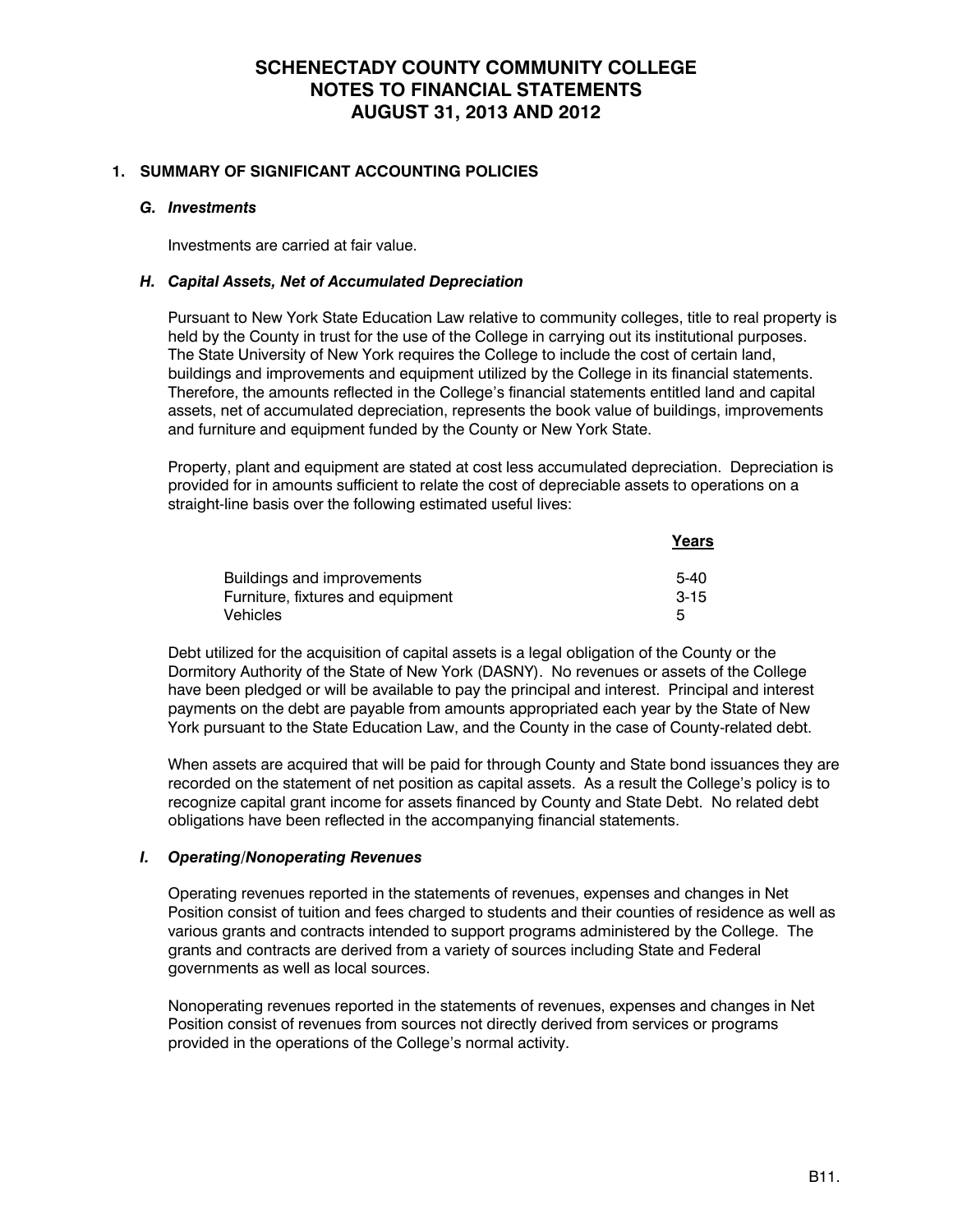#### **1. SUMMARY OF SIGNIFICANT ACCOUNTING POLICIES**

#### *J. Eliminations and Reclassifications*

All interfund activity has been eliminated in the preparation of the statements of Net Position and the statement of revenues, expenses and changes in Net Position. Certain amounts in the 2012 financial statements have been reclassified to conform to the 2013 presentation.

#### *K. Implementation of New Accounting Standard*

In June 2011 the Governmental Accounting Standards Board (GASB) issued Statement 63 – Financial Reporting of Deferred Outflows of Resources, Deferred Inflows of Resources, and Net Position. The College implemented GASB 63 during the fiscal year ended August 31, 2013. There was no significant impact on the financial statements.

#### *L. Implementation of Accounting Standards Not Yet in Effect*

GASB has issued Statement 65, Items *Previously Reported as Assets and Liabilities*, effective for the year ending August 31, 2014.

 GASB has issued Statement 66, GASB *Technical Corrections – 2012 – and Amendment of Statements 10 and 62*, effective for the year ending August 31, 2014.

 GASB has issued Statement 68, *Accounting and Financial Reporting for Pension – an Amendment of GASB 27*, effective for the year ending August 31, 2015.

 GASB has issued Statement 69, *Government Combinations and Disposals of Government Operations*, effective for the year ending August 31, 2015.

 GASB has issued Statement 70, *Accounting and Financial Reporting for Nonexchange Financial Guarantees*, effective for the year ending August 31, 2015.

GASB has issued Statement 71, *Pension Transition for Contributions Made Subsequent to the Measurement Date*, effective for the year ending August 31, 2015.

The College will evaluate the impact each of these pronouncements may have on its financial statements and will implement them as applicable and when material.

#### **2. CASH AND EQUIVALENTS**

The College's investment policies are governed by New York State (the State) statutes. College monies must be deposited in FDIC-insured commercial banks or trust companies located within the State. The College is authorized to use demand accounts and certificates of deposit. Permissible investments include obligations of the U.S. Treasury and U.S. agencies, repurchase agreements, and obligations of New York State or its localities.

Collateral is required for certificates of deposit and for all deposits not covered by federal deposit insurance. Obligations that may be pledged as collateral are obligations of the United States and its agencies and obligations of the State, municipalities and school districts. At year end, the book amount of the College's deposits was \$14,737,839 and the bank balance was \$13,028,525.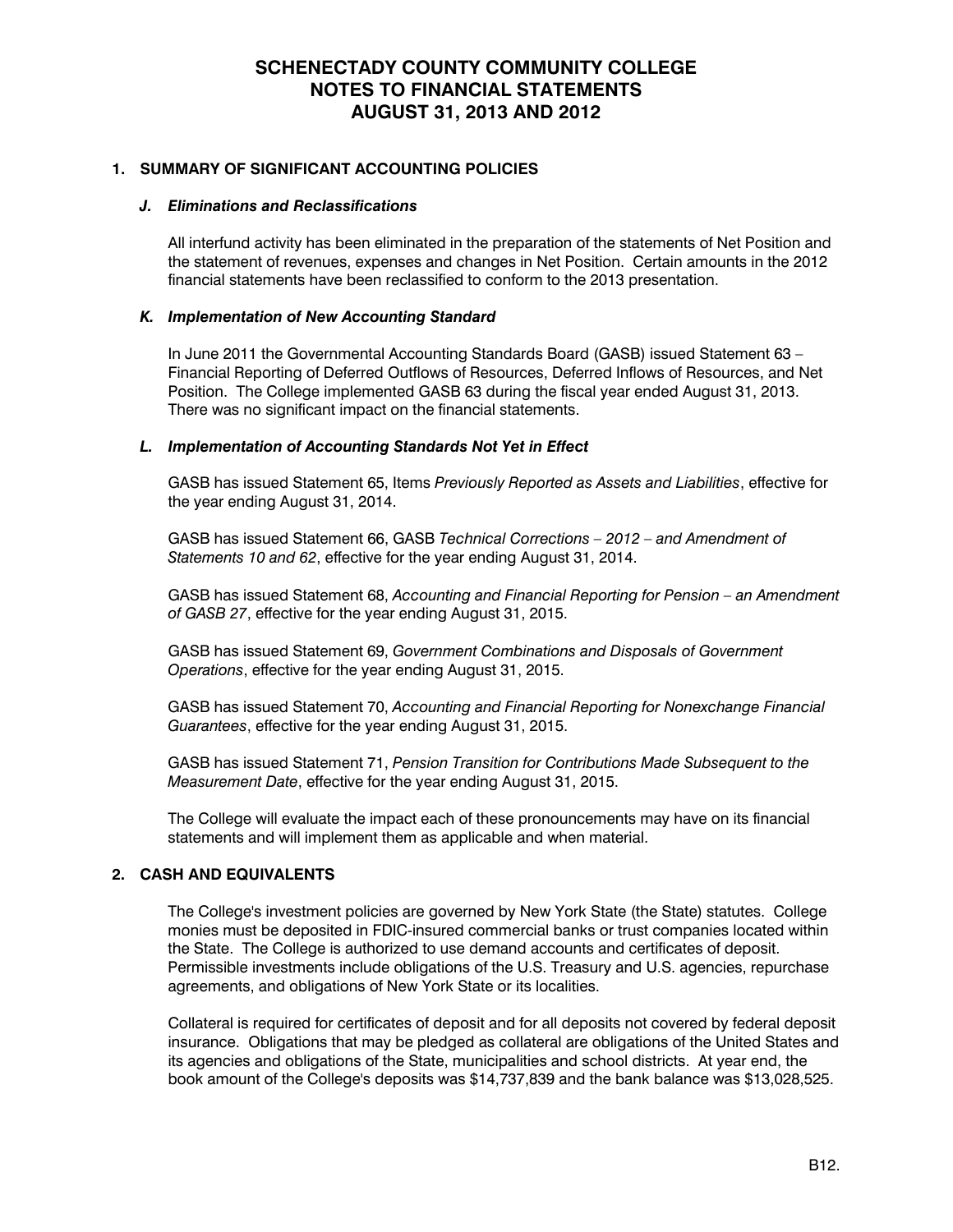#### **2. CASH AND EQUIVALENTS**

Deposits are valued at cost or cost plus interest and are categorized as either (1) insured, or collateralized for which the securities are held by the College's agent in the College's name, (2) collateralized, and for which the securities are held by the pledging financial institution's trust department or agent in the College's name, or (3) uncollateralized.

Total financial institution (bank) balances at August 31, 2013, per the bank were \$13,028,525. These deposits are categorized as follows:

|              |                          |        | <sup>-</sup> otal |
|--------------|--------------------------|--------|-------------------|
| \$13,028,525 | $\overline{\phantom{0}}$ | $\sim$ | \$13,028,525      |

## **3. INVESTMENTS-SCCC FOUNDATION, INC.**

The Foundation's investments are carried at fair value based on quoted market prices when available and are subject to the risk that market values may decline. Non-listed securities are fair valued utilizing inputs from identical assets or significantly similar securities. Inputs include recent trades, benchmark interest rates, spreads, two-sided markets, benchmark securities, offers, reference data, and industry and economic events. As of August 31, investments consist of the following:

|                                   |    | Cost        | <b>August 31, 2013</b><br><b>Fair Value</b> |
|-----------------------------------|----|-------------|---------------------------------------------|
| Cash Funds                        | \$ | 316,484     | \$<br>316,484                               |
| <b>PIMCO Advisors Funds</b>       |    | 489,811     | 491,347                                     |
| Common Stock                      |    | 1,104,570   | 1,359,542                                   |
| <b>Mutual Funds</b>               |    | 769,433     | 1,071,193                                   |
| Corporate Bonds                   |    | 882,611     | 901,816                                     |
| <b>U.S. Government Securities</b> |    | 336,250     | 346,721                                     |
| Total                             | S  | 3,899,159   | \$<br><u>4,487,103</u>                      |
|                                   |    |             |                                             |
|                                   |    | <b>Cost</b> | <b>August 31, 2012</b><br><b>Fair Value</b> |
| Cash Funds                        | \$ | 198,020     | \$<br>198,020                               |
| <b>PIMCO Advisors Funds</b>       |    | 489,811     | 509,616                                     |
| Common Stock                      |    | 893,951     | 925,390                                     |
| <b>Mutual Funds</b>               |    | 649,022     | 794,180                                     |
| Corporate Bonds                   |    | 767,267     | 891,623                                     |
| <b>U.S. Government Securities</b> |    | 239,123     | 384,022                                     |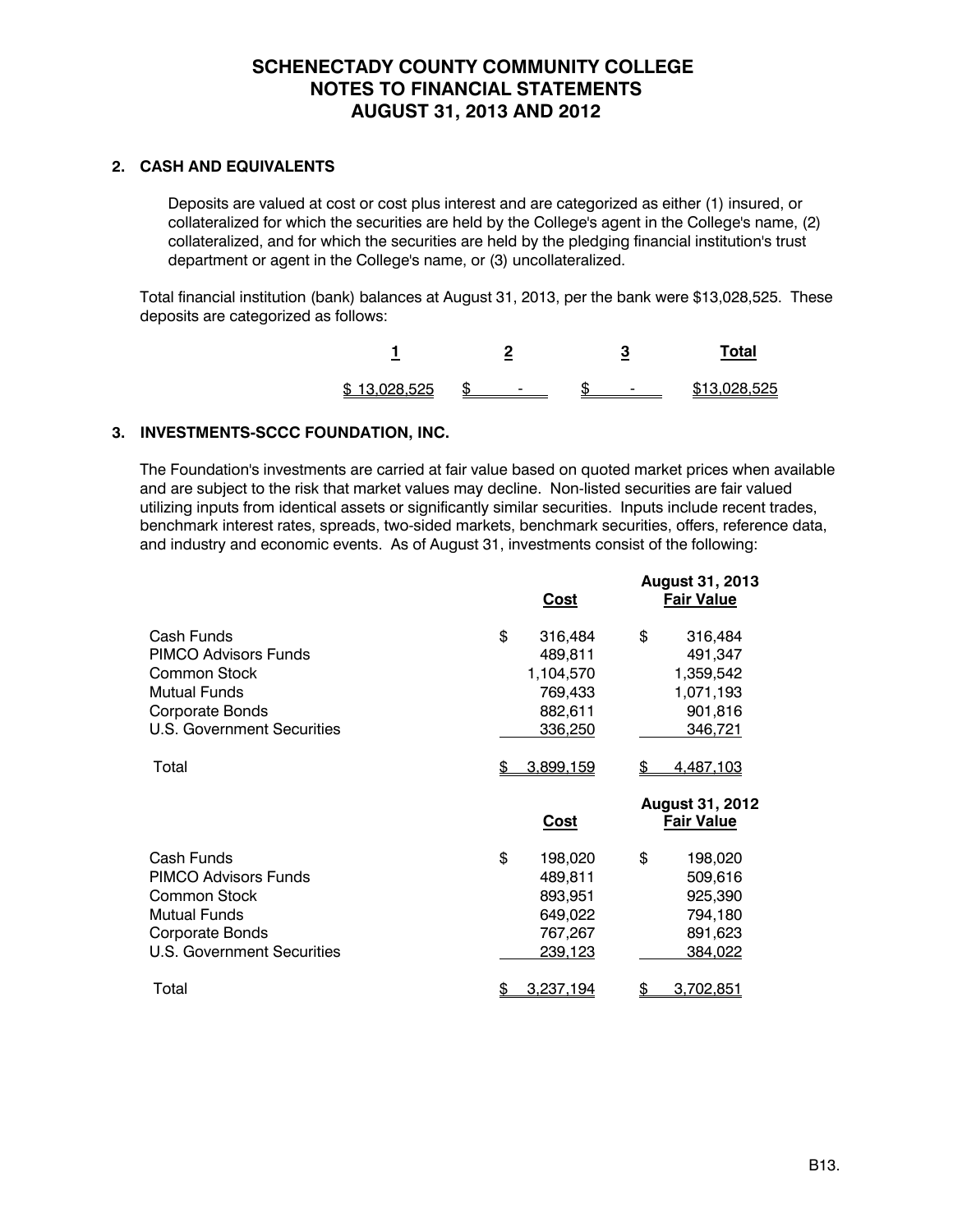## **4. ACCRUED EXPENSES**

Accrued expenses consist of the following:

| <b>Current Liabilities</b>          | 2013          | 2012                |
|-------------------------------------|---------------|---------------------|
| <b>Primary Government</b>           |               |                     |
| Compensated absences                | \$<br>478,283 | \$<br>346,546       |
| Accrued wages                       | 194,730       | 145,822             |
| Workers' compensation               | 9,769         | 80,382              |
| Accrued postretirement benefits     | 993,628       | 920,932             |
| Retirement                          | 673,470       | 503,854             |
| Other                               | <u>36,825</u> | <u>37,593</u>       |
| <b>Total Primary Government</b>     | 2,386,705     | 2,035,129           |
| <b>Component Unit</b>               | 130,269       | 189,055             |
| <b>Total Current</b>                | 2,516,974     | 2,224,184           |
| <b>Noncurrent Liabilities</b>       |               |                     |
| <b>Primary Government</b>           |               |                     |
| Accrued postretirement benefits     | 17,193,941    | 15,825,133          |
| Compensated absences                | 1,070,000     | 1,030,000           |
| <b>Total Noncurrent Liabilities</b> | 18,263,941    | 16,855,133          |
| Total                               | \$20,780,915  | <u>\$19,079,317</u> |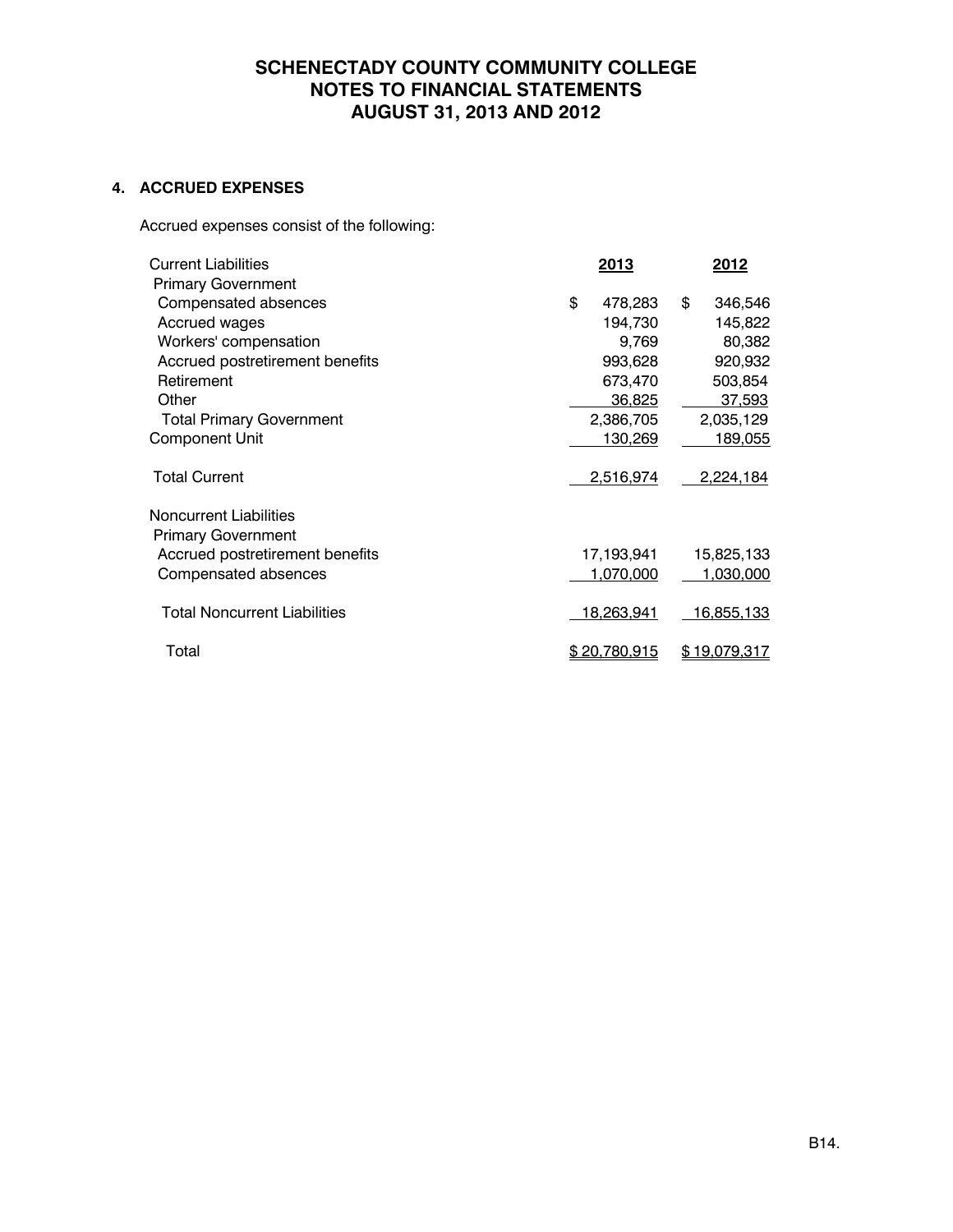### **5. CAPITAL ASSETS, NET OF ACCUMULATED DEPRECIATION AND BONDS PAYABLE**

The College has recorded fixed assets and related depreciation in the financial statements. All real property is owned by the County of Schenectady and not by the College.

The recorded fixed assets (see Note 1.H) are summarized as follows:

| at 8/31/12<br>(Restated) | <b>Additions</b>                        | <b>Retirements</b>  | <b>Balance</b><br>at 8/31/13 |
|--------------------------|-----------------------------------------|---------------------|------------------------------|
|                          |                                         |                     |                              |
| $\frac{2}{3}$<br>713,209 | $\frac{6}{5}$                           | \$                  | 713,209<br>\$                |
|                          |                                         |                     |                              |
| 51,854,595<br>\$         | \$<br>2,083,200                         | \$                  | 53,937,795<br>\$             |
| 6,676,837                | 858,390                                 | 10,491              | 7,524,736                    |
| 58,531,432               | 2,941,590                               | 10,491              | 61,462,531                   |
|                          |                                         |                     |                              |
|                          |                                         |                     | 29,553,669                   |
| 3,945,248                | 539,640                                 | 10,491              | 4,474,397                    |
|                          |                                         |                     |                              |
| 32,108,257               | 1,930,300                               | 10,491              | 34,028,066                   |
|                          |                                         |                     |                              |
| \$26,423,175             | 1,011,290<br>\$                         | \$                  | \$ 27,434,465                |
|                          |                                         |                     |                              |
| \$<br>337,921            | 66,356<br>\$                            | \$                  | \$<br>404,277                |
|                          |                                         |                     | 281,161                      |
|                          |                                         |                     |                              |
| \$<br>73,122             | 49,994<br>\$                            | \$                  | 123,116<br>\$                |
|                          | <b>Balance</b><br>28,163,009<br>264,799 | 1,390,660<br>16,362 |                              |

The College has entered into financing agreements with the Dormitory Authority of the State of New York (DASNY) to finance some of its educational facilities. The DASNY bonds for these facilities, which have a maximum 30-year life, will be repaid from the appropriations received from the State of New York. The County has issued various serial bonds, which will be paid from County appropriations. The College has no obligation to repay this debt. As a result, no debt has been reflected in the financial statements.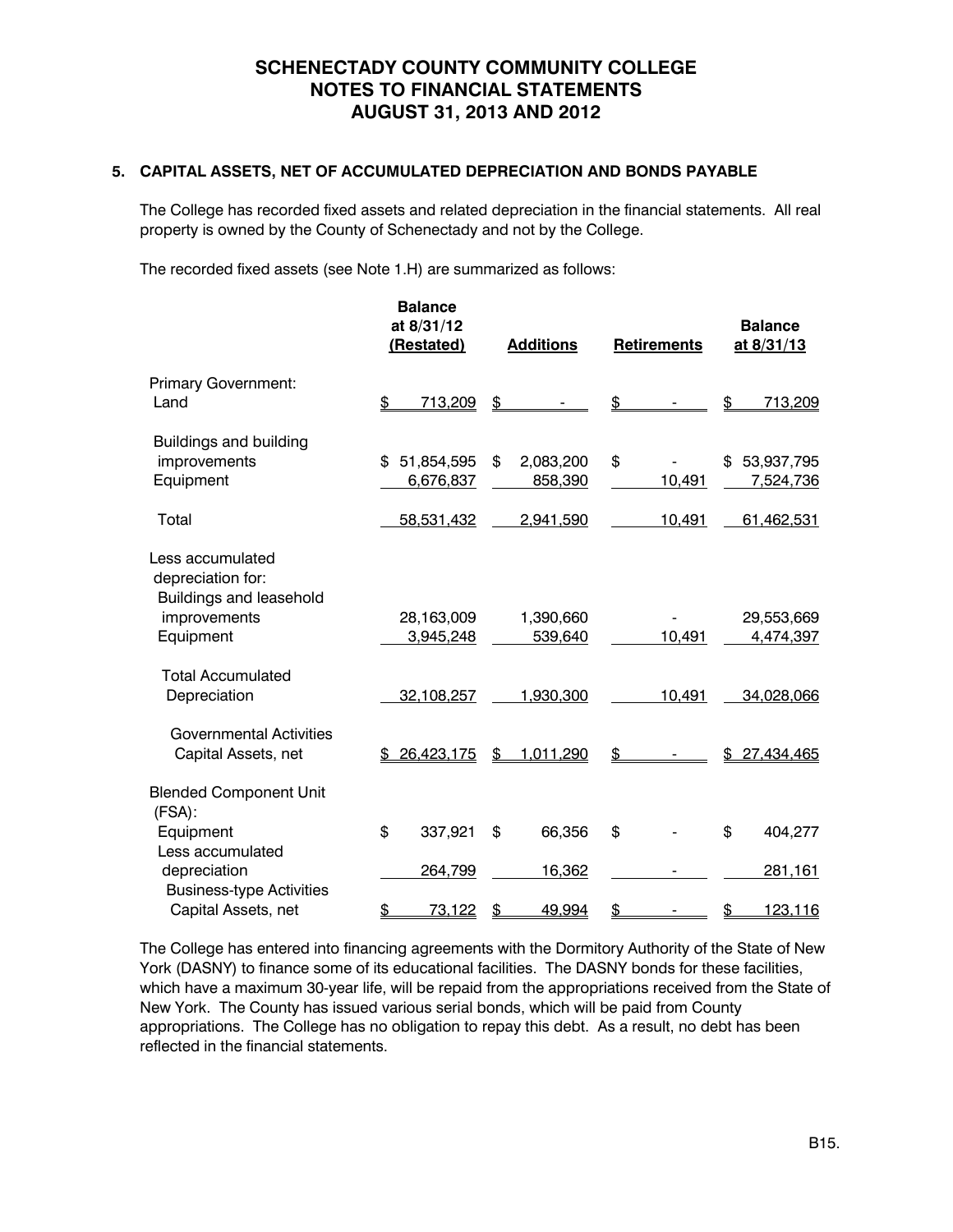### **6. OPERATING LEASES**

 The College leases property under noncancellable operating leases expiring through August 2016. Future minimum lease payments under the lease are as follows:

| <b>Year Ending August 31</b>        |    | Total     |  |  |
|-------------------------------------|----|-----------|--|--|
| 2014                                | \$ | 415,500   |  |  |
| 2015                                |    | 415,500   |  |  |
| 2016                                |    | 215,400   |  |  |
| <b>Total Minimum Lease Payments</b> |    | 1.046.400 |  |  |

### **7. PENSION PLANS**

### *General Information*

The College participates in the New York State and Local Employees' Retirement System (ERS), and the New York State Teachers' Retirement System (TRS). These Systems are cost-sharing, multipleemployer, public employee retirement systems. The Systems offer a wide range of plans and benefits which are related to years of service and final average salary, vesting of retirement benefits, death and disability.

### *Plan Descriptions*

#### *Teachers' Retirement System (TRS)*

The TRS is administered by the New York State Teachers' Retirement Board. The System provides benefits to plan members and beneficiaries as authorized by the Education Law and the Retirement and Social Security Law of the State of New York. The TRS issues a publicly available financial report that contains financial statements and required supplementary information for the System. The report may be obtained by writing to the New York State Teachers' Retirement System, 10 Corporate Woods Drive, Albany, NY 12211-2395.

## *Employees' Retirement System (ERS)*

The ERS provides retirement benefits as well as death and disability benefits. Obligations of employers and employees to contribute and benefits to employees are governed by the New York State Retirement and Social Security Law (NYSRSSL). As set forth in the NYSRSSL, the Comptroller of the State of New York (Comptroller) serves as sole trustee and administrative head of the System. The Comptroller shall adopt and may amend rules and regulations for the administration and transaction of the business of the System and for the custody and control of its funds. The System issues a publicly available financial report that includes financial statements and required supplementary information. That report may be obtained by writing to the New York State and Local Employees' Retirement System, 110 State Street, Albany, NY 12208.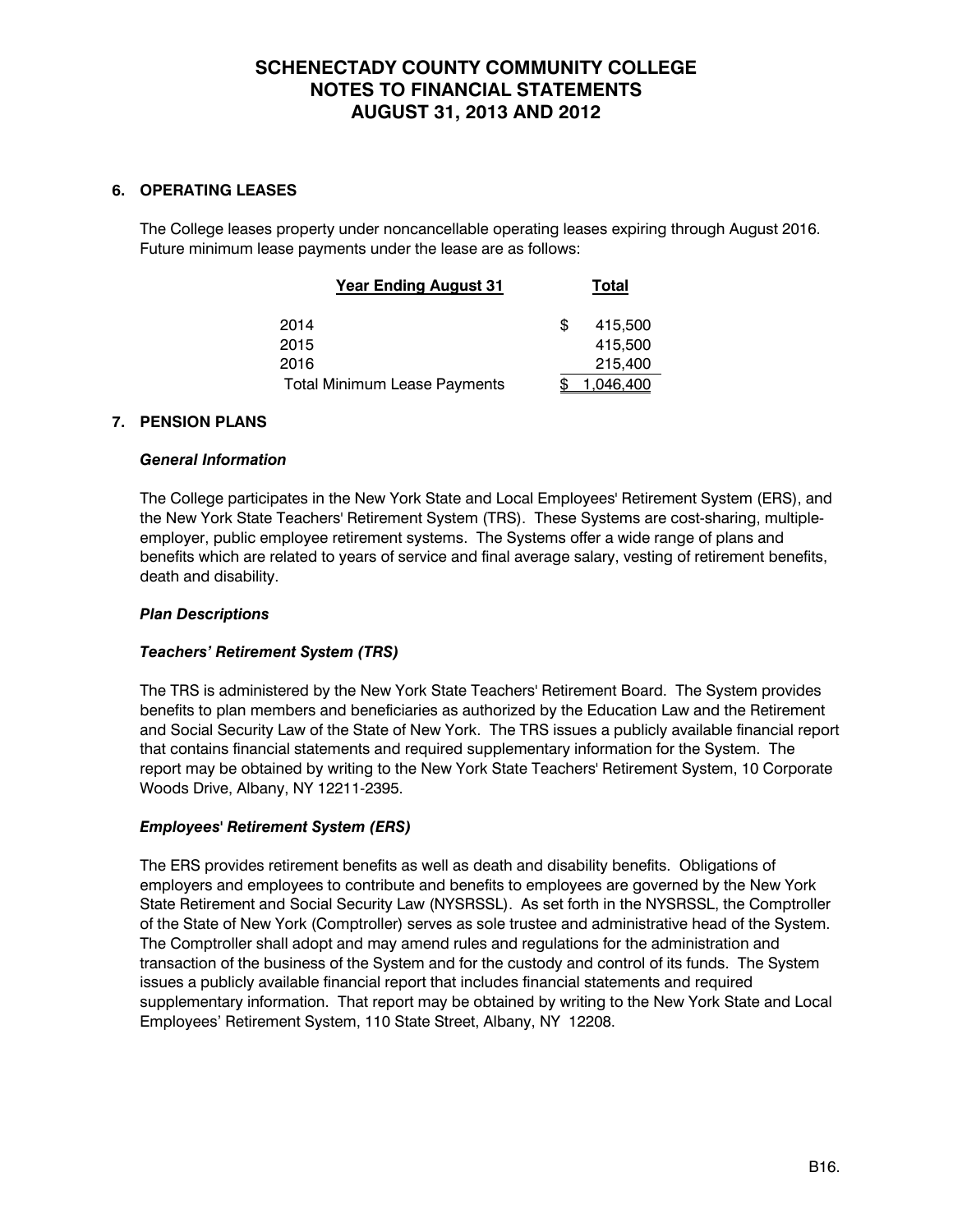## **7. PENSION PLANS**

### *Funding Policies*

The Systems are noncontributory except for employees who joined the Systems after July 27, 1976, and prior to January 1, 2010, who contribute 3% of their salary, except that employees in the Systems more than ten years are no longer required to contribute. For employees who joined after January 1, 2010 and before April 1, 2012, employees in NYSERS contribute 3% of their salaries throughout their active membership and those in NYSTRS contribute 3.5% throughout their active membership. Those joining after April 1, 2012 are required to contribute between 3% and 6%, depending on their salaries, for their entire working career. For the New York State and Local Employees' Retirement System, the Comptroller shall certify annually the rates expressed as proportions of payroll of members, which shall be used in computing the contributions required to be made by employers to the pension accumulation fund. Pursuant to Article 11 of the Education Law, rates are established annually for TRS by the New York State Teachers' Retirement Board.

## *TIAA-CREF*

The College also participates in the Teachers Insurance and Annuity Association of America College Retirement Equity Fund (TIAA-CREF). This is a cost-sharing, multiple-public-employer retirement system. Obligations of employers and employees to contribute and benefits to employees are governed by the New York State Retirement and Social Security Law. TIAA-CREF offers a wide range of plans and benefits which are related to years of service and final average salary, vesting of retirement benefits, death and disability benefits and optional method of benefit payments. All benefits generally vest after ten years of credited service.

TIAA-CREF provides that all participating employers in TIAA-CREF are jointly and severally liable for any actuarial unfunded amounts. Such amounts are collected through annual billings to all participating employers. Generally, all employees, except certain part-time employees, participate. TIAA-CREF is noncontributory except for employees who joined after July 27, 1976 who contribute 3% of their salary. Employee contributions are deducted by employers from employees' paychecks and are sent monthly to TIAA-CREF.

The College is required to contribute at an actuarially determined rate. The required contributions for the current year and two preceding years were:

|           | <b>ERS</b> |     |         | <b>TIAA-CREF</b> |         |
|-----------|------------|-----|---------|------------------|---------|
| 2012-2013 | 863.160    | \$. | 144.122 | \$.              | 650.315 |
| 2011-2012 | 708.734    |     | 128,950 |                  | 659.196 |
| 2010-2011 | 592,463    |     | 86.790  |                  | 664.202 |

The College's contributions were equal to 100 percent of the contributions required for each year.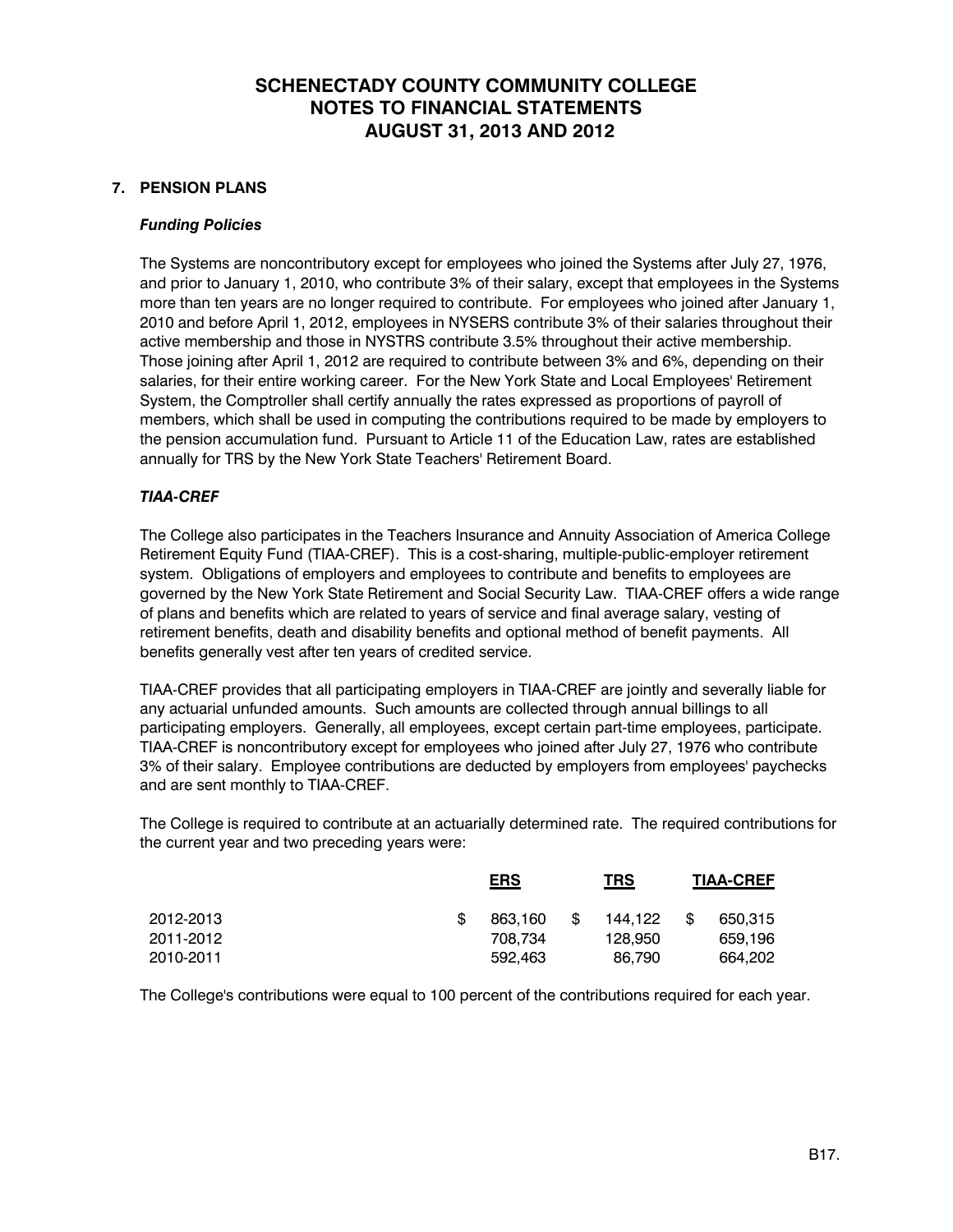#### **8. HEALTH INSURANCE BENEFITS**

#### *Employee Benefits*

Substantially all employees receive benefits through a health plan funded directly by the County. The cost of health insurance is recognized monthly when billed and was \$2,744,519 and \$3,000,312 in 2013 and 2012, respectively. The monthly premiums include a provision for estimated incurred and unpaid claims and claims administration expenses.

#### *Postretirement Health Insurance Benefits*

#### *Plan Description*

Schenectady County (the County) administers the Schenectady County Retiree Medical Plan (the Plan) as a single-employer defined benefit Other Postretirement Benefit plan, through which College retirees receive benefits. The Plan provides for continuation of medical insurance benefits for certain retirees and their spouses and can be amended by action of the County subject to applicable collective bargaining and employment agreements. The Plan does not issue a standalone financial report since there are no assets legally segregated for the sole purpose of paying benefits under the plan.

### *Funding Policy*

The obligations of the plan members, employers and other entities are established by action of the County pursuant to applicable collective bargaining and employment agreements. The required contribution rates of the employer and the members varies depending on the applicable agreement. The College currently contributes enough money to the plan to satisfy current obligations on a payas-you-go basis. The costs of administering the plan are paid by the County. The cost of providing those benefits to 135 retirees was approximately \$917,000 and \$1,066,000 or the years ended August 31, 2013 and 2012, respectively.

#### *Actuarial Methods and Assumptions*

Actuarial valuations of an ongoing plan involve estimates of the value of reported amounts and assumptions about the probability of occurrence of events far into the future. Examples include assumptions about future employment, mortality, and the healthcare cost trend. Amounts determined regarding the funded status of the plan and the annual required contributions of the College are subject to continual revision as actual results are compared with past expectations and new estimates about the future. It's at least reasonably possible these estimates could change in the near-term.

Projection of benefits for financial reporting purposes are based on the substantive plan (the plan as understood by the College and the plan members) and include the types of benefits provided at the time of each valuation and the historical pattern of sharing of benefit costs between the College and plan members to that point. The actuarial calculations reflect a long-term perspective; actuarial methods and assumptions used include techniques that are designed to reduce short-term volatility in actuarial accrued liabilities and the actuarial value of assets.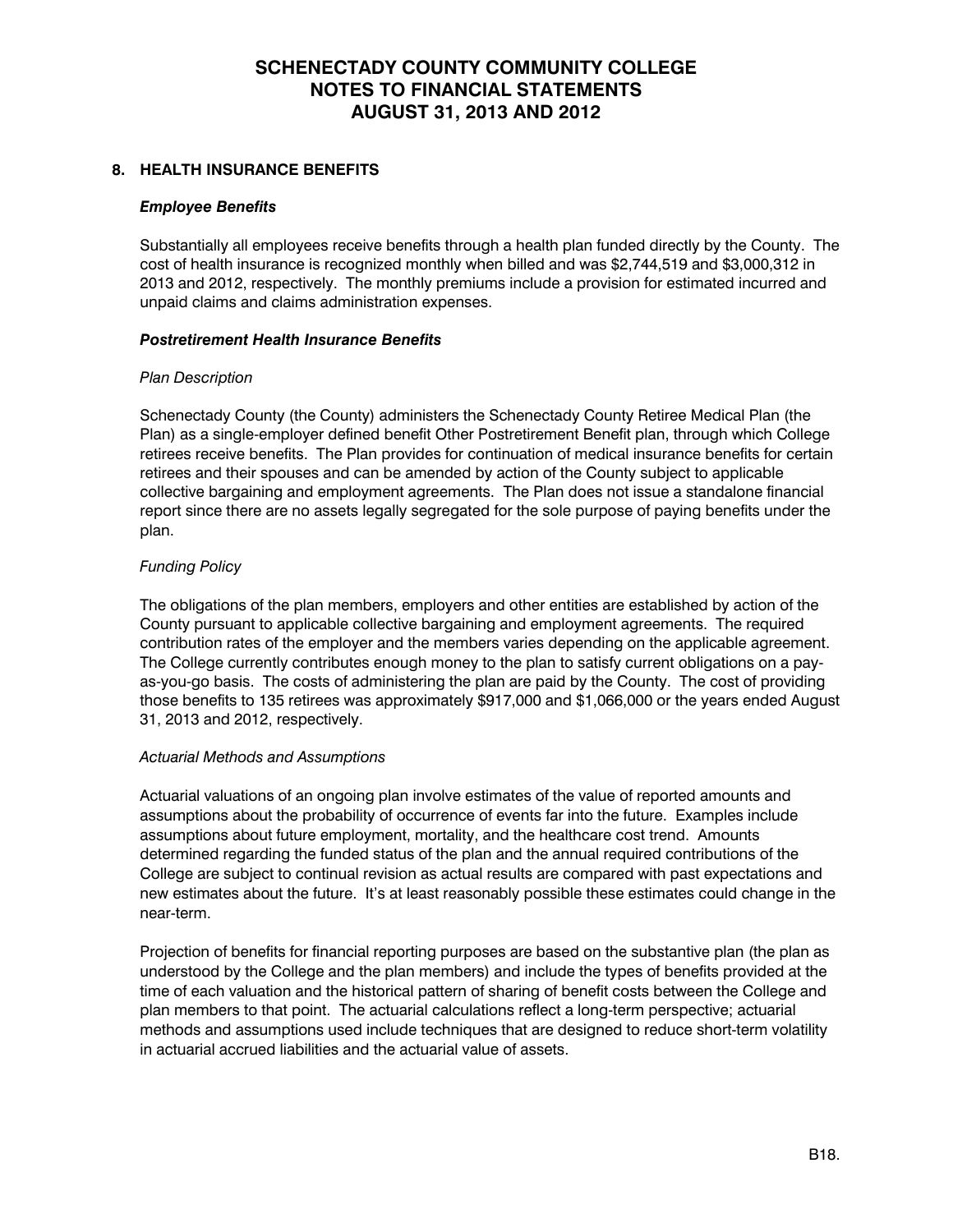### **8. HEALTH INSURANCE BENEFITS**

#### *Postretirement Health Insurance Benefits*

The actuarial cost method used to calculate the costs of the Plan for age, disability, vested and surviving spouse's benefits is known as the Projected Unit Credit Actuarial Cost Method. Under this method, each Participant's projected benefit is calculated at all possible ages based on the Plan provisions as well as the initial data and actuarial assumptions.

The following assumptions were used in the calculation: a) a 4% discount rate compounded annually b) The uninsured Pensioners 1994 Tables for Males and Females c) Withdrawal from Service follows the Ultimate Turnover Rates from the Vaughn table d) active employees would continue their current elections into retirement; actual elections for retirees were used e) Medicare is expected to continue to cover the same portion of costs as it currently does and Medicare Part B premiums are assumed to increase at the same rate as medical f) 80% of employees were assumed married; females assumed to be three years younger than males; employees who currently have elected to cover their spouses are assumed to continue to do so upon retirement g) an annual healthcare cost trend rate of 12% initially, reduced by decrements to an ultimate rate of 5% after six years.

### *Annual OPRB Cost and Net OPRB Obligation*

The College's annual other postretirement benefit (OPRB) cost (expense) is calculated based on the annual required contribution of the employer (ARC), an amount actuarially determined in accordance with the parameters of GASB No. 45. The ARC represents a level of funding that, if paid on an ongoing basis, is projected to cover normal costs each year and amortize any unfunded actuarial liabilities (or funding excess) over a period not to exceed thirty years. The following table summarizes the Annual OPRB Cost at August 31, 2013:

|                                                                      | 2013              | 2012          | <u> 2011</u>     |
|----------------------------------------------------------------------|-------------------|---------------|------------------|
| Normal Cost                                                          | \$<br>833,868     | \$<br>801,796 | \$<br>949,990    |
| Amortization of UAL                                                  | 1,728,299         | 1,622,357     | 2,034,317        |
| Interest                                                             | 102,487           | 98,847        | 119,372          |
| <b>ARC</b>                                                           | 2,664,654         | 2,523,000     | 3,103,679        |
| Interest on OPRB Obligation                                          | 665,094           | 611,441       | 542,812          |
| Adjustment to ARC                                                    | (961,563)         | (836,966)     | (784,773)        |
| <b>OPRB Expense</b>                                                  | 2,368,185         | 2,297,475     | 2,861,718        |
| Amortization of UAL and Adjustment                                   | (1,728,299)       | (1,622,357)   | 2,034,317)       |
| <b>OPRB Expense - Operating</b>                                      | 639,886           | 675,118<br>\$ | 2,861,718<br>\$  |
| Net OPRB Obligation at the Beginning of the Year                     | 16,746,065<br>\$. | \$15,365,669  | \$13,570,298     |
| <b>OBRB Expense</b><br>Net OPRB Contributions made during the fiscal | 2,368,185         | 2,297,475     | 2,861,718        |
| Year                                                                 | <u>(926,681)</u>  | (917,079)     | (1,066,347)      |
| Net OPRB Obligation at the End of the Year                           | 18,187,569<br>S   | \$16,746,065  | 15,365,669<br>\$ |
| Percentage of Expense Contributed                                    | 39.13%            | 39.95%        | 37.26%           |

An amount equal to the amortization of UAL is recognized in the accompanying financial statements as non-operating expense. The remainder of the ARC less current year contributions is reflected as operating expenses in the accompanying financial statements.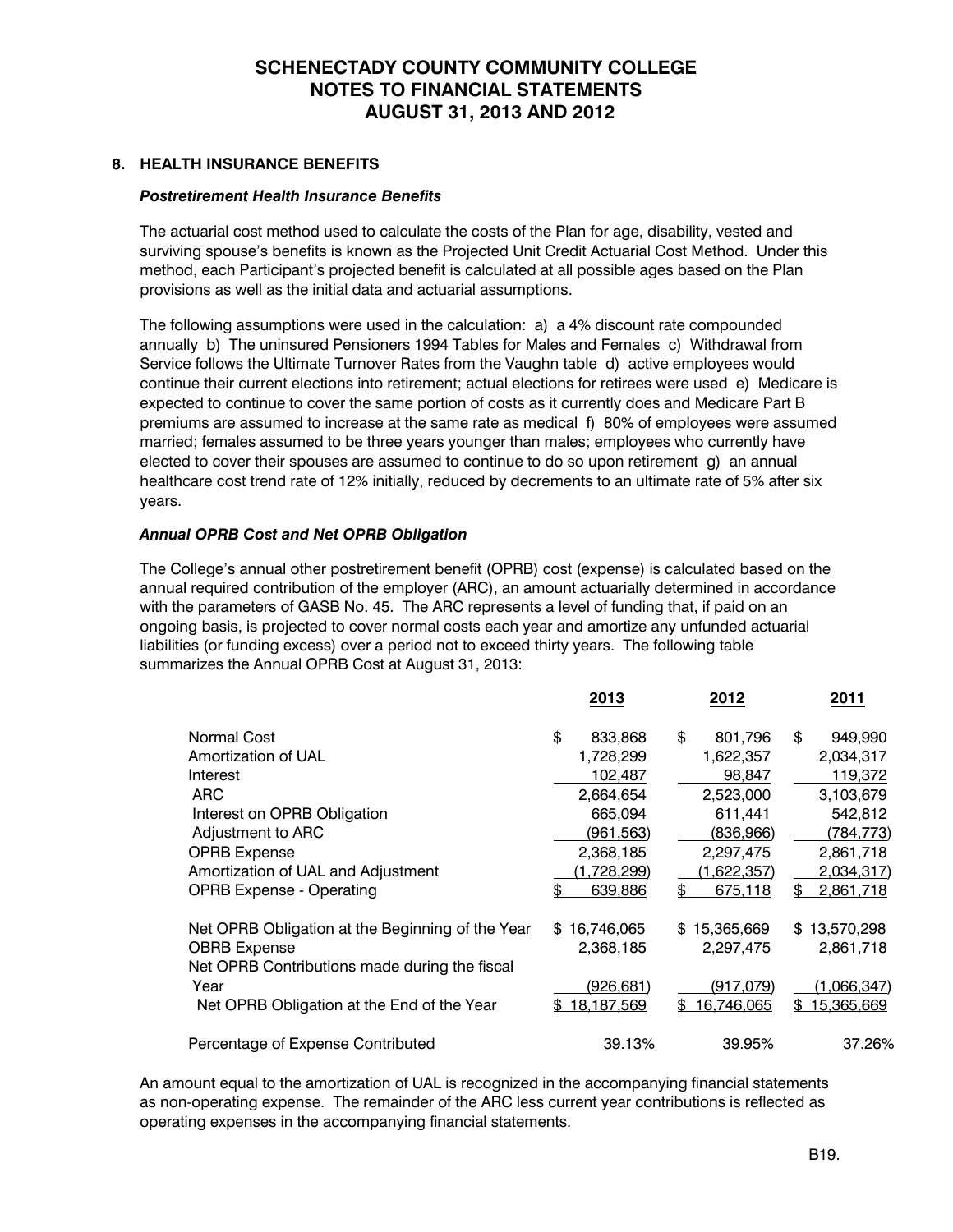### **8. HEALTH INSURANCE BENEFITS**

#### *Funded Status*

|                                            | 2013         |
|--------------------------------------------|--------------|
| Actuarial Accrued Liability at end of year | \$31,081,205 |
| Plan Assets at end of year                 |              |
| Unfunded Actuarial Accrued Liability       | \$31,081,205 |
| Percentage of Funded Accrued Liability     | 0%           |

### **9. COMMITMENTS AND CONTINGENCIES**

#### *Federal and State Grants*

The College receives federal and state grants for specific purposes that are subject to review and audit by the grantor agencies. Such audits could lead to requests for reimbursements to grantor agencies for expenditures disallowed under the terms of the grant. Based upon prior experience, College management believes such disallowances, if any, would not be material.

#### **10. RISK MANAGEMENT**

The College is exposed to various risks of loss related to torts; theft of, damage to, and destruction of assets; errors and omissions; injuries to employees; and natural disasters. The College has purchased commercial insurance for all risk above minimal deductible amounts except for workers' compensation insurance. Settled claims have not exceeded the commercial coverage by any material amounts during the year ended August 31, 2013. There was no reduction in insurance coverage during 2013.

## **11. SUPPLEMENTAL DISCLOSURE OF CASH FLOW INFORMATION**

Non-cash Investing and Financing Activities:

|                                             | 2013              | 2012         |
|---------------------------------------------|-------------------|--------------|
| Fixed assets purchased by other governments | \$ 2,083,202      | \$ 5,653,039 |
| Noncash contribution                        | $\sim$ 100 $\sim$ | 150,000      |

## **12. RELATED PARTY TRANSACTIONS**

The following schedule presents significant transactions between the primary government (the College) and its component units, for the years ended August 31, 2013 and 2012:

|                                      | <b>Payments To</b> |           | <b>Receipts From</b> |              |
|--------------------------------------|--------------------|-----------|----------------------|--------------|
|                                      | 2013               | 2012      | 2013                 | 2012         |
| <b>Schenectady Community College</b> |                    |           |                      |              |
| Foundation                           | \$31.807           | \$32.805  | \$573.091            | \$218.744    |
| <b>Faculty Student Association</b>   | \$552,175          | \$250.951 | \$164.250            | 95.225<br>\$ |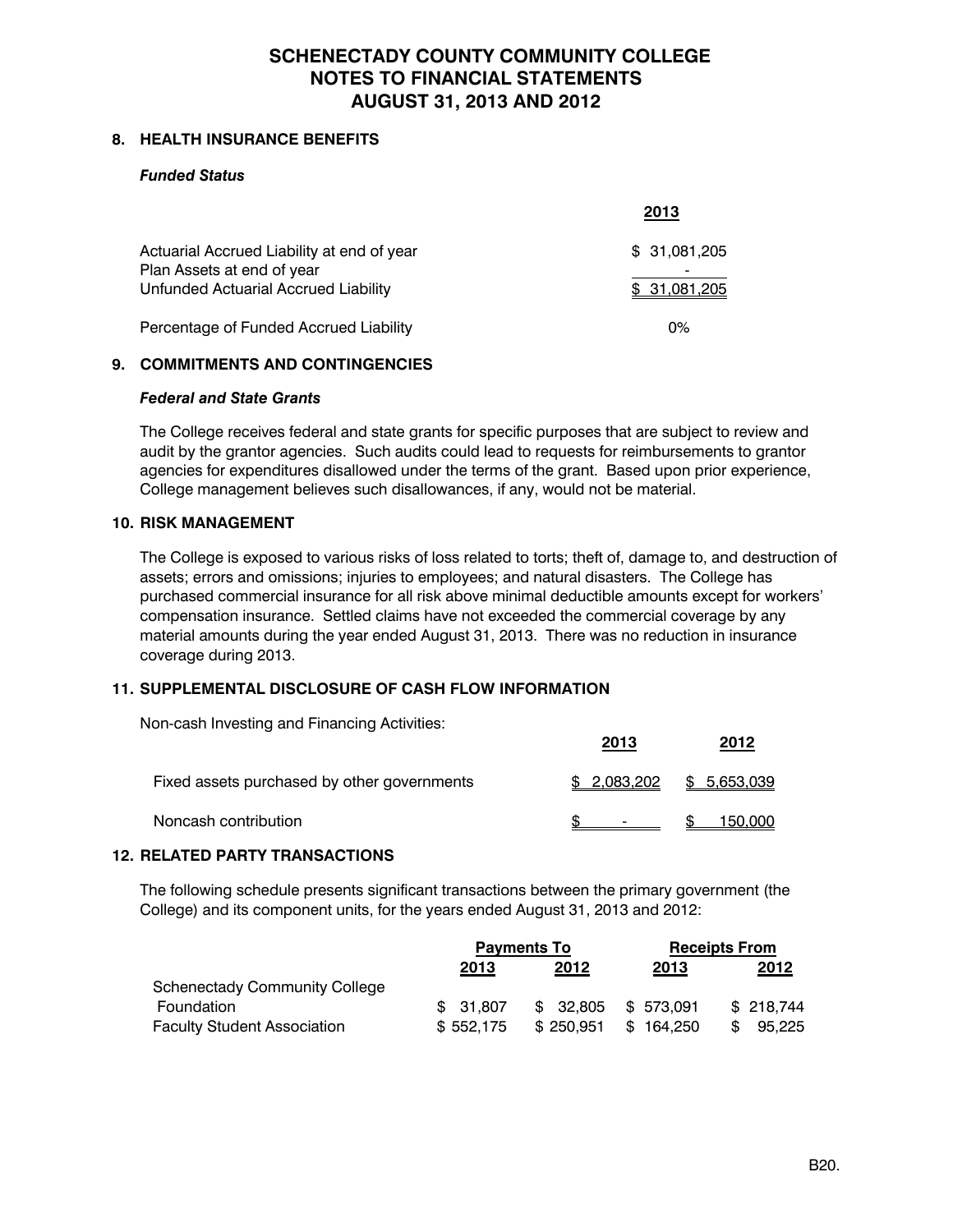### **12. RELATED PARTY TRANSACTIONS**

Payments made to the Foundation were for surcharge payments for the Casola Dining Room and Scholarships sponsored by the College. Receipts from the Foundation were for scholarships to be disbursed to students. Payments to the Faculty Student Association were for supplies and commencement fees. Receipts from the Faculty Student Association were for facility fees, student handbooks and various projects the Faculty Student Association sponsored.

The following transactions also took place between the primary government (Schenectady County) and its component unit (the College) for the years ended August 31, 2013 and 2012:

Non-cash Investing and Financing Activities:

|                                                                        | 2013             | 2012         |
|------------------------------------------------------------------------|------------------|--------------|
| <b>Sponsoring County Contribution</b>                                  | 2,098,694<br>\$. | \$ 2,098,694 |
| Capital Asset additions paid for by the County<br>(see Note 5 and 1.H) | 1.041.601        | \$ 2,826,520 |

## **13. ACCOUNTING CHANGES**

Resulting from the recommendation from the State University of New York (SUNY), The College implemented a change in the way the College accounts for Capital Projects that are funded through State and County appropriations. In most cases major capital projects are funded with bond issues by the State and County sponsor, each paying for 50% of the costs. The College has historically recognized capital assets held for their benefit in the College financial statements. The College also recognized the related obligations of the State and the County as liabilities in the College financial statements as well. On an annual basis the College recognized depreciation expense and interest expense as well as non-operating revenue representing the amount of debt service that was paid by the State and the County to the bondholders, thereby reducing the outstanding amount of debt recognized in the financial statements.

Since the State of New York has changed to disbursement based bonding, the tracking and accounting for capital projects and related debt service activity for the community colleges has become increasingly complex. Because of this, the Dormitory Authority of the State of New York (DASNY) is concerned that it will no longer be able to provide accurate and timely information regarding these transactions to community colleges. As a result, the College has changed its policy to recognize revenue for state appropriations when the project is approved, the appropriation is made available and an expenditure for the project is incurred.

This methodology is considered most appropriate under the circumstances to fairly present this activity and will represent a more accurate and proper treatment of the transaction in the College's financial statements as it relates to the purpose and commitment of State funds for capital projects. The prior accounting treatment results in debt being recorded by the College as well as the State and the County. This change will result in the debt only being recorded by the State and the County for their proportionate share. Significant system changes would need to be made in order to accurately account for and track the activity under the previous method. Even if changes were made and additional resources employed, the risk of accounting errors and misstatements will be reduced under the new method due to its relative simplicity. Lastly, the change will provide consistent accounting treatment and revenue recognition in all community college financial statements.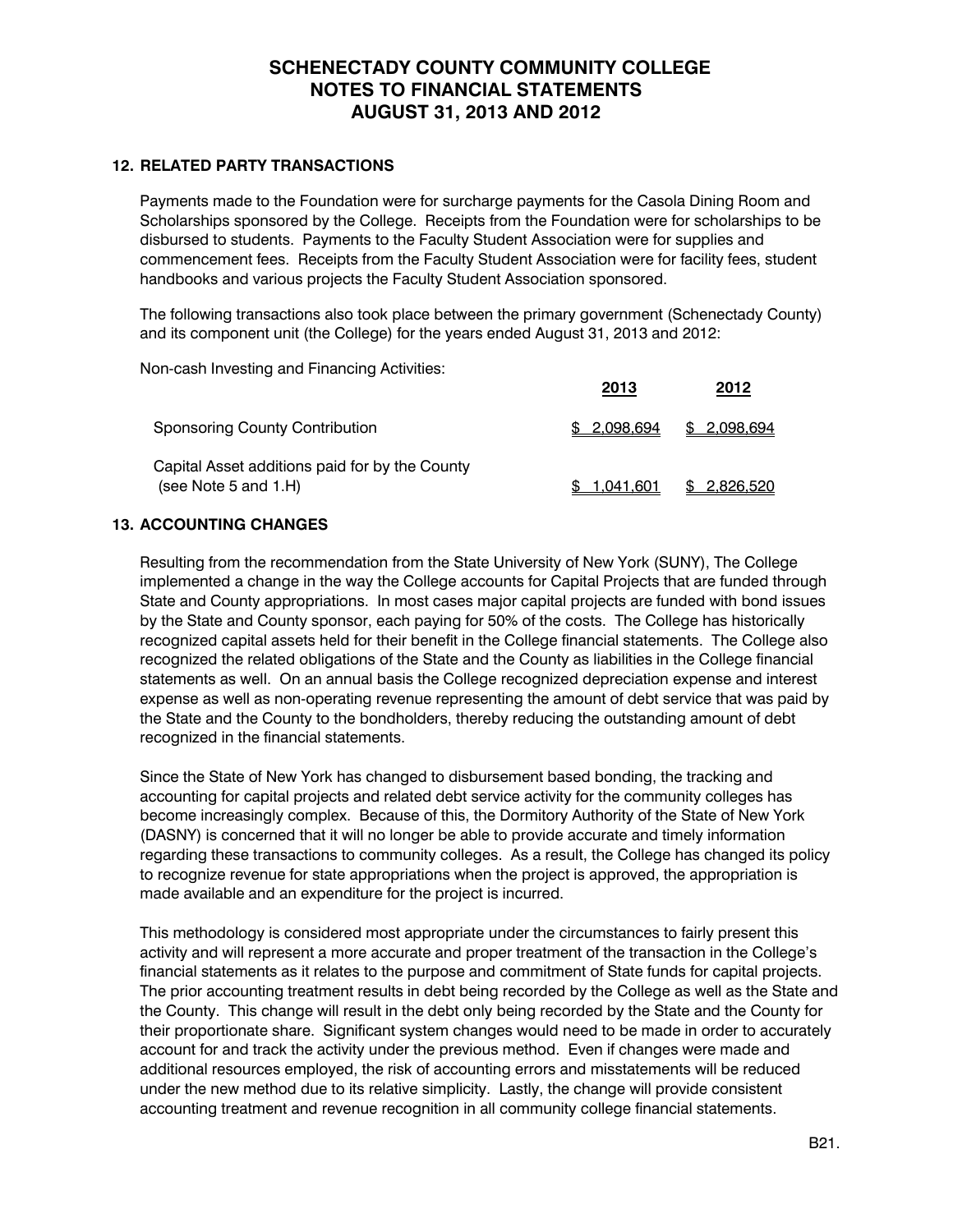### **13. ACCOUNTING CHANGES**

The effect on the beginning net position of the College from implementing the change is as follows:

| Removal of current portion of bonds payable      | 1.713.987  |
|--------------------------------------------------|------------|
| Removal of bonds payable, net of current portion | 20.976.694 |
| Removal of deposits with trustee                 | (44.779)   |
| Cumulative effect of Accounting Change           | 22.645.902 |

The effect on the statement of revenues, expenses, and changes in net position for the year ended August 31, 2012, as presented in the proforma financial statements, is as follows:

| Recognition of capital grant income               | S | 5.653.040   |
|---------------------------------------------------|---|-------------|
| Removal of investment income                      |   | (836, 314)  |
| Removal of debt service paid by other governments |   | (1,219,376) |
| Removal of interest expense                       |   | 1.074.705   |
| Effect on the Change in Net Position              |   | 4,672,055   |
|                                                   |   |             |

### **14. PRIOR PERIOD ADJUSTMENT**

During the year ended August 31, 2013 it came to management's attention that certain State appropriations for capital projects and their related depreciation expense had not been reflected in the financial statements. As a result the August 31, 2012 financial statements have been restated to reflect the impact of recording the capital projects and the related depreciation. Capital assets and amounts available for capital costs were increased by a combined \$187,357 as of October 1, 2011. Depreciation expense for the year ended August 31, 2012 was increased by \$76,563. The net effect of these changes was an increase in net assets at August 31, 2012 of \$110,794.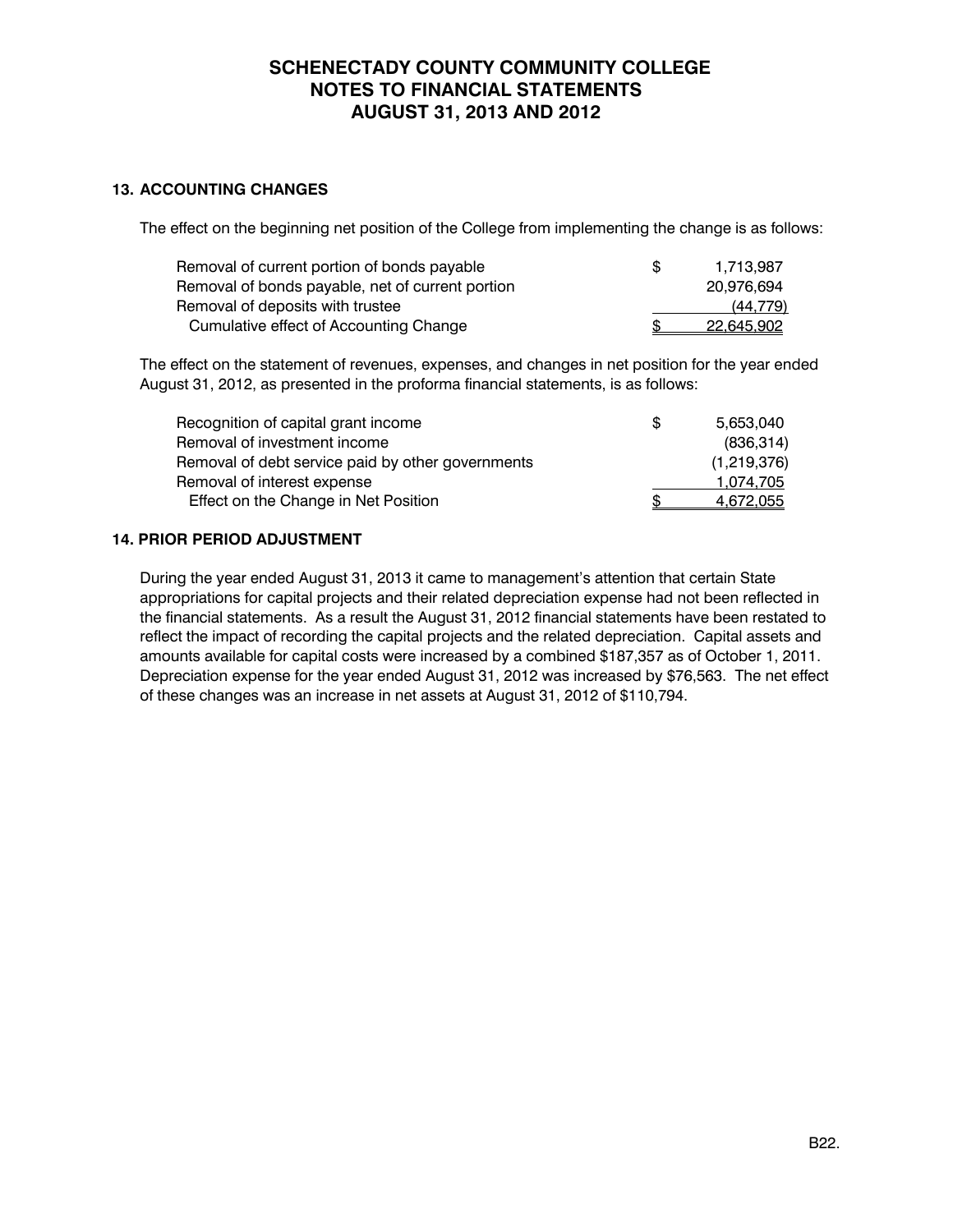## **SCHENECTADY COUNTY COMMUNITY COLLEGE REQUIRED SUPPLEMENTARY INFORMATION SCHEDULE OF FUNDING PROGRESS FOR THE RETIREE HEALTH PLAN FOR THE YEAR ENDED AUGUST 31, 2013**

| <b>Acuarial Valuation</b><br>Date | <b>Actuarial</b><br><b>Valuation of</b><br>Assets (a) |                          | <b>Actuarial</b><br><b>Accrued</b><br>Liability<br>(AAL)-Entry<br><u>Age (b)</u> | <b>Unfunded</b><br>AAL (UAAL)<br>$(b-a)$ | <b>Funded</b><br>Ratio<br><u>(a/b)</u> | Covered<br><b>Payroll</b><br><u>(c)</u> | UAAL as a<br>percentage<br>of Covered<br><b>Pavroll</b><br>$((b-a)/c)$ |
|-----------------------------------|-------------------------------------------------------|--------------------------|----------------------------------------------------------------------------------|------------------------------------------|----------------------------------------|-----------------------------------------|------------------------------------------------------------------------|
| January 1, 2012                   | \$                                                    | ۰                        | \$31,081,205                                                                     | \$31,081,205                             | $0\%$                                  | \$10,244,121                            | 303%                                                                   |
| January 1, 2011                   | \$                                                    | $\overline{\phantom{a}}$ | \$30,021,729                                                                     | \$30,021,729                             | $0\%$                                  | \$9,516,566                             | 315%                                                                   |
| January 1, 2010                   | \$                                                    | ۰                        | \$36,584,553                                                                     | \$36,584,553                             | 0%                                     | \$10,024.581                            | 365%                                                                   |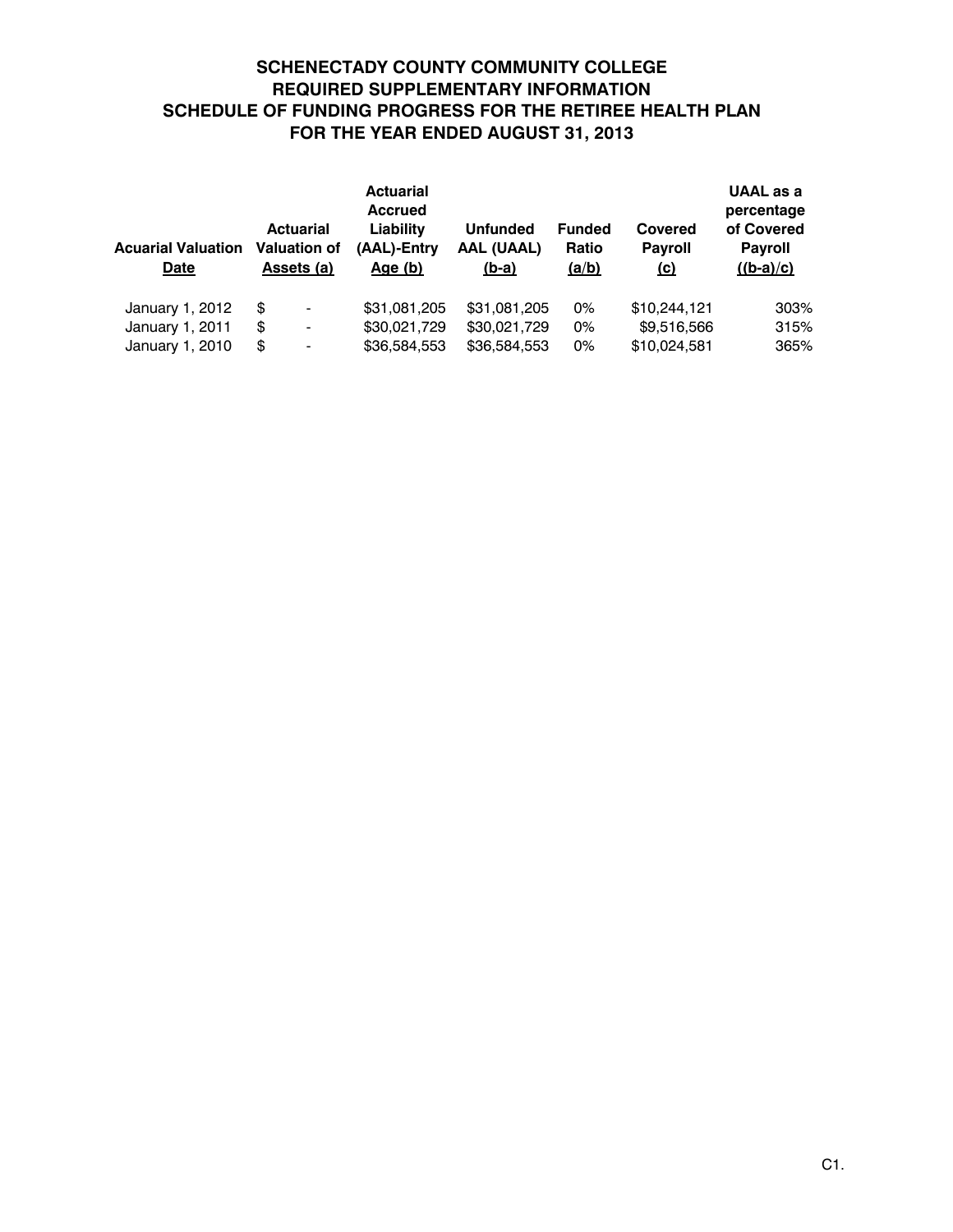## **SCHENECTADY COUNTY COMMUNITY COLLEGE RECONCILIATION OF REVENUES, EXPENSES AND FUND BALANCE AS REFLECTED IN ANNUAL REPORT TO THE AUDITED FINANCIAL STATEMENTS FOR THE YEAR ENDED AUGUST 31, 2013**

|                                                   | <b>Revenues</b>  | <b>Expenses</b> |
|---------------------------------------------------|------------------|-----------------|
| Totals by fund:                                   |                  |                 |
| Unrestricted current funds (per annual report) \$ | 26,120,146       | 25,668,651      |
| Restricted current funds (per annual report)      | 20,941,501       | 20,692,821      |
| Plant funds                                       | 2,083,202        |                 |
| Loan Fund                                         | 10               | 342             |
| Totals (all funds)                                | 49,144,859       | 46,361,814      |
| Adjustments to reconcile to financial statements: |                  |                 |
| Scholarship allowances                            | (10, 575, 509)   | (10, 575, 509)  |
| <b>Expended for plant facilities</b>              |                  | (858, 390)      |
| Retirement of indebtedness                        |                  |                 |
| Depreciation                                      |                  | 1,930,302       |
| GASB 45 OPEB costs not                            |                  | 1,728,299       |
| recognized in annual report                       |                  |                 |
| Miscellaneous adjustments                         |                  |                 |
| <b>Adjusted totals</b>                            | \$<br>38,569,350 | 38,586,516      |
| Per audited financial statements:                 |                  |                 |
| Operating revenue / expenses                      | 25,340,862       | 36,858,217      |
| Nonoperating revenue / expenses                   | 13,228,488       | 1,728,299       |
| Other revenue / expenses                          |                  |                 |
| Totals per financial statements \$                | 38,569,350       | 38,586,516      |
|                                                   |                  |                 |

| Net Asset / Fund Balance Reconciliation:           | <b>Reported</b><br>Amounts |  |  |
|----------------------------------------------------|----------------------------|--|--|
| Current Unrestricted Fund Balance *                | \$<br>6.287.663            |  |  |
| GASB 45 non-operating adjustments                  | (16,682,059)               |  |  |
| Other (explain): Miscellaneous                     | (41)                       |  |  |
| Unrestricted Net Assets (per financial statements) | \$<br>(10, 394, 437)       |  |  |

\* Line 113 (column C) of annual report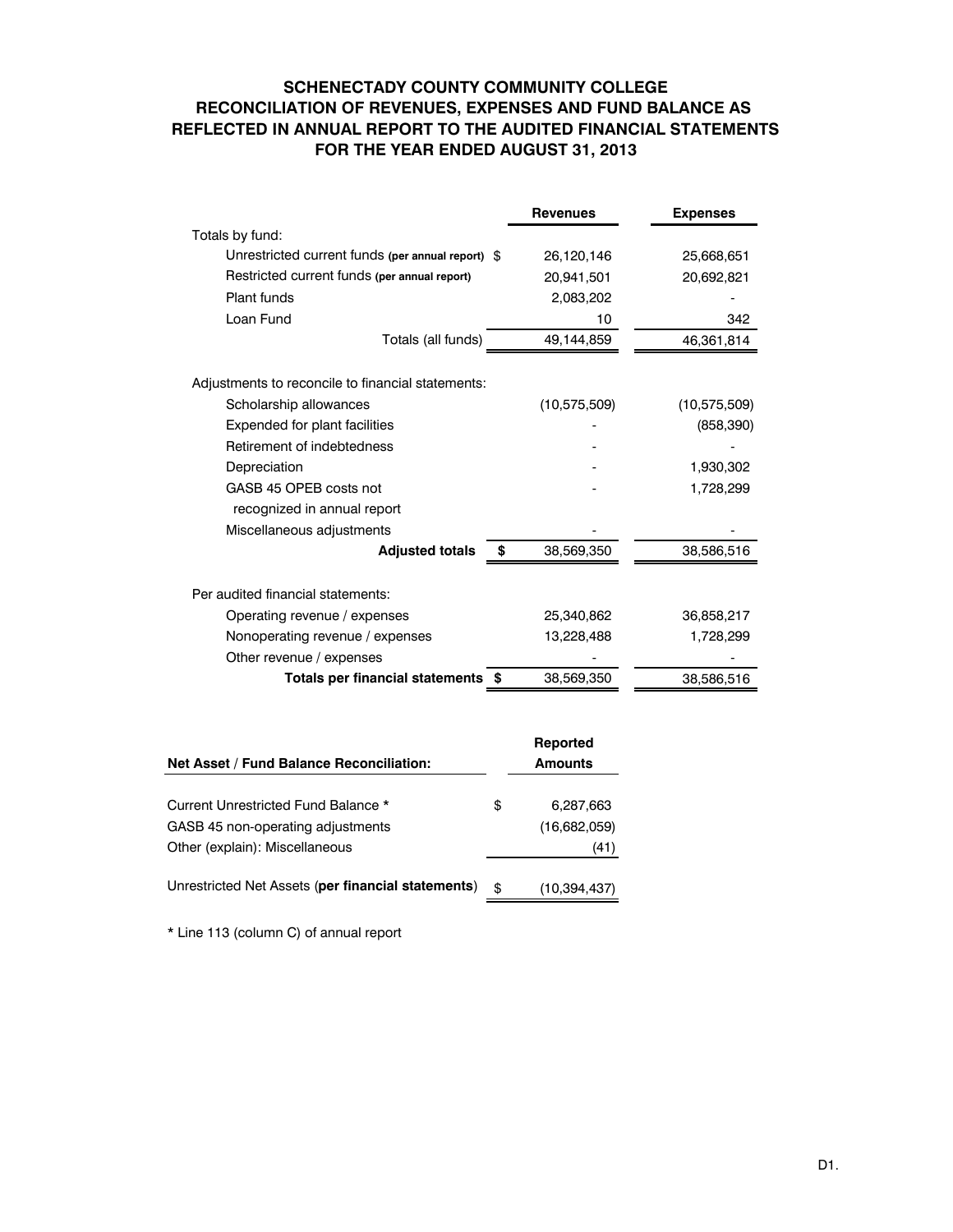## **SCHENECTADY COUNTY COMMUNITY COLLEGE RECONCILIAITON OF REVENUE, EXPENSES AND FUND BALANCE AS REFLECTED IN ANNUAL REPORT TO THE AUDITED FINANCIAL STATEMENTS FOR THE YEAR ENDED AUGUST 31, 2013**

|                                                                                                                                              | <b>Annual Report</b> |    | <b>Audited</b><br><b>Financial</b><br><b>Statements</b> |    | <b>Reconciled</b><br><b>Difference</b> |
|----------------------------------------------------------------------------------------------------------------------------------------------|----------------------|----|---------------------------------------------------------|----|----------------------------------------|
| 2012-2013 Gross (Total) Unrestricted Operating Costs                                                                                         | \$<br>25,668,651     | S  | 25,668,651                                              | \$ |                                        |
| Total Revenues - Offset to Expense<br>2012-2013 Costs Not Allowable for State Aid<br>2012-2013 Total Revenues - Offset to Expense Plus Costs | 837,587              |    | 837,587                                                 |    |                                        |
| Not Allowable for State Aid                                                                                                                  | 837,587              |    | 837,587                                                 |    |                                        |
| 2012-2013 Net Operating Costs                                                                                                                | 24,831,064           | \$ | 24,831,064                                              | \$ |                                        |
| Description of reconciled difference(s)                                                                                                      |                      |    |                                                         |    |                                        |
| <b>NONE</b>                                                                                                                                  |                      |    |                                                         | \$ |                                        |
| <b>Total Reconciled Difference</b>                                                                                                           |                      |    |                                                         |    |                                        |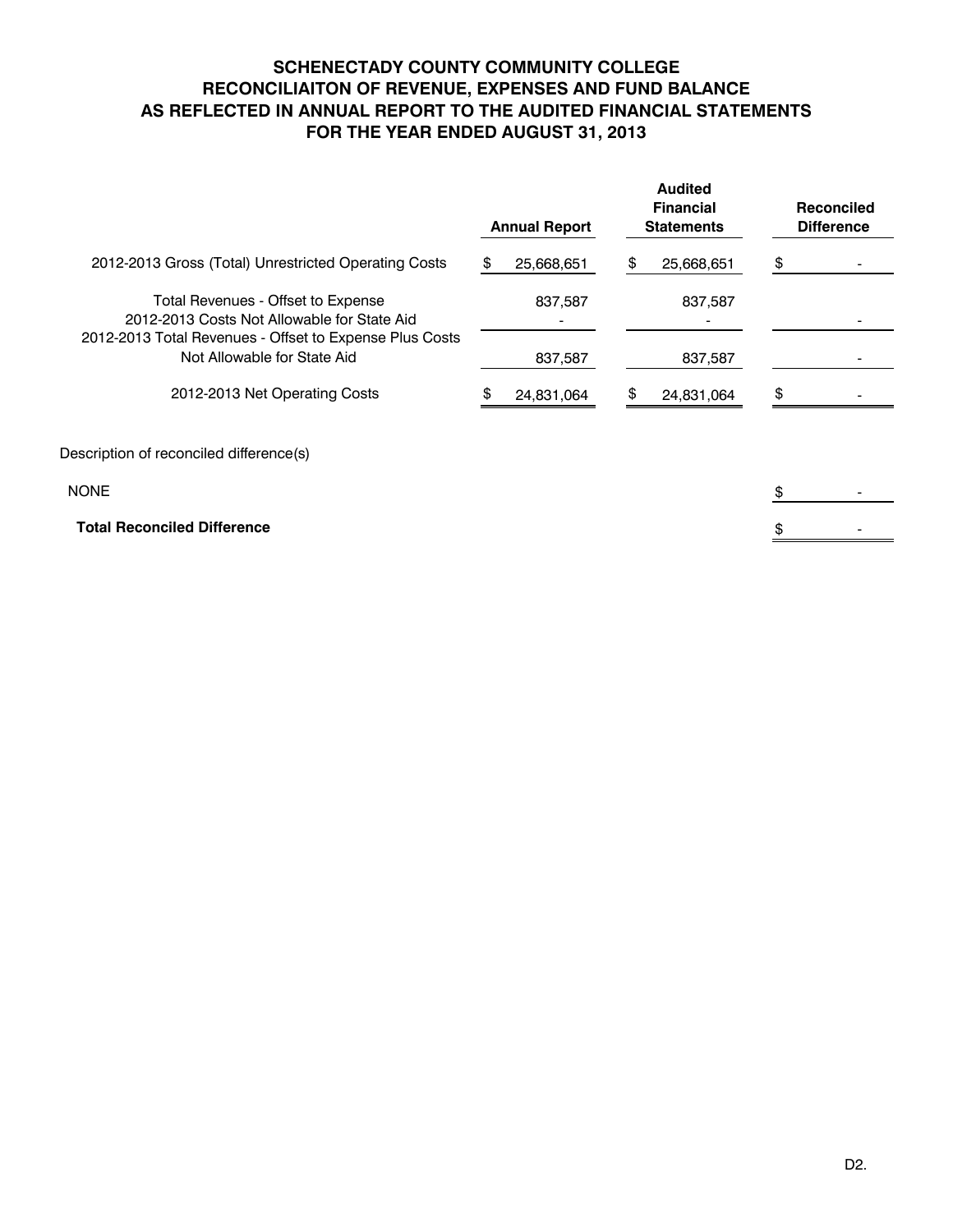## **SCHENECTADY COUNTY COMMUNITY COLLEGE SCHEDULE OF STATE OPERATING AID FOR THE YEAR ENDED AUGUST 31, 2013**

| <b>Total Operating Costs</b>                                                                    | \$<br>25,668,651                   |                      |                      |                   |      |                                        |
|-------------------------------------------------------------------------------------------------|------------------------------------|----------------------|----------------------|-------------------|------|----------------------------------------|
| Total Revenues - Offset to Expense                                                              | 837,587                            |                      |                      |                   |      |                                        |
| Costs Not Allowable for State Aid                                                               |                                    |                      |                      |                   |      |                                        |
| (a) Net Operating Costs                                                                         | \$<br>24,831,064                   | $^{\circ}$           | 40%                  | $=$               | \$   | 9,932,426                              |
| Rental Costs - Physical Space                                                                   | \$<br>759,288                      |                      |                      |                   | \$   | 347,562                                |
| <b>High Needs Funding</b>                                                                       |                                    |                      |                      |                   | \$   | 16,102                                 |
| <b>Funded FTE Students - Basic Aid</b>                                                          | <b>Net FTE</b><br><b>Allowable</b> |                      |                      |                   |      |                                        |
| 2009-10 Actual<br>2010-11 Actual<br>2011-12 Actual<br>2012-2013 Calculated FTE (20-30-50% Rule) | 3,467.6<br>3,746.4<br>3,819.9      | X<br>X<br>X          | 0.20<br>0.30<br>0.50 | $=$<br>$=$<br>$=$ |      | 693.5<br>1,123.9<br>1,910.0<br>3,727.4 |
| 12-13 Funded FTE (Greater of 20-30-50% Rule or Prior Year Actual)                               |                                    |                      |                      |                   |      | 3,819.9                                |
| Funded FTE Students - Basic Aid                                                                 | 3,819.9                            | $^{\textregistered}$ | \$2,272              | $=$               | - \$ | 8,678,810                              |
| <b>High Needs Funding</b><br>2012-13 Approved Rental Costs                                      |                                    |                      |                      |                   |      | 16,102<br>347,562                      |
| (b) Funded FTE and Rental Costs                                                                 |                                    |                      |                      |                   | S    | 9,042,474                              |
| Basic Aid - Lesser of (a) or (b)                                                                |                                    |                      |                      |                   | \$   | 9,042,474                              |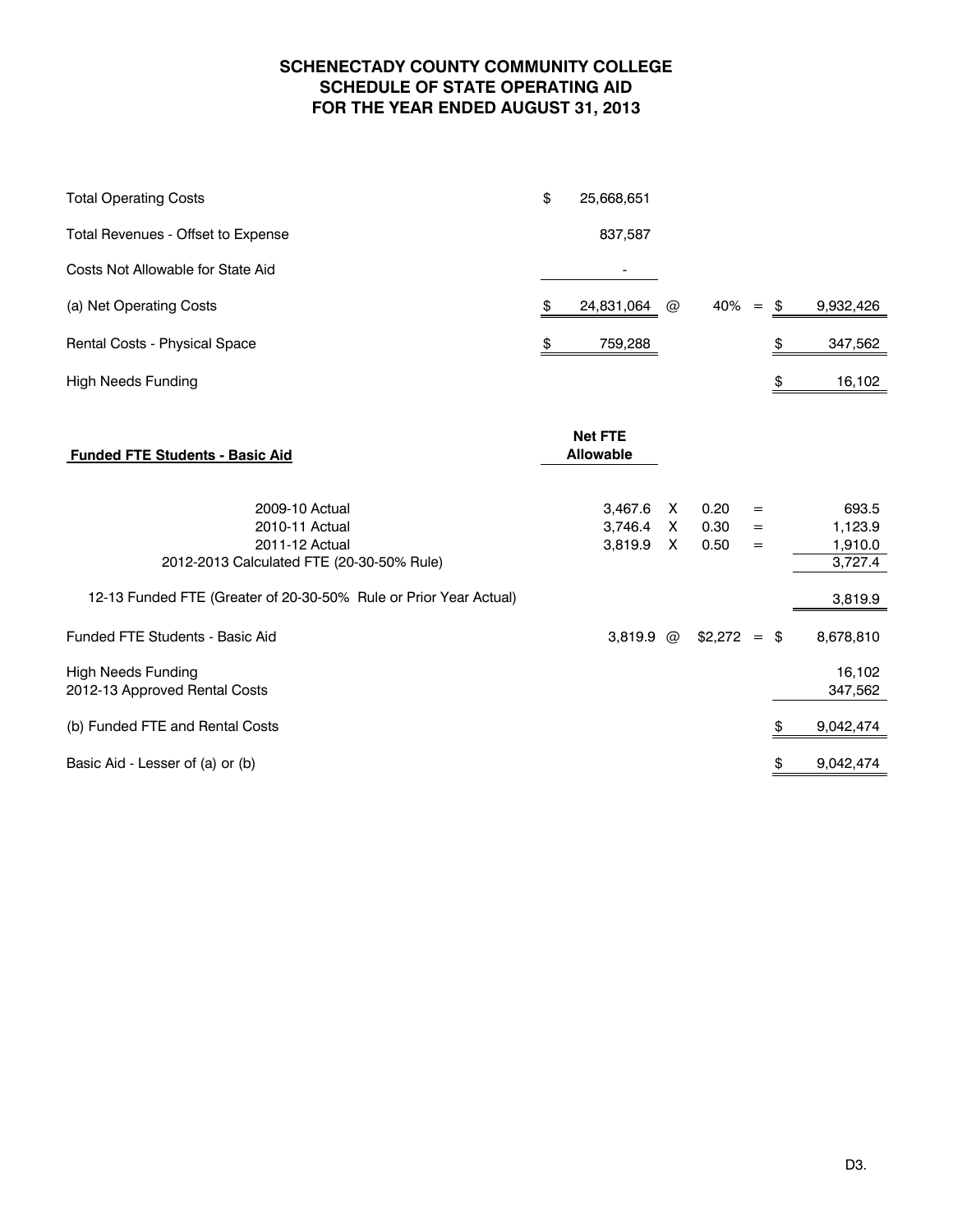#### **SCHENECTADY COUNTY COMMUNITY COLLEGE SCHEDULE OF STATE-AIDABLE FTE TUITION RECONCILIATION FOR THE YEAR ENDED AUGUST 31, 2013**

| <b>Full-time Student Headcount</b>                               | <b>Headcount, Credit</b><br><b>Hours and FTE</b> | Rate     | Tuition          |
|------------------------------------------------------------------|--------------------------------------------------|----------|------------------|
| Fall 2012 full-time students per End of Term SDF                 | 2,710                                            | \$1,692  | \$<br>4,585,320  |
| Spring 2013 full-time students per SDF                           | 2,447                                            | \$1,692  | 4,140,324        |
| Summer 2013 full-time students per SDF                           | 4                                                | \$1,692  | 6,768            |
| <b>Total Full-time Headcount</b>                                 | 5,161                                            |          |                  |
| <b>Total Credit Hours of Full-time Students</b>                  | 69.807                                           |          |                  |
| <b>Part-time Student Credit Hours</b>                            |                                                  |          |                  |
| Fall 2012 part-time students per End of Term SDF                 | 19,871                                           | \$141.00 | 2,801,811        |
| Spring 2013 part-time credits per SDF                            | 13,574                                           | \$141.00 | 1,913,934        |
| Summer 2013 part-time credits per SDF                            | 7,291                                            | \$141.00 | 1,028,031        |
| Fall 2012 per Form 24                                            | 452                                              |          | 0                |
| Spring 2013 per Form 24                                          | 480                                              |          | 0                |
| Summer 2013 per Form 24                                          | 1                                                |          | $\Omega$         |
| <b>Total Part-time Credit Hours</b>                              | 41.669                                           |          |                  |
| <b>Total Credit Hours</b>                                        | 111,476                                          |          |                  |
| <b>Total State-aidable FTE</b>                                   | 3,715.9                                          |          |                  |
| Total calculated tuition based on headcount and credit hours     |                                                  |          | 14,476,188       |
| Reconciliation to Annual Report and Audited Financial Statements |                                                  |          |                  |
| Less: Discounts for senior audit and cross registration          |                                                  |          | (1,264,300)      |
| Other - Miscellaneous                                            |                                                  |          | (19, 158)        |
| Add: Non-credit remedial tuition revenue                         |                                                  |          | 27,400           |
| Tuition revenue reported on annual report (lines 206-208)        |                                                  |          | 13,220,130       |
| Add: Charges to non-resident students                            |                                                  |          | 202,102          |
| Other fees and charges                                           |                                                  |          | 1,376,729        |
| Student revenue - non state-aidable courses                      |                                                  |          | 110,811          |
| Tuition and Fee Revenue Per Statement of Revenue,                |                                                  |          |                  |
| <b>Expenses and Changes in Net Position, Gross</b>               |                                                  |          | \$<br>14,909,772 |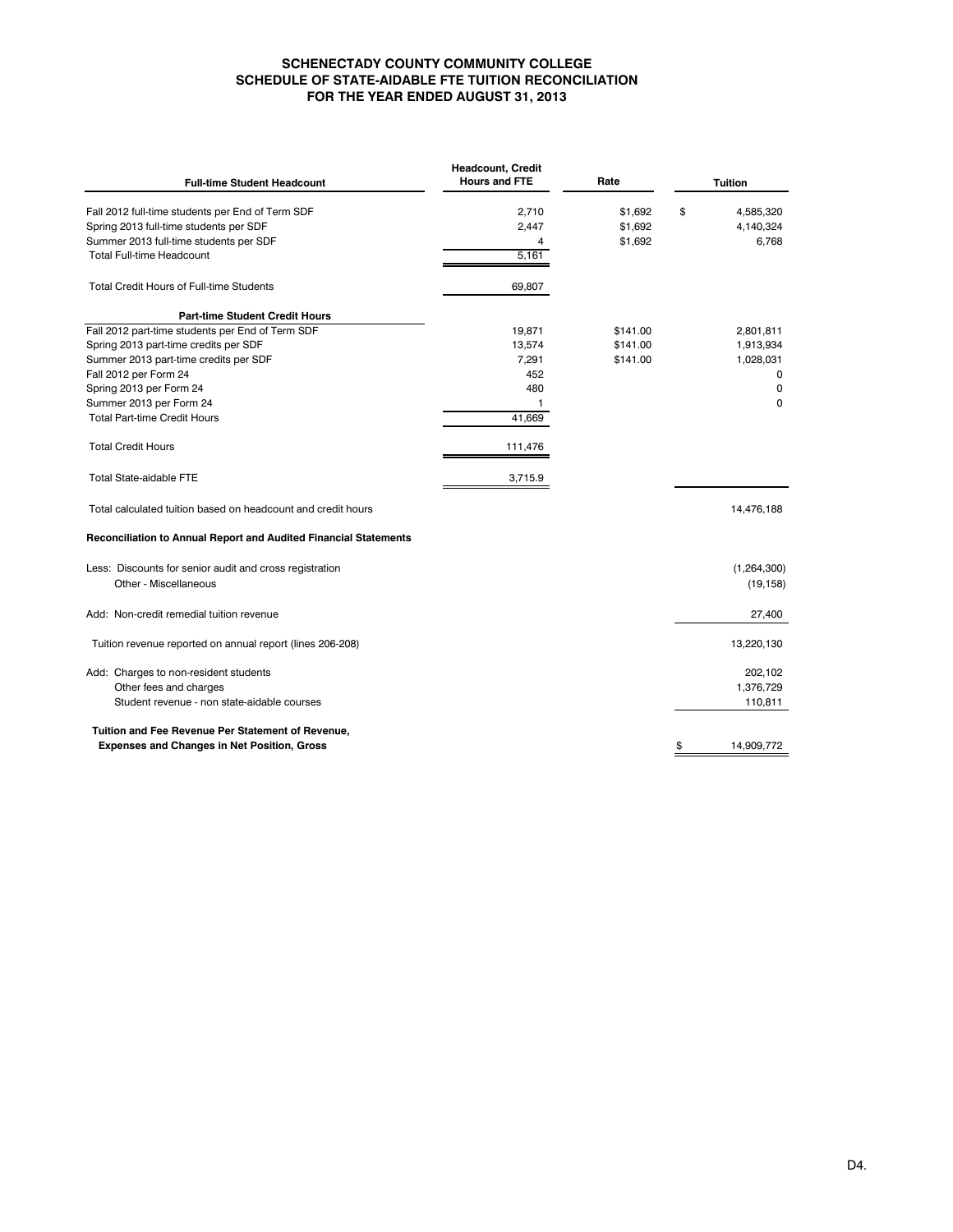# **SCHENECTADY COUNTY COMMUNITY COLLEGE SCHEDULE OF EXPENDITURES OF FEDERAL AWARDS FOR THE YEAR ENDED AUGUST 31, 2013**

| Federal Grantor/Pass-Through Grantor/<br><b>Program Title</b>             | <b>Federal CFDA</b><br><b>Number</b> | Grantor's<br><b>Number</b> | Federal<br><b>Pass-Through Expenditures</b><br>$9/1/2012$ -<br>8/31/2013 |
|---------------------------------------------------------------------------|--------------------------------------|----------------------------|--------------------------------------------------------------------------|
| <b>U.S. Department of Education</b>                                       |                                      |                            |                                                                          |
| Direct Programs:                                                          |                                      |                            |                                                                          |
| <b>Federal Direct Student Loans</b>                                       | 84.032                               | N/A                        | 10,013,909<br>\$                                                         |
| Federal Pell Grant Program                                                | 84.063                               | N/A                        | 9,422,159                                                                |
| Federal Work Study Program                                                | 84.033                               | N/A                        | 81,969                                                                   |
| <b>Federal Supplemental Educational</b>                                   |                                      |                            |                                                                          |
| <b>Opportunity Grant</b>                                                  | 84.007                               | N/A                        | 81,662                                                                   |
| <b>TRIO-Student Support Services</b>                                      | 84.042                               | N/A                        | 295,048                                                                  |
| Total U.S. Department of Education                                        |                                      |                            | 19,894,747                                                               |
| <b>Corporation for National and Community Services</b><br>Direct Program: |                                      |                            |                                                                          |
| Learn and Service America Higher Education                                | 94.005                               | N/A                        | 157                                                                      |
| <b>U.S. Department of Health and Human Services</b>                       |                                      |                            |                                                                          |
| Direct Program:                                                           |                                      |                            |                                                                          |
| Affordable Care Act Health Profession                                     |                                      |                            |                                                                          |
| <b>Opportunity Grant</b>                                                  | 93.093                               | N/A                        | 2,637,775                                                                |
| <b>Total Expenditures of Federal Awards</b>                               |                                      |                            | <u>22,532,679</u><br>\$                                                  |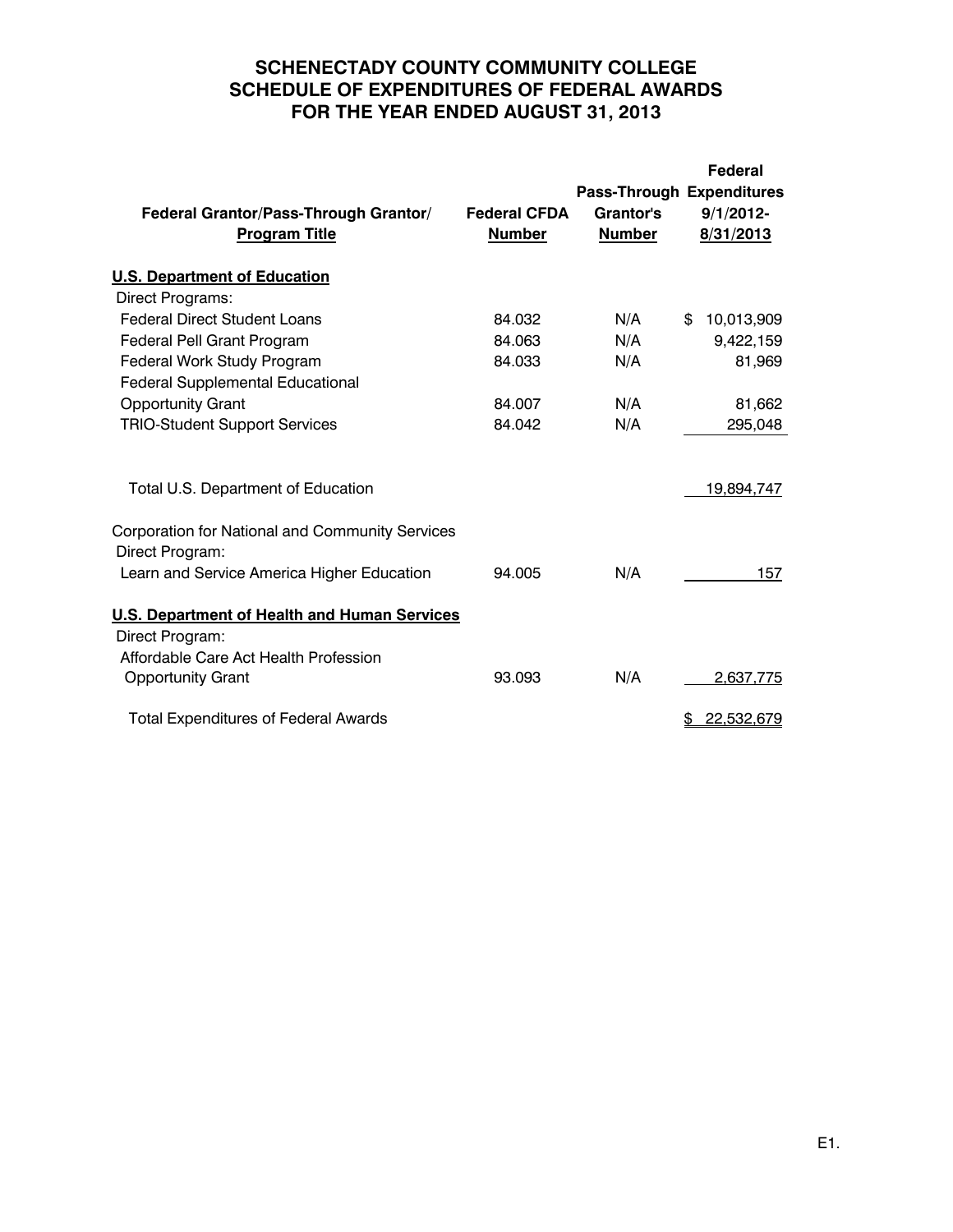## **SCHENECTADY COUNTY COMMUNITY COLLEGE NOTES TO SCHEDULE OF EXPENDITURES OF FEDERAL AWARDS AUGUST 31, 2013**

### **1. BASIS OF PRESENTATION**

The accompanying schedule of expenditures of federal awards (the Schedule) includes the federal grant activity of Schenectady County Community College under programs of the federal government for the year ended August 31, 2013. The information in this Schedule is presented in accordance with the requirements of OMB Circular A-133, *Audits of States, Local Governments, and Non-Profit Organizations*. Because the Schedule presents only a selected portion of the operations of Schenectady County Community College, it is not intended to and does not represent the financial position, changes in net position, or cash flows of Schenectady Community College.

## **2. SUMMARY OF SIGNIFICANT ACCOUNTING POLICIES**

The accompanying Schedule of Expenditures of Federal Awards (the Schedule) was prepared on the accrual basis of accounting. Grant awards are recorded as revenue when the criteria for earning the revenue is met, generally when the expenditure of grant funds is made. Grant expenditures are recorded when the liability is incurred.

The amounts reported as federal expenditures in the Schedule represent expenditures of federal funds as obtained from the appropriate federal financial reports for the applicable program and periods. The non-federal share of expenditures, if any, is excluded from the Schedule.

The Schedule includes amounts for Federal Direct Student Loans \$10,013,909 administered by Schenectady County Community College. These amounts are not included as revenues or expenses in the accompanying financial statements as they are distributed to students.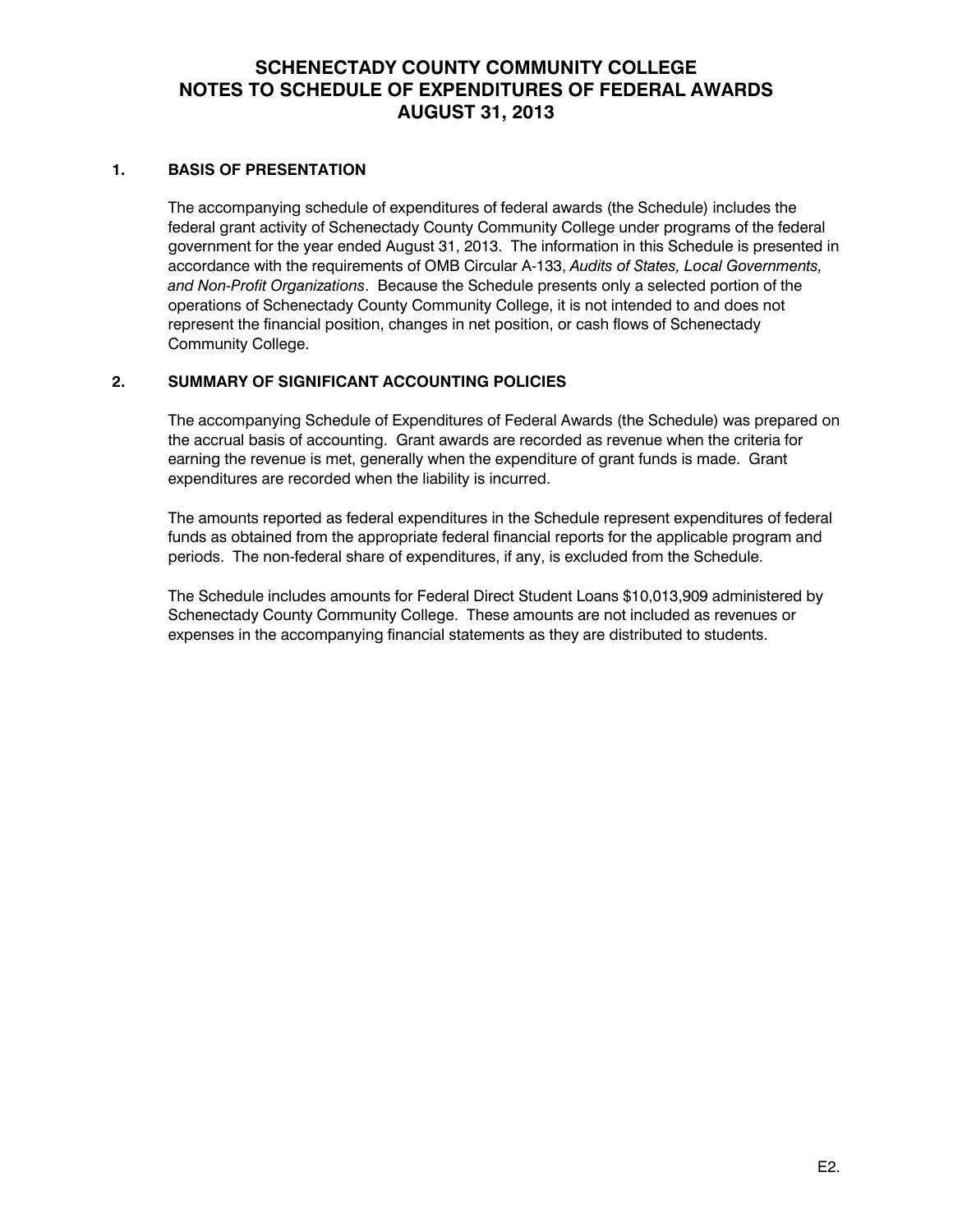

Kevin J. McCoy, CPA Thomas W. Donovan, CPA Frank S. Venezia, CPA James E. Amell, CPA Carol A Hausamann, CPA Daniel J. Litz, CPA Karl F. Newton, CPA

# Kevin P. O'Leary, CPA

Timothy A Reynolds, CPA

Martin D. Hull, CPA

Thomas J. Ross, CPA Heather D. Patten, CPA

# **INDEPENDENT AUDITOR'S REPORT ON INTERNAL CONTROL OVER FINANCIAL REPORTING AND ON COMPLIANCE AND OTHER MATTERS BASED ON AN AUDIT OF FINANCIAL STATEMENTS PERFORMED IN ACCORDANCE WITH**  *GOVERNMENT AUDITING STANDARDS*

Board of Directors Schenectady County Community College

We have audited, in accordance with auditing standards generally accepted in the United States of America and the standards applicable to financial audits contained in *Government Auditing Standards* issued by the Comptroller General of the United States, the statement of net position and the related statements of revenues, expenses, and changes in net position and cash flows of Schenectady County Community College as of and for the year ended August 31, 2013, and the related notes to the financial statements, which collectively comprise Schenectady County Community College's basic financial statements, and have issued our report thereon dated February 19, 2014.

## **Internal Control Over Financial Reporting**

In planning and performing our audit of the financial statements, we considered Schenectady County Community College's internal control over financial reporting (internal control) to determine the audit procedures that are appropriate in the circumstances for the purpose of expressing our opinions on the financial statements, but not for the purpose of expressing an opinion on the effectiveness of Schenectady County Community College's internal control. Accordingly, we do not express an opinion on the effectiveness of Schenectady County Community College's internal control.

Our consideration of internal control was for the limited purpose described in the first paragraph of this section and was not designed to identify all deficiencies in internal control that might be material weaknesses or significant. Given these limitations material weaknesses or significant deficiencies may exist that were not identified. However, as described in the accompanying schedule of findings and questioned costs, we identified certain deficiencies in internal control that we consider to be material weaknesses and significant deficiencies.

www.marvincpa.com

*An Independent Member of the BDO Seidman Alliance*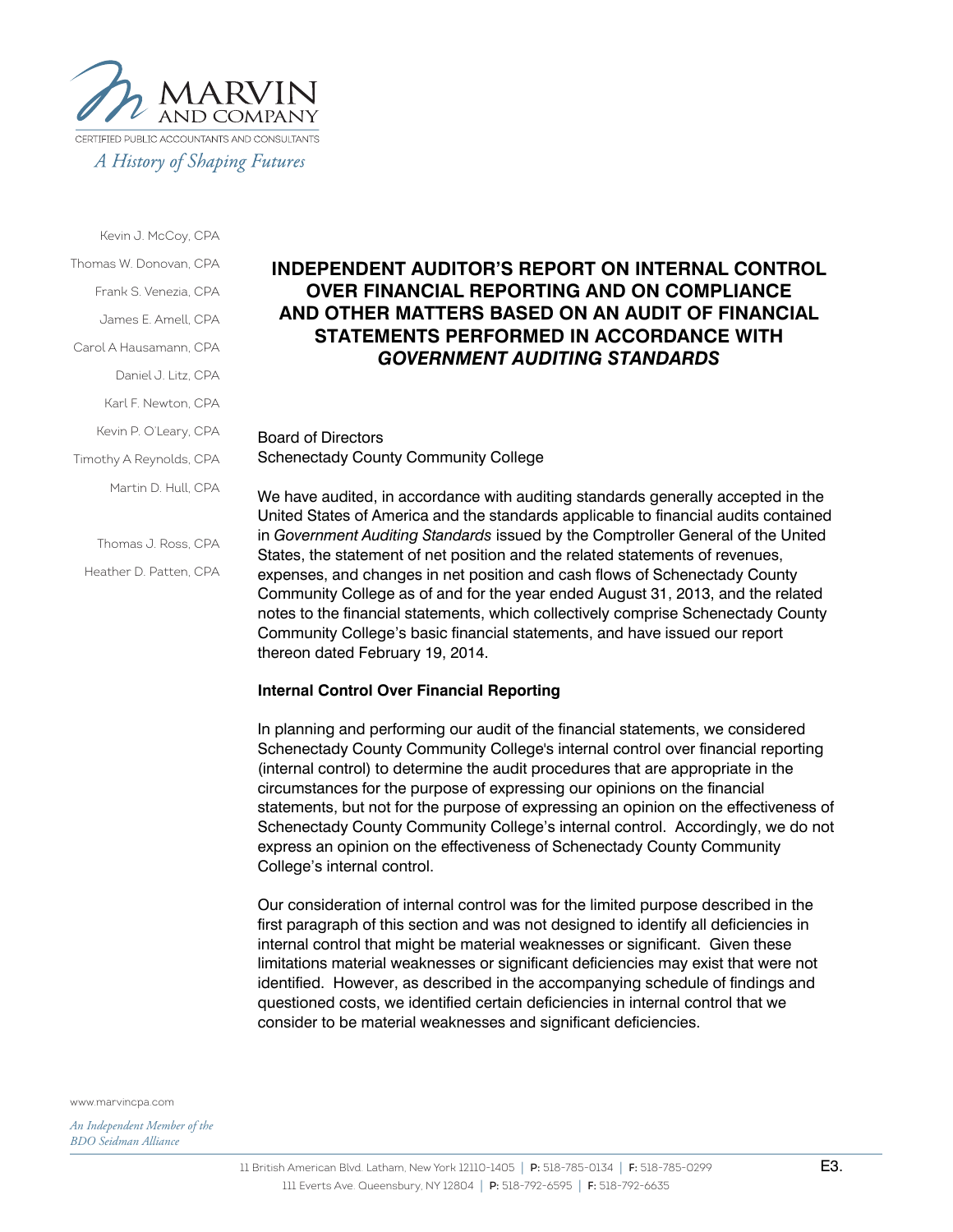A deficiency in internal control exists when the design or operation of a control does not allow management or employees, in the normal course of performing their assigned functions, to prevent, or detect and correct, misstatements on a timely basis. A material weakness is a deficiency, or a combination of deficiencies, in internal control, such that there is a reasonable possibility that a material misstatement of the entity's financial statements will not be prevented, or detected and corrected on a timely basis. We consider the deficiencies described in the accompanying schedule of findings and questions costs referenced as 2013-01 and 2013-02 to be material weaknesses.

A significant deficiency is a deficiency, or a combination of deficiencies, in internal control that is less severe than a material weakness, yet important enough to merit attention by those charged with governance. We consider the deficiency described in the accompanying schedule of findings and questioned costs referenced as item 2013-03, to be a significant deficiency.

## **Compliance and Other Matters**

As part of obtaining reasonable assurance about whether Schenectady County Community College's financial statements are free from material misstatement, we performed tests of its compliance with certain provisions of laws, regulations, contracts, and grant agreements, noncompliance with which could have a direct and material effect on the determination of financial statement amounts. However, providing an opinion on compliance with those provisions was not an objective of our audit, and accordingly, we do not express such an opinion. The results of our tests disclosed no instances of noncompliance or other matters that are required to be reported under Government Auditing Standards.

### **Management's Response to Findings**

Management's response to the findings identified in our audit are described in the accompanying schedule of findings and questioned costs. Management's response was not subjected to the auditing procedures applied in the audit of the financial statements and accordingly, we express no opinion on it.

## **Purpose of this Report**

The purpose of this report is solely to describe the scope of our testing of internal control and compliance and the results of that testing, and not to provide an opinion on the effectiveness of the entity's internal control or on compliance. This report is an integral part of an audit performed in accordance with Government Auditing Standards in considering the entity's internal control and compliance. Accordingly, this communication is not suitable for any other purpose.

Marvin and Company, A.C.

Latham. NY February 19, 2014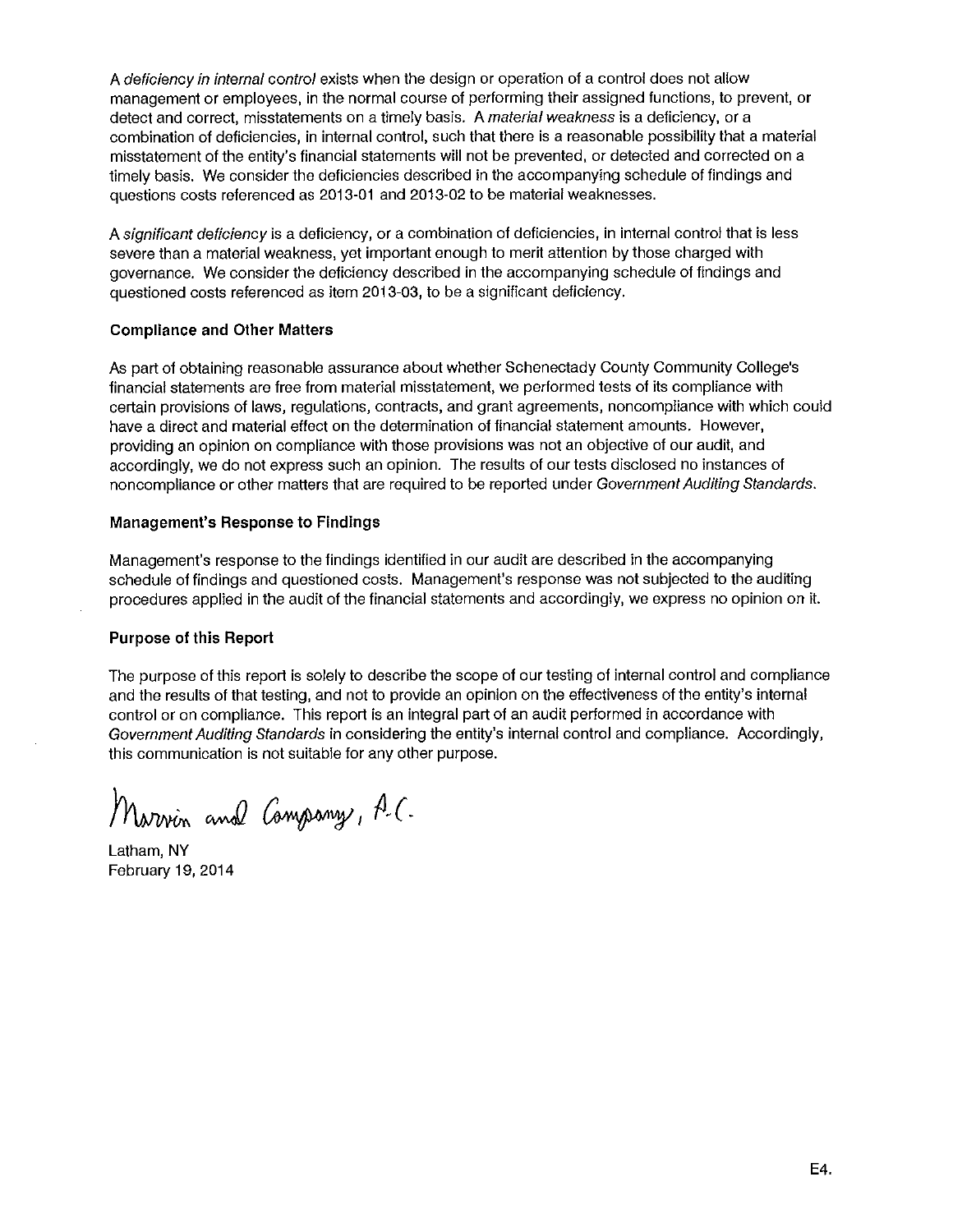

Kevin J. McCoy, CPA Thomas W. Donovan, CPA Frank S. Venezia, CPA James E. Amell, CPA Carol A Hausamann, CPA Daniel J. Litz, CPA Karl F. Newton, CPA Kevin P. O'Leary, CPA Timothy A Reynolds, CPA Martin D. Hull, CPA

Thomas J. Ross, CPA Heather D. Patten, CPA

# **INDEPENDENT AUDITOR'S REPORT ON COMPLIANCE FOR EACH MAJOR FEDERAL PROGRAM; REPORT ON INTERNAL CONTROL OVER COMPLIANCE; AND REPORT ON THE SCHEDULE OF EXPENDITURES OF FEDERAL AWARDS REQUIRED BY OMB CIRCULAR A-133**

To the Board of Directors of Schenectady County Community College

## **Report on Compliance for Each Major Federal Program**

We have audited Schenectady County Community College's compliance with the types of compliance requirements described in the *OMB Circular A-133 Compliance Supplement* that could have a direct and material effect on each of Schenectady County Community College's major federal programs for the year ended August 31, 2013. Schenectady County Community College's major federal programs are identified in the summary of auditor's results section of the accompanying schedule of findings and questioned costs.

## *Management's Responsibility*

Management is responsible for compliance with requirements of laws, regulations, contracts, and grants applicable to its federal programs.

## *Auditor's Responsibility*

Our responsibility is to express an opinion on compliance for each of Schenectady County Community College's major federal programs based on our audit of the types of compliance requirements referred to above. We conducted our audit of compliance in accordance with auditing standards generally accepted in the United States of America; the standards applicable to financial audits contained in *Government Auditing Standards*, issued by the Comptroller General of the United States; and OMB Circular A-133, *Audits of States, Local Governments, and Non-Profit Organizations*. Those standards and OMB Circular A-133 require that we plan and perform the audit to obtain reasonable assurance about whether noncompliance with the types of compliance requirements referred to above that could have a direct and material effect on a major federal program occurred. An audit includes examining, on a test basis, evidence about Schenectady County Community College's compliance with those requirements and performing such other procedures as we considered necessary in the circumstances.

www.marvincpa.com

*An Independent Member of the BDO Seidman Alliance*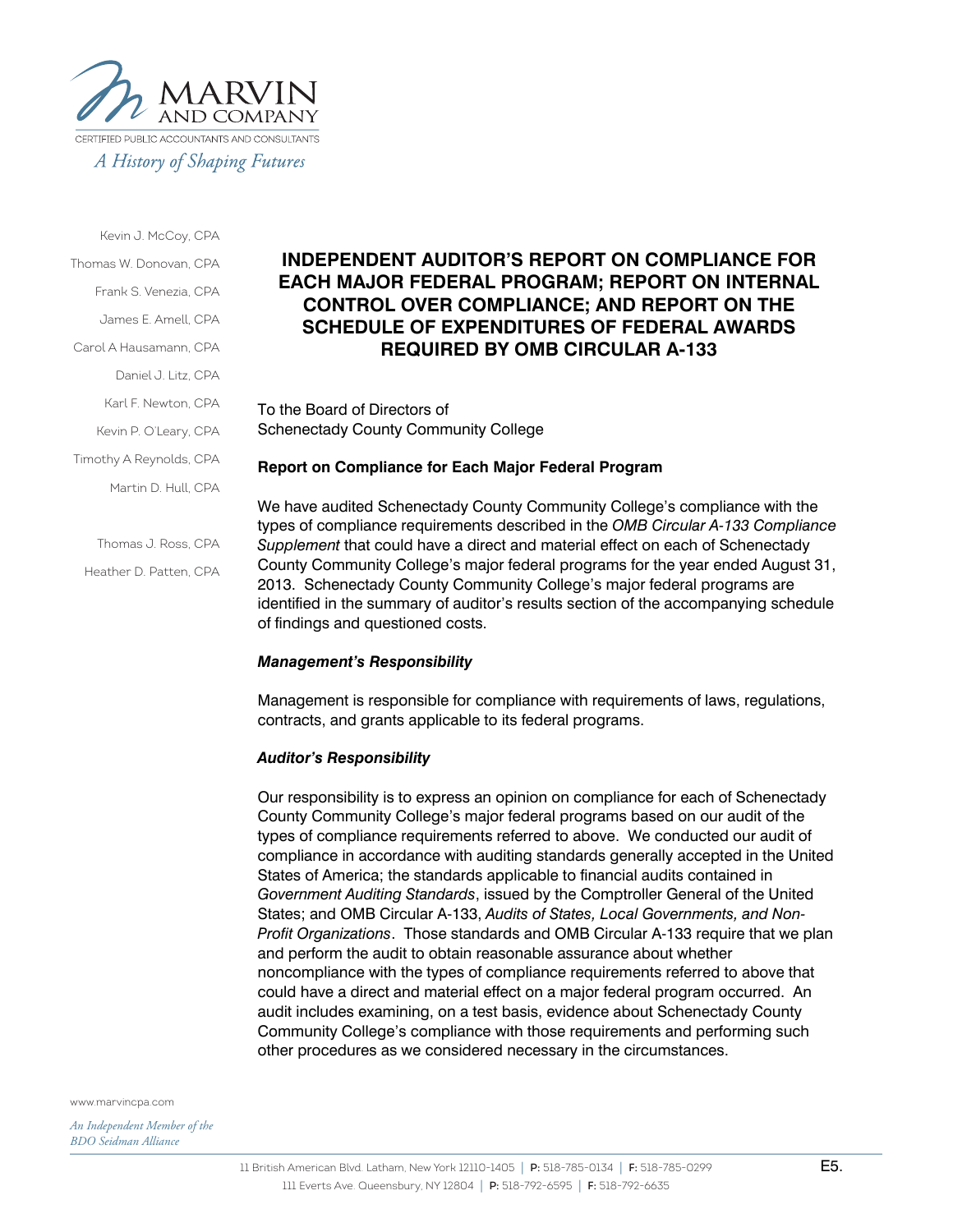We believe that our audit provides a reasonable basis for our opinion on compliance for each major federal program. However, our audit does not provide a legal determination of Schenectady County Community College's compliance.

## *Opinion on Each Major Federal Program*

In our opinion, Schenectady County Community College complied, in all material respects, with the types of compliance requirements referred to above that could have a direct and material effect on each of its major federal programs for the year ended August 31, 2013.

## **Report on Internal Control Over Compliance**

Management of Schenectady County Community College is responsible for establishing and maintaining effective internal control over compliance with the types of compliance requirements referred to above. In planning and performing our audit of compliance, we considered Schenectady County Community College's internal control over compliance with the types of requirements that could have a direct and material effect on each major federal program to determine the auditing procedures that are appropriate in the circumstances for the purpose of expressing an opinion on compliance for each major federal program and to test and report on internal control over compliance in accordance with OMB Circular A-133, but not for the purpose of expressing an opinion on the effectiveness of internal control over compliance. Accordingly, we do not express an opinion on the effectiveness of Schenectady County Community College's internal control over compliance.

A *deficiency in internal control over compliance* exists when the design or operation of a control over compliance does not allow management or employees, in the normal course of performing their assigned functions, to prevent, or detect and correct, noncompliance with a type of compliance requirement of a federal program on a timely basis. A *material weakness in internal control over compliance* is a deficiency, or combination of deficiencies, in internal control over compliance, such that there is a reasonable possibility that material noncompliance with a type of compliance requirement of a federal program will not be prevented, or detected and corrected, on a timely basis. A *significant deficiency in internal control over compliance* is a deficiency, or a combination of deficiencies, in internal control over compliance with a type of compliance requirement of a federal program that is less severe than a material weakness in internal control over compliance, yet important enough to merit attention by those charged with governance.

Our consideration of internal control over compliance was for the limited purpose described in the first paragraph of this section and was not designed to identify all deficiencies in internal control over compliance that might be material weaknesses or significant deficiencies. We did not identify any deficiencies in internal control over compliance that we consider to be material weaknesses. However, material weaknesses may exist that have not been identified.

The purpose of this report on internal control over compliance is solely to describe the scope of our testing of internal control over compliance and the results of that testing based on the requirements of OMB Circular A-133. Accordingly, this report is not suitable for any other purpose.

## **Report on Schedule of Expenditures of Federal Awards Required by OMB Circular A-133**

We have audited the statement of net position, and the related statements of revenues, expenses and changes in net position and cash flows of Schenectady County Community College as of and for the year ended August 31, 2013, and the related notes to the financial statements, which collectively comprise Schenectady County Community College's basic financial statements. We issued our report thereon dated February 19, 2014, which contained an unmodified opinion on those financial statements. Our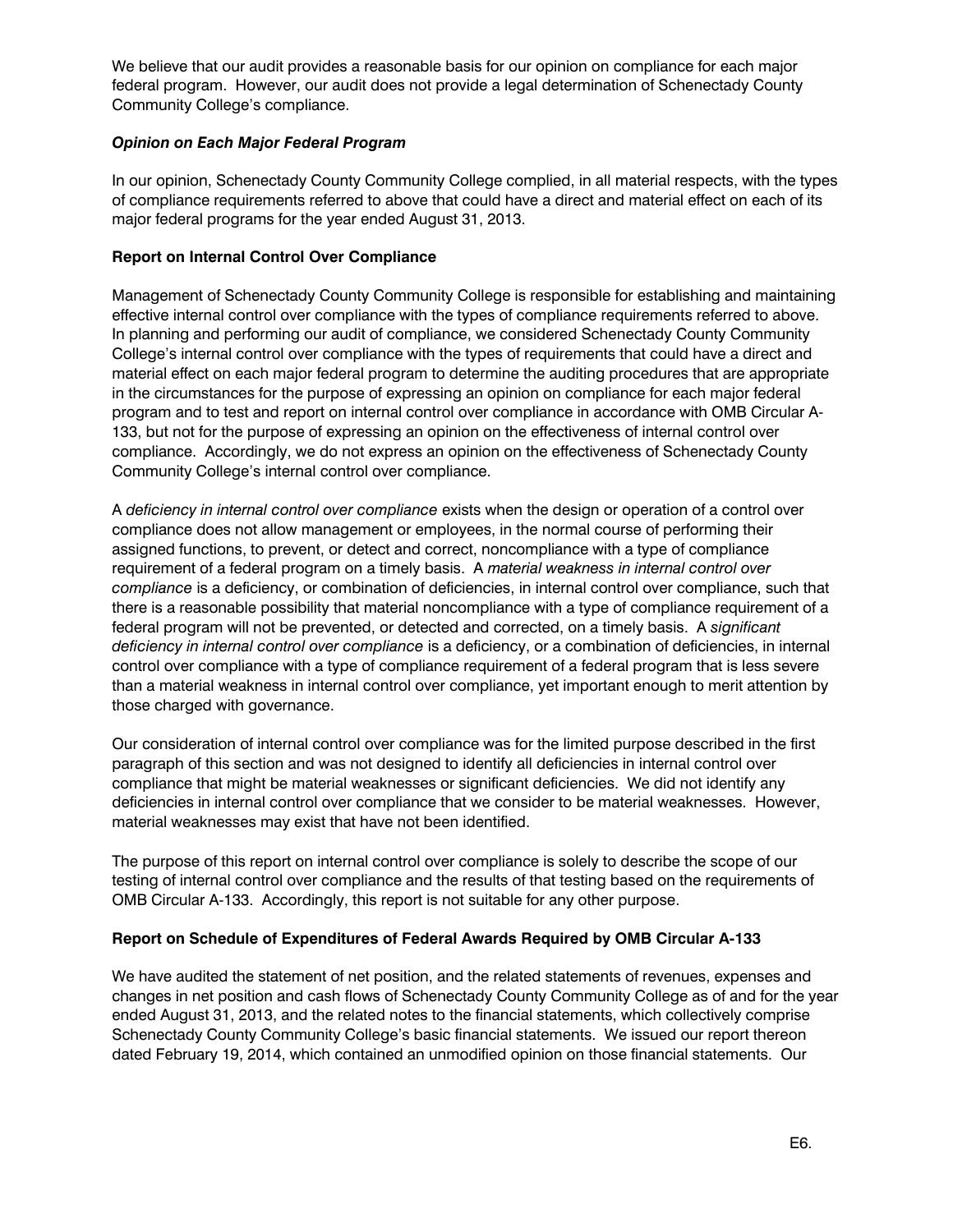audit was conducted for the purpose of forming an opinion on the financial statements that collectively comprise the basic financial statements. The accompanying schedule of expenditures of federal awards is presented for the purposes of additional analysis as required by OMB Circular A-133 and is not a required part of the basic financial statements. Such information is the responsibility of management and was derived from and relates directly to the underlying accounting and other records used to prepare the basic financial statements. The information has been subjected to the auditing procedures applied in the audit of the basic financial statements and certain additional procedures, including comparing and reconciling such information directly to the underlying accounting and other records used to prepare the basic financial statements or to the basic financial statements themselves, and other additional procedures in accordance with auditing standards generally accepted in the United States of America. In our opinion, the schedule of expenditures of federal awards is fairly stated, in all material respects, in relation to the basic financial statements as a whole.

Marvin and Campany, S.C.

Latham, NY February 19, 2014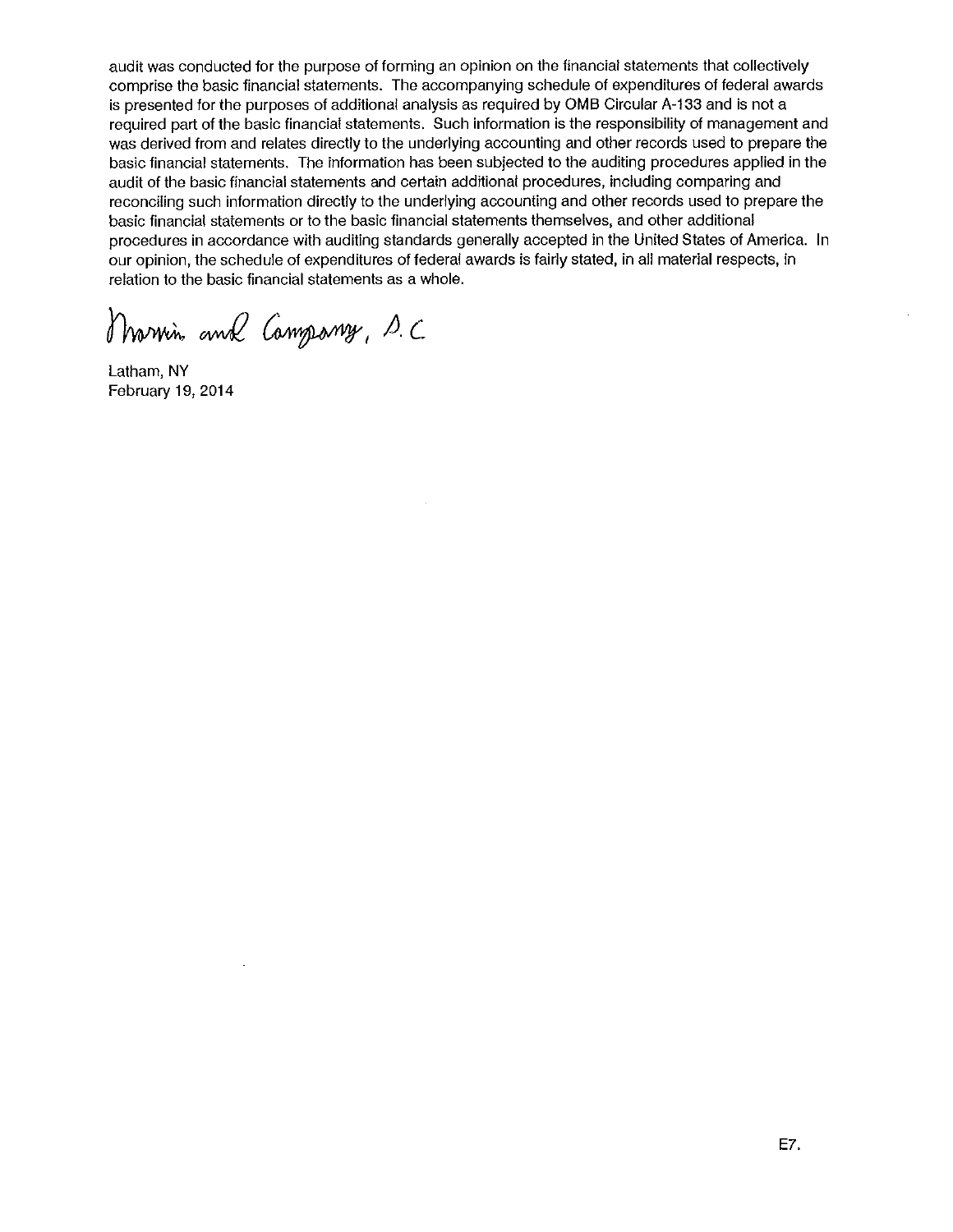## **SECTION 1 - SUMMARY OF AUDITOR'S RESULTS**

## *Financial Statements*

.

| Type of auditor's report issued:                                                                          | Unmodified                          |     |    |                                                         |
|-----------------------------------------------------------------------------------------------------------|-------------------------------------|-----|----|---------------------------------------------------------|
| Internal control over financial reporting:                                                                |                                     |     |    |                                                         |
| Material weakness(es) identified?                                                                         | X                                   | Yes |    | No                                                      |
| Significant deficiency(ies) identified?                                                                   | X                                   | Yes |    | No                                                      |
| Noncompliance material to financial statements noted?                                                     |                                     | Yes | X  | No                                                      |
| <b>Federal Awards</b>                                                                                     |                                     |     |    |                                                         |
| Internal control over major programs:                                                                     |                                     |     |    |                                                         |
| Material weakness(es) identified?                                                                         |                                     | Yes | Χ  | No                                                      |
| Significant deficiency(ies) identified?                                                                   |                                     | Yes | X  | No                                                      |
| Type of auditor's report issued on compliance for major<br>programs:                                      | Unmodified                          |     |    |                                                         |
| Any audit findings disclosed that are required to be<br>reported in accordance with Section 510(a) of OMB |                                     |     |    |                                                         |
| Circular A-133?                                                                                           |                                     | Yes | X. | No                                                      |
| Identification of major programs:                                                                         |                                     |     |    |                                                         |
| <b>CFDA Number(s)</b>                                                                                     | Name of Federal Program or Cluster  |     |    |                                                         |
| 84.063                                                                                                    | Federal Pell Grant Program          |     |    |                                                         |
| 84.032                                                                                                    | <b>Federal Direct Student Loans</b> |     |    |                                                         |
| 84.033                                                                                                    | Federal Work Study Program          |     |    |                                                         |
| 84.007                                                                                                    |                                     |     |    | Federal Supplemental Educational Opportunity Grants     |
| 93.093                                                                                                    |                                     |     |    | Affordable Care Act Health Profession Opportunity Grant |
| Dollar threshold used to distinguish between type A and                                                   |                                     |     |    |                                                         |
| type B programs:                                                                                          | \$ 675,980                          |     |    |                                                         |
| Auditee qualified as a low-risk auditee?                                                                  |                                     | Yes | X. | No                                                      |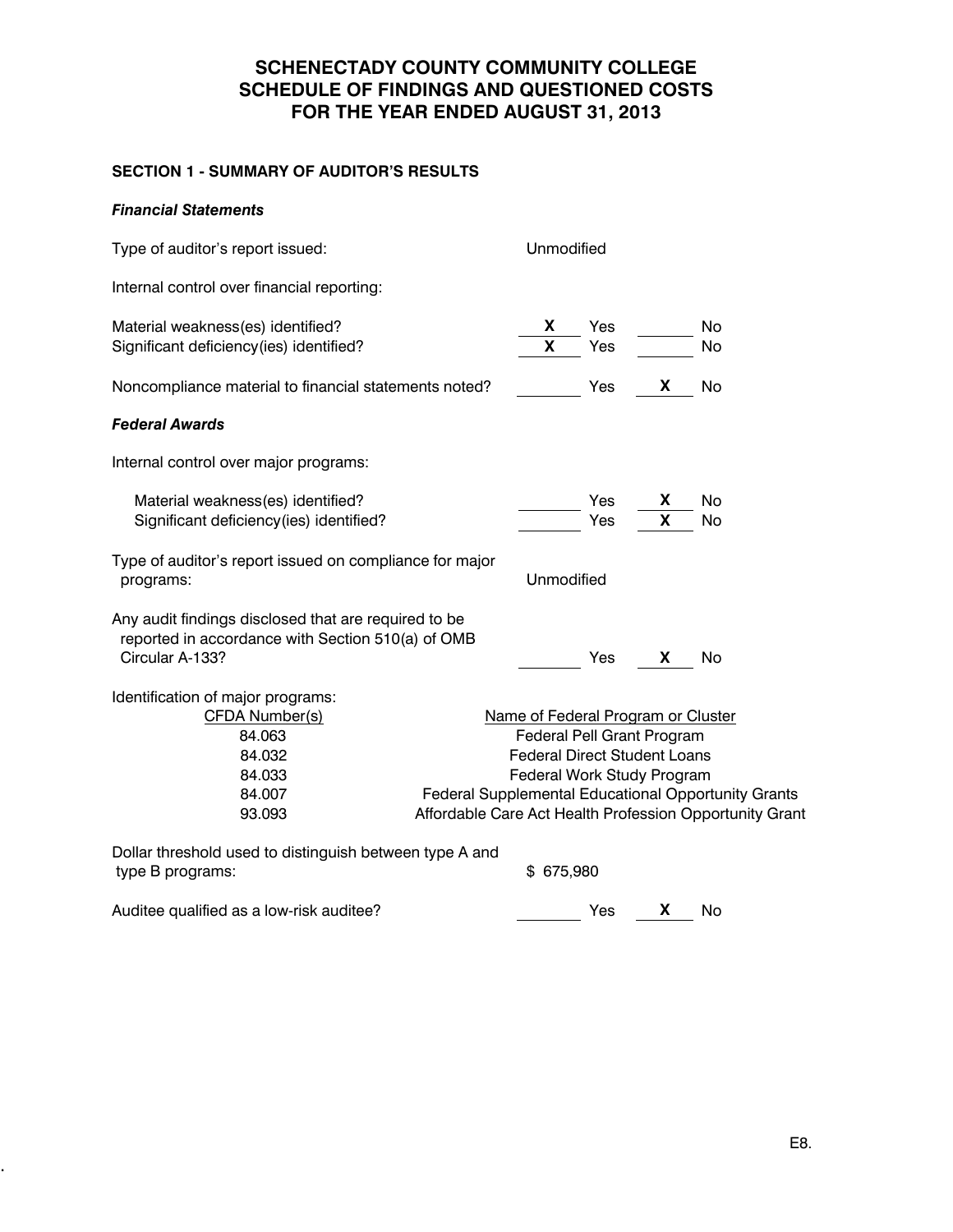#### **SECTION 2 - FINDINGS - FINANCIAL STATEMENT AUDIT**

#### **Material Weaknesses**

.

#### **2013-01** Reconciliation of Bank Accounts

*Statement of Condition*: During our performance of audit procedures over cash accounts of the College we noted unexplained variances on the operating account between the general ledger balance and the reconciled bank balance. We also noted that during the fiscal year bank reconciliations had been signed off as being reviewed.

*Criteria*: One of the most important controls performed is the reconciliation of the bank statement to the general ledger. An important aspect of that control is to ensure there are no variances between the general ledger and reconciled bank balance. The timely, critical and thorough review of the bank reconciliations ensures variances are investigated and not carried month to month.

*Cause of Condition*: The variance is partially due to timing issues and items clearing the bank in one month and not being posted to the general ledger until a subsequent month. Items meeting this criteria were shown as "reconciling" items and therefore did not cause the variance. The other reason for variances is due to the College's practice of voiding old checks which impacts prior months rather than making a journal entry. Bank reconciliations were signed off as being reviewed even with differences remaining due to a combination of time and resource constraints, as well as a lack of adequate knowledge and information available to identify and correct the source of differences. For some other monthly bank reconciliations were not performed.

*Effect of Condition*: Activity is being reflected in the incorrect month in the general ledger accounts. The result is unexplained variances between the general ledger and reconciled bank statement balances and the recording of activity incorrectly and backwards resulting in journal entries made as part of the audit.

*Recommendation*: There should be no variances between the reconciled bank balances and the general ledger balance each month. Reconciling items should not consist of items which clear the bank statement in the current month but are not recorded in the general ledger until the following month, this reflects an inaccurate picture of the other general ledger accounts which are affected by the activity recorded in the incorrect month. The College should maintain their own outstanding check listing and should consider investigating the bank reconciliation capabilities within Banner to make the reconciliation process less cumbersome and inefficient. The College should not void old outstanding checks when they reissue them instead a journal entry should be recorded reflecting the reissue. Bank reconciliations should be reviewed timely, critically and thoroughly by someone independent of other cash functions. Bank reconciliations should only be signed off on once variances are reduced to a clearly inconsequential level.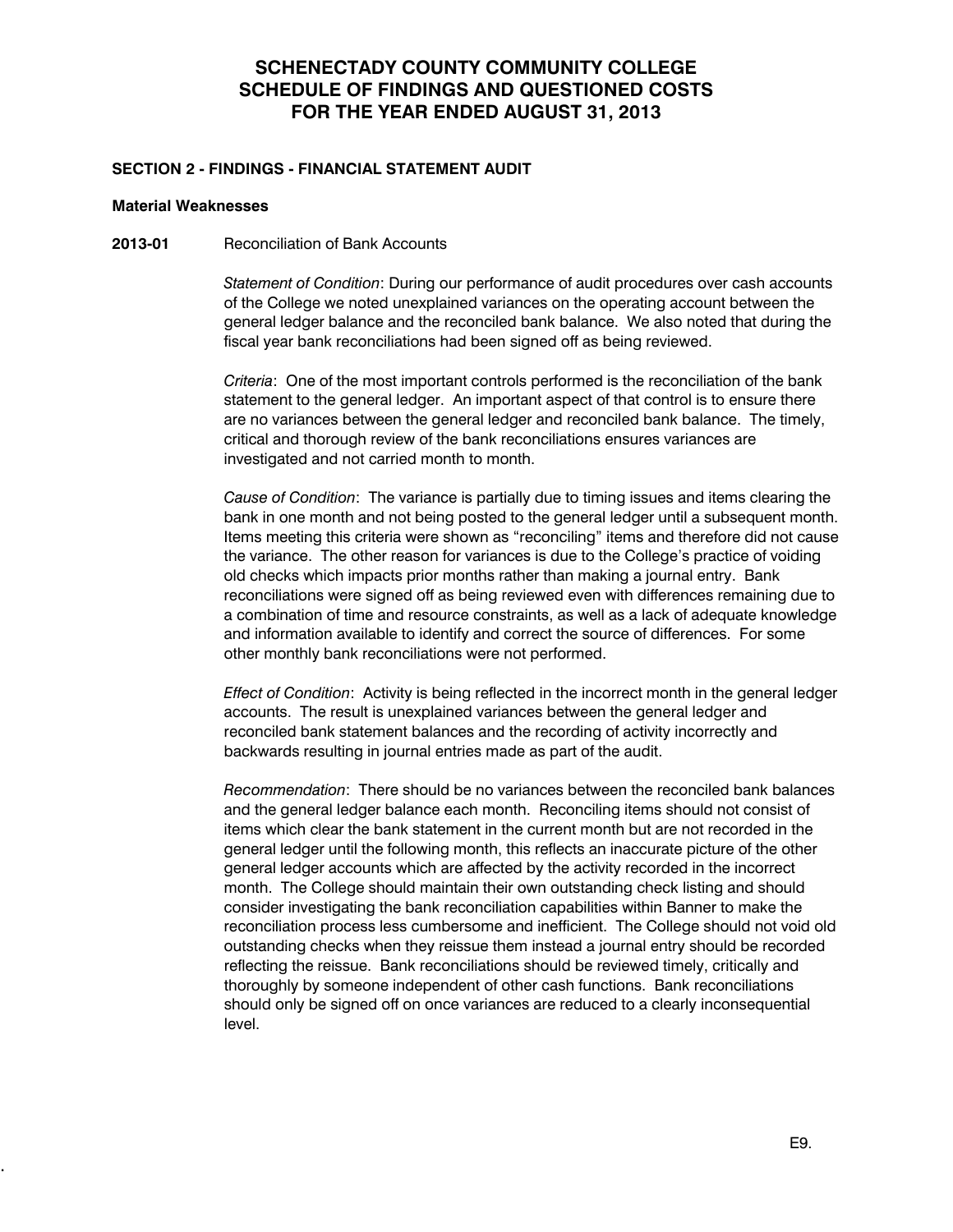## **SECTION 2 - FINDINGS - FINANCIAL STATEMENT AUDIT**

#### **Material Weaknesses**

.

**2013-01** Reconciliation of Bank Accounts

*Management Response:* We recognize that the reconciling of bank accounts is a continuing problem but the College has made progress and does now reconcile bank accounts monthly. The number and value of discrepancies has been substantially reduced. Timeliness remains an issue particularly during high activity periods for the Bursars Office such as fall and spring enrollment.

We will investigate how other colleges using Banner perform bank reconciliation.

**2013-02** Reconciliation of General Ledger and Restatement

*Statement of Condition*: As a result of audit procedures, numerous journal entries were required to be made, including a restatement of 8/31/12 information, see footnote number 14.

*Criteria*: In order to represent an accurate financial position of the College, general ledger accounts should be reconciled and monitored throughout the year by management. Only activity related to the current fiscal year should be included in that fiscal years financial information.

*Cause of Condition*: Various account balances required adjustment. Specific to the restatement certain capital project expenditures made in prior years, related capital grant income and depreciation expense were not recorded, until audit procedures for the 2013 year-end were performed.

*Effect of Condition*: Without the application of audit procedures to account balances, various accounts would be incorrectly stated at year end including Cash, Accounts Receivable, Accrued Expenses, Accounts Payable, Fixed Assets, Revenues and Expenses.

*Recommendation*: The general ledger should be reconciled by management throughout the year. Management should also monitor account balances more closely and implement a formal closing process for end of year reconciliations and cut-off. Annual expenses should be evaluated to determine if the entire years of expenses have been captured. In situations where invoices have not been provided the College should estimate the amount of unbilled expenses or request the bills from the vendor.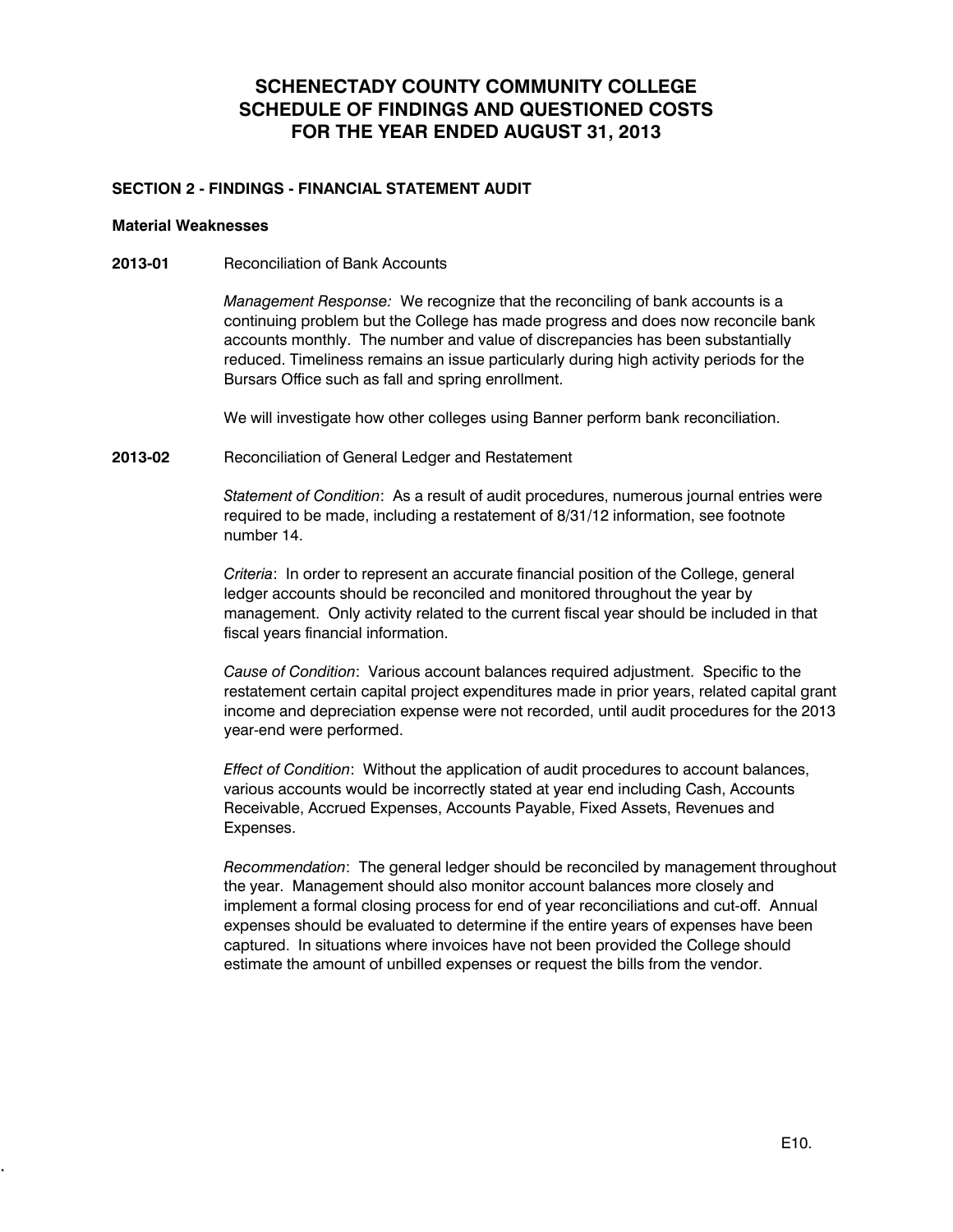#### **SECTION 2 - FINDINGS - FINANCIAL STATEMENT AUDIT**

#### **Material Weaknesses**

#### **2013-02** Reconciliation of General Ledger and Restatement

*Management Response*: One of the specific problems with the General Ledger was caused by certain capital expenses being directly processed by Schenectady County without the College having a financial record of the expense. Schenectady County has agreed to give the College access to the County's finance system to view College's capital project reports.

We will work with the auditors to have a more formal closeout period at the end of the fiscal year and during that period we will review both expenditures and revenues in detail to minimize the number of auditors' adjustments.

#### **Significant Deficiencies**

.

#### **2013-03** Fixed Asset Management

*Statement of Condition:* Property plant and equipment records used to prepare the financial statements did not include all capital projects from prior years. In addition, we noted that the schedule management uses to calculate depreciation expense and accumulated depreciation does track each asset. Each asset should be depreciated until its net book value is equal to its estimated residual value. Disposals cost and their accumulated depreciation should be removed from the books individually resulting in the recording of a loss on disposal rather than netting disposals against the depreciable base cost.

*Criteria*: A comprehensive set of records of additions, disposals and depreciation should be maintained by asset.

*Cause of Condition*: These practices have been followed by the College for many years and due to the staffing levels the College has been unable to implement recommended changes.

Effect of Condition: Although it would appear to be immaterial to the financial statements capital assets and related grant income and depreciation expense could be misstated.

Recommendation: Tracking and updating information on an asset by asset basis can be a time consuming process. College management currently uses a series of excel spread sheets to achieve this goal. In light of the size and complexity of the College and their fixed assets, we recommend that management begin developing a plan for increased automation of these processes. Considering other initiatives that the College is in the process of undertaking we would caution that a through plan should be developed for the gradual implementation of automated processes in this area. Management could consider functions within Banner or other third party asset management software applications.